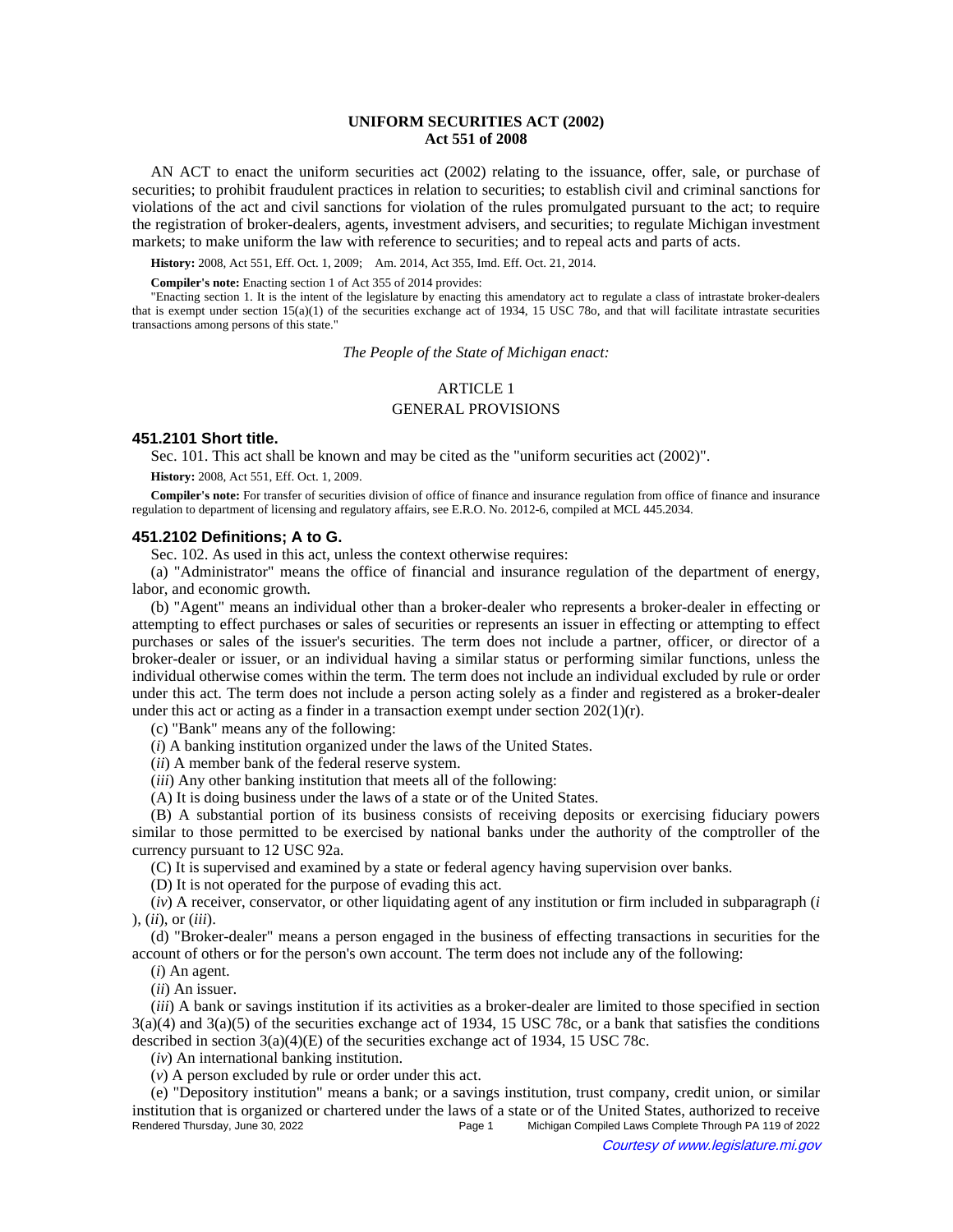deposits, and supervised and examined by an official or agency of a state or the United States if its deposits or share accounts are insured to the maximum amount authorized by federal statute by the federal deposit insurance corporation, the national credit union share insurance fund, or a successor authorized by federal law; or a bank that does not receive deposits because of a limitation in its charter, articles of incorporation, or articles of association. The term does not include any of the following:

(*i*) An insurance company or other organization primarily engaged in the business of insurance.

(*ii*) A Morris Plan bank.

(*iii*) An industrial loan company that is not an insured depository institution, as that term is defined in section  $3(c)(2)$  of the federal deposit insurance act, 12 USC 1813(c)(2).

(f) "Federal covered investment adviser" means a person registered under the investment advisers act of 1940.

(g) "Federal covered security" means a security that is, or upon completion of a transaction will be, a covered security under section 18(b) of the securities act of 1933, 15 USC 77r, or rules or regulations adopted under that provision.

(h) "Filing" means the receipt under this act of a record by the administrator or a designee of the administrator.

(i) "Finder" means a person who, for consideration, participates in the offer to sell, sale, or purchase of securities by locating, introducing, or referring potential purchasers or sellers. Finder does not include a person whose actions are solely incidental to a transaction exempt pursuant to section  $202(1)(r)$ . The administrator may by rule or order exclude other persons from this definition.

(j) "Fraud," "deceit," and "defraud" include, but are not limited to, common law deceit.

(k) "Guaranteed" means guaranteed as to payment of all principal and all interest.

**History:** 2008, Act 551, Eff. Oct. 1, 2009.

**Compiler's note:** For transfer of securities division of office of finance and insurance regulation from office of finance and insurance regulation to department of licensing and regulatory affairs, see E.R.O. No. 2012-6, compiled at MCL 445.2034.

### **451.2102a Definitions; I.**

Sec. 102a. As used in this act, unless the context otherwise requires:

(a) "Institutional investor" means any of the following, whether acting for itself or for others in a fiduciary capacity:

(*i*) A depository institution or international banking institution.

(*ii*) An insurance company.

(*iii*) A separate account of an insurance company.

(*iv*) An investment company as defined in the investment company act of 1940.

(*v*) A broker-dealer registered under the securities exchange act of 1934.

(*vi*) An employee pension, profit-sharing, or benefit plan if the plan has total assets in excess of \$2,500,000.00 or its investment decisions are made by a named fiduciary, as defined in the employee retirement income security act of 1974, that is a broker-dealer registered under the securities exchange act of 1934, an investment adviser registered or exempt from registration under the investment advisers act of 1940, an investment adviser registered under this act, a depository institution, or an insurance company.

(*vii*) A plan established and maintained by a state, a political subdivision of a state, or an agency or instrumentality of a state or a political subdivision of a state for the benefit of its employees, if the plan has total assets in excess of \$2,500,000.00 or its investment decisions are made by a duly designated public official or by a named fiduciary, as defined in the employee retirement income security act of 1974, that is a broker-dealer registered under the securities exchange act of 1934, an investment adviser registered or exempt from registration under the investment advisers act of 1940, an investment adviser registered under this act, a depository institution, or an insurance company.

(*viii*) A trust, if it has total assets in excess of \$2,500,000.00, its trustee is a depository institution, and its participants are exclusively plans of the types identified in subparagraph (*vi*) or (*vii*), regardless of size of their assets, except a trust that includes as participants self-directed individual retirement accounts or similar self-directed plans.

 $(ix)$  An organization described in section  $501(c)(3)$  of the internal revenue code of 1986, 26 USC 501, a corporation, Massachusetts or similar business trust, limited liability company, or partnership, not formed for the specific purpose of acquiring the securities offered, with total assets in excess of \$2,500,000.00.

(*x*) A small business investment company licensed by the small business administration under section 301(c) of the small business investment act of 1958, 15 USC 681, with total assets in excess of \$2,500,000.00.

(*xi*) A business development company as defined in section 202(a)(22) of the investment advisers act of 1940, 15 USC 80b-2, with total assets in excess of \$2,500,000.00.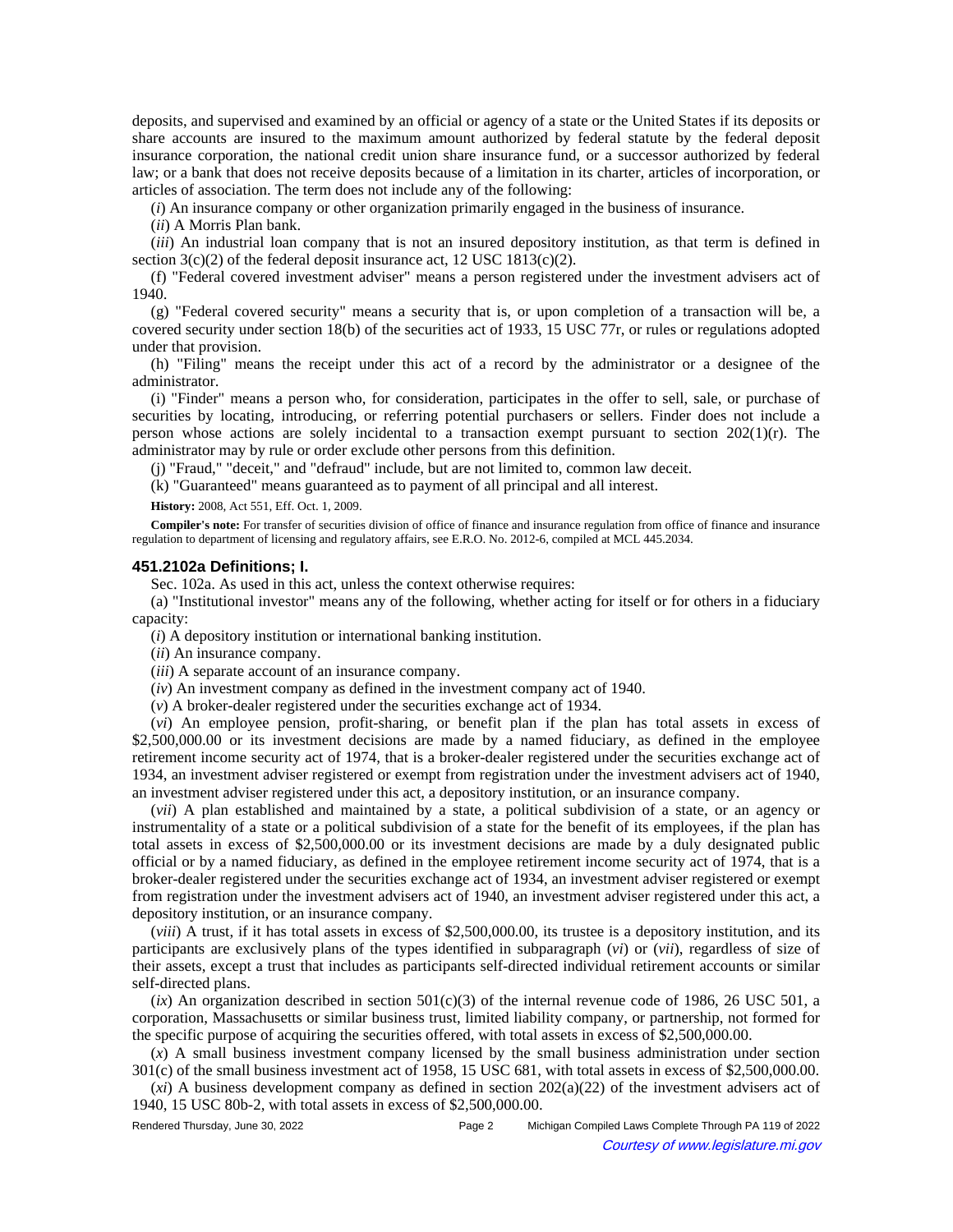(*xii*) A federal covered investment adviser acting for its own account.

(*xiii*) A "qualified institutional buyer" as defined in rule  $144A(a)(1)$ , other than rule  $144A(a)(1)(i)(H)$ , adopted under the securities act of 1933, 17 CFR 230.144A.

 $(xiv)$  A "major U.S. institutional investor" as defined in rule  $15a-6(b)(4)(i)$  adopted under the securities exchange act of 1934, 17 CFR 240.15a-6(b)(4)(*i*).

(*xv*) Any other person, other than an individual, of institutional character with total assets in excess of \$2,500,000.00 not organized for the specific purpose of evading this act.

(*xvi*) Any other person specified by rule or order under this act.

(b) "Insurance company" means a company organized as an insurance company whose primary business is writing insurance or reinsuring risks underwritten by insurance companies and which is subject to supervision by the insurance commissioner or a similar official or agency of a state.

(c) "Insured" means insured as to payment of all principal and all interest.

(d) "International banking institution" means an international financial institution of which the United States is a member and whose securities are exempt from registration under the securities act of 1933.

(e) "Investment adviser" means a person that, for compensation, engages in the business of advising others, either directly or through publications or writings, as to the value of securities or the advisability of investing in, purchasing, or selling securities or that, for compensation and as a part of a regular business, issues or promulgates analyses or reports concerning securities. The term includes a financial planner or other person that, as an integral component of other financially related services, provides investment advice to others for compensation as part of a business or that holds itself out as providing investment advice to others for compensation. The term does not include any of the following:

(*i*) An investment adviser representative.

(*ii*) A lawyer, accountant, engineer, or teacher whose performance of investment advice is solely incidental to the practice of the person's profession.

(*iii*) A broker-dealer or its agents whose performance of investment advice is solely incidental to the conduct of business as a broker-dealer and that does not receive special compensation for the investment advice.

(*iv*) A publisher of a bona fide newspaper, news magazine, or business or financial publication of general and regular circulation.

(*v*) A federal covered investment adviser.

(*vi*) A depository institution.

(*vii*) Any other person that is excluded by the investment advisers act of 1940 from the definition of investment adviser.

(*viii*) Any other person excluded by rule or order under this act.

(*ix*) A finder registered as a broker-dealer under this act.

(f) "Investment adviser representative" means an individual employed by or associated with an investment adviser or federal covered investment adviser and who makes any recommendations or otherwise gives investment advice regarding securities, manages accounts or portfolios of clients, determines which recommendation or advice regarding securities should be given, provides investment advice or holds himself or herself out as providing investment advice, receives compensation to solicit, offer, or negotiate for the sale of or for selling investment advice, or supervises employees who perform any of the foregoing. The term does not include an individual who meets any of the following:

(*i*) Performs only clerical or ministerial acts.

(*ii*) Is an agent whose performance of investment advice is solely incidental to the individual acting as an agent and does not receive special compensation for investment advisory services.

(*iii*) Is employed by or associated with a federal covered investment adviser, unless the individual meets any of the following:

(A) Has a "place of business" in this state as that term is defined in rule 203A-3 adopted under section 203A of the investment advisers act of 1940, 17 CFR 275.203A-3, and is an "investment adviser representative" as that term is defined in rule 203A-3 adopted under section 203A of the investment advisers act of 1940, 17 CFR 275.203A-3.

(B) Has a "place of business" in this state as that term is defined in rule 203A-3 adopted under section 203A of the investment advisers act of 1940, 17 CFR 275.203A-3, and is not a "supervised person" as that term is defined in section 202(a)(25) of the investment advisers act of 1940, 15 USC 80b-2.

(*iv*) Is excluded by rule or order under this act.

(g) "Issuer" means a person that issues or proposes to issue a security, subject to the following:

(*i*) The issuer of a voting trust certificate, collateral trust certificate, certificate of deposit for a security, or share in an investment company without a board of directors or individuals performing similar functions, is<br>Page 3 Michigan Compiled Laws Complete Through PA 119 of 2022 Michigan Compiled Laws Complete Through PA 119 of 2022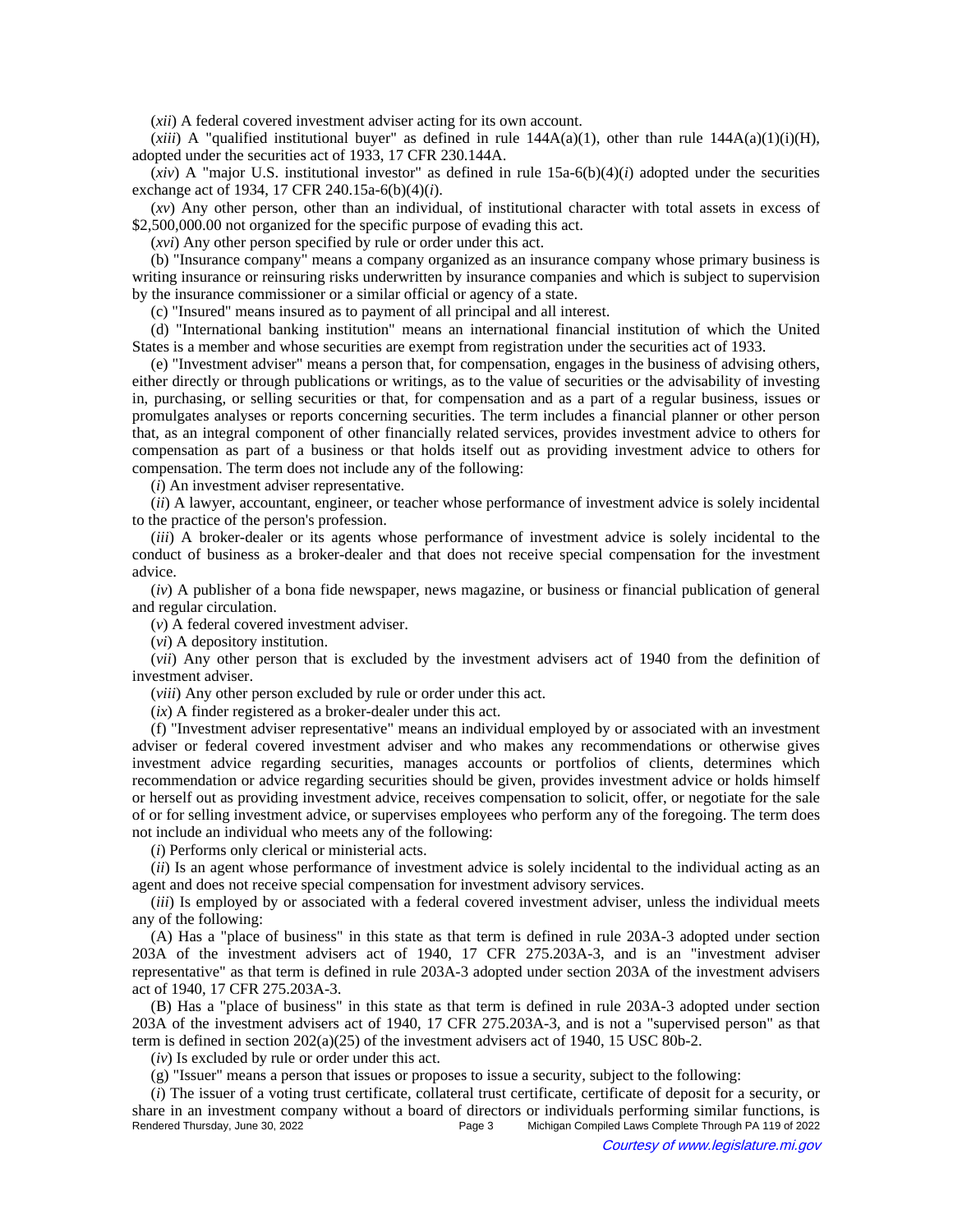the person performing the acts and assuming the duties of depositor or manager pursuant to the trust or other agreement or instrument under which the security is issued.

(*ii*) The issuer of an equipment trust certificate or similar security serving the same purpose is the person by which the property is or will be used, or to which the property or equipment is or will be leased or conditionally sold, or that is otherwise contractually responsible for assuring payment of the certificate.

(*iii*) The issuer of a fractional undivided interest in an oil, gas, or other mineral lease or in payments out of production under a lease, right, or royalty is the owner of an interest in the lease or in payments out of production under a lease, right, or royalty, whether whole or fractional, that creates fractional interests for the purpose of sale.

History: 2008, Act 551, Eff. Oct. 1, 2009; Am. 2013, Act 264, Imd. Eff. Dec. 30, 2013.

**Compiler's note:** For transfer of securities division of office of finance and insurance regulation from office of finance and insurance regulation to department of licensing and regulatory affairs, see E.R.O. No. 2012-6, compiled at MCL 445.2034.

### **451.2102b Definitions; N to R.**

Sec. 102b. As used in this act, unless the context otherwise requires:

(a) "Nonissuer transaction" or "nonissuer distribution" means a transaction or distribution not directly or indirectly for the benefit of the issuer.

(b) "Offer to purchase" includes an attempt or offer to obtain, or solicitation of an offer to sell, a security or interest in a security for value. The term does not include a tender offer that is subject to section 14(d) of title I of the securities exchange act of 1934, 15 USC 78n.

(c) "Person" means an individual, corporation, business trust, estate, trust, partnership, limited liability company, limited liability partnership, association, joint venture, or government; a governmental subdivision, agency, or instrumentality; a public corporation; or any other legal or commercial entity.

(d) "Place of business" of a broker-dealer, an investment adviser, or a federal covered investment adviser means any of the following:

(*i*) An office at which the broker-dealer, investment adviser, or federal covered investment adviser regularly provides brokerage or investment advice, or solicits, meets with, or otherwise communicates with customers or clients.

(*ii*) Any other location that is held out to the general public as a location at which the broker-dealer, investment adviser, or federal covered investment adviser provides brokerage or investment advice, or solicits, meets with, or otherwise communicates with customers or clients.

(e) "Predecessor act" means former 1964 PA 265.

(f) "Price amendment" means the amendment to a registration statement filed under the securities act of 1933 or, if an amendment is not filed, the prospectus or prospectus supplement filed under the securities act of 1933 that includes a statement of the offering price, underwriting and selling discounts or commissions, amount of proceeds, conversion rates, call prices, and other matters dependent upon the offering price.

(g) "Principal place of business" of a broker-dealer or an investment adviser means the executive office of the broker-dealer or investment adviser from which the officers, partners, or managers of the broker-dealer or investment adviser direct, control, and coordinate the activities of the broker-dealer or investment adviser.

(h) "Record," except in the phrases "of record," "official record," and "public record," means information that is inscribed on a tangible medium or that is stored in an electronic or other medium and is retrievable in perceivable form.

**History:** 2008, Act 551, Eff. Oct. 1, 2009.

**Compiler's note:** For transfer of securities division of office of finance and insurance regulation from office of finance and insurance regulation to department of licensing and regulatory affairs, see E.R.O. No. 2012-6, compiled at MCL 445.2034.

#### **451.2102c Definitions; S.**

Sec. 102c. As used in this act, unless the context otherwise requires:

(a) "Sale" includes every contract of sale, contract to sell, or disposition of, a security or interest in a security for value, and "offer to sell" includes every attempt or offer to dispose of, or solicitation of an offer to purchase, a security or interest in a security for value. Both terms include any of the following:

(*i*) A security given or delivered with, or as a bonus on account of, any purchase of securities or any other thing constituting part of the subject of the purchase and having been offered and sold for value.

(*ii*) A gift of assessable stock involving an offer and sale.

(*iii*) A sale or offer of a warrant or right to purchase or subscribe to another security of the same or another issuer, and a sale or offer of a security that gives the holder a present or future right or privilege to convert the security into another security of the same or another issuer, including an offer of the other security.

(b) "Securities and exchange commission" means the United States securities and exchange commission.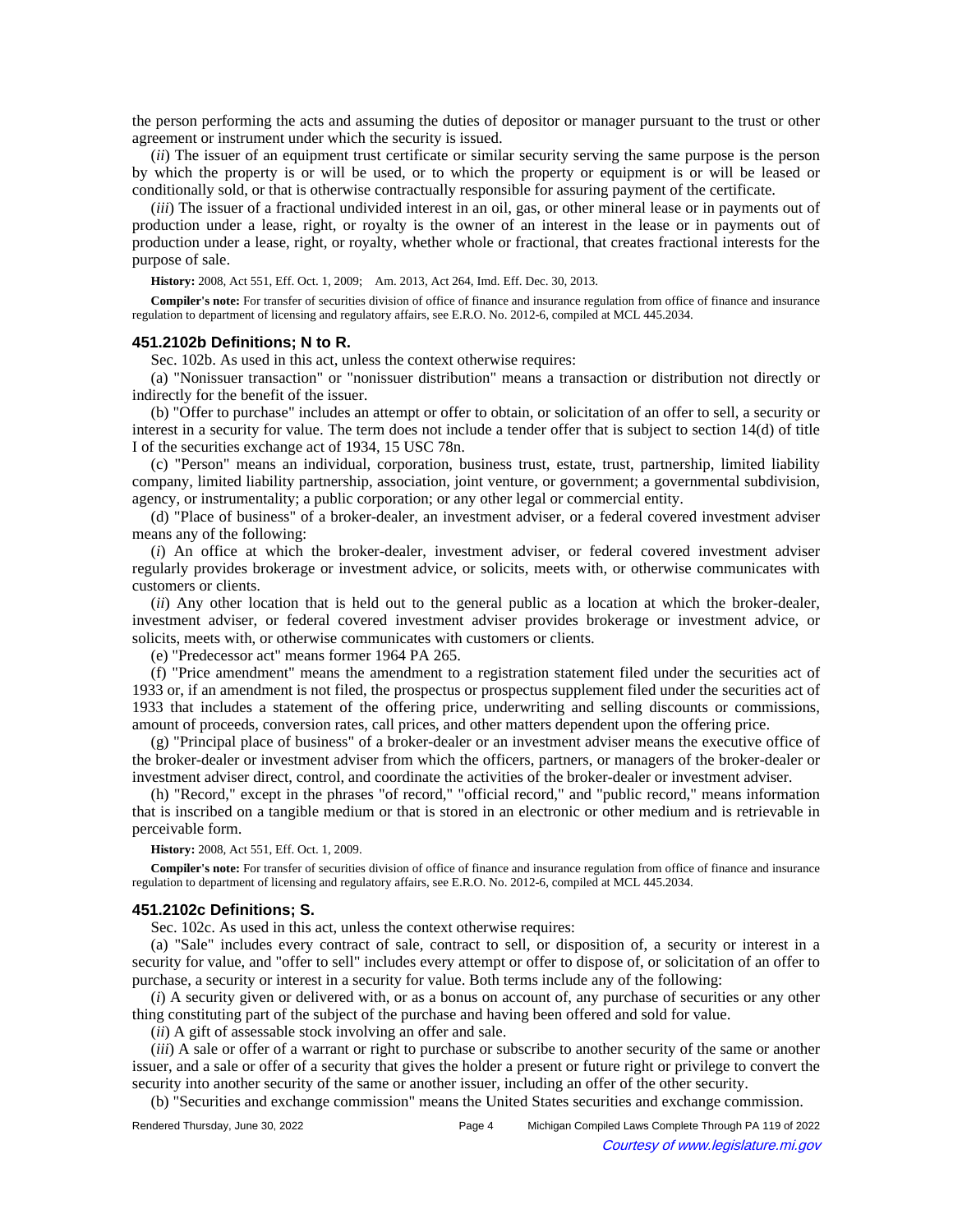(c) "Security" means a note; stock; treasury stock; security future; bond; debenture; evidence of indebtedness; certificate of interest or participation in a profit-sharing agreement; collateral trust certificate; preorganization certificate or subscription; transferable share; investment contract; voting trust certificate; certificate of deposit for a security; fractional undivided interest in oil, gas, or other mineral rights; put, call, straddle, option, or privilege on a security, certificate of deposit, or group or index of securities, including an interest in or based on the value of that put, call, straddle, option, or privilege on that security, certificate of deposit, or group or index of securities; put, call, straddle, option, or privilege entered into on a national securities exchange relating to foreign currency; an investment in a viatical or life settlement agreement; or, in general, an interest or instrument commonly known as a "security"; or a certificate of interest or participation in, temporary or interim certificate for, receipt for, guarantee of, or warrant or right to subscribe to or purchase, any of the foregoing. All of the following apply to the term security:

(*i*) The term includes a contractual or quasi-contractual arrangement that meets all of the following:

(A) A person furnishes capital, other than services, to an issuer under the arrangement.

(B) A portion of the capital furnished under sub-subparagraph (A) is subjected to the risks of the issuer's enterprise.

(C) The furnishing of capital under sub-subparagraph (A) is induced by representations made by an issuer, promoter, or the issuer's or promoter's affiliates which give rise to a reasonable understanding that a valuable tangible benefit will accrue to the person furnishing the capital as a result of the operation of the enterprise.

(D) The person furnishing the capital under sub-subparagraph (A) does not intend to be actively involved in the management of the enterprise in a meaningful way.

(E) At the time the capital is furnished, a promoter or its affiliates anticipate that financial gain may be realized as a result of the furnishing.

(*ii*) The term includes both a certificated and an uncertificated security.

(*iii*) The term does not include an insurance or endowment policy or annuity contract under which an insurance company promises to pay a fixed or variable sum of money either in a lump sum or periodically for life or other specified period.

(*iv*) The term does not include an interest in a contributory or noncontributory pension or welfare plan subject to the employee retirement income security act of 1974.

(*v*) The term includes an investment in a common enterprise with the expectation of profits to be derived primarily from the efforts of a person other than the investor. As used in this subparagraph, a "common enterprise" means an enterprise in which the fortunes of the investor are interwoven with those of either the person offering the investment, a third party, or other investors.

(*vi*) The term may include, as an investment contract, an interest in a limited partnership, a limited liability company, or a limited liability partnership.

(d) "Self-regulatory organization" means a national securities exchange registered under the securities exchange act of 1934, a national securities association of broker-dealers registered under the securities exchange act of 1934, a clearing agency registered under the securities exchange act of 1934, or the municipal securities rule-making board established under the securities exchange act of 1934.

(e) "Sign" means, with present intent to authenticate or adopt a record, either of the following:

(*i*) To execute or adopt a tangible symbol.

(*ii*) To attach or logically associate with the record an electronic symbol, sound, or process.

(f) "State" means a state of the United States, the District of Columbia, the Commonwealth of Puerto Rico, the United States Virgin Islands, or any territory or insular possession subject to the jurisdiction of the United States.

**History:** 2008, Act 551, Eff. Oct. 1, 2009.

**Compiler's note:** For transfer of securities division of office of finance and insurance regulation from office of finance and insurance regulation to department of licensing and regulatory affairs, see E.R.O. No. 2012-6, compiled at MCL 445.2034.

## **451.2103 Additional definitions.**

Sec. 103. (1) Subject to subsection (2), as used in this act:

(a) "Commodity exchange act" means the commodity exchange act, 7 USC 1 to 27f.

(b) "Electronic signatures in global and national commerce act" means the electronic signatures in global and national commerce act, 15 USC 7001 to 7031.

(c) "Employee retirement income security act of 1974" means the employee retirement income security act of 1974, Public Law 93-406.

(d) "Internal revenue code" means the internal revenue code of 1986, 26 USC 1 to 9833.

(e) "Investment advisers act of 1940" means the investment advisers act of 1940, 15 USC 80b-1 to 80b-21.

(f) "Investment company act of 1940" means the investment company act of 1940, 15 USC 80a-1 to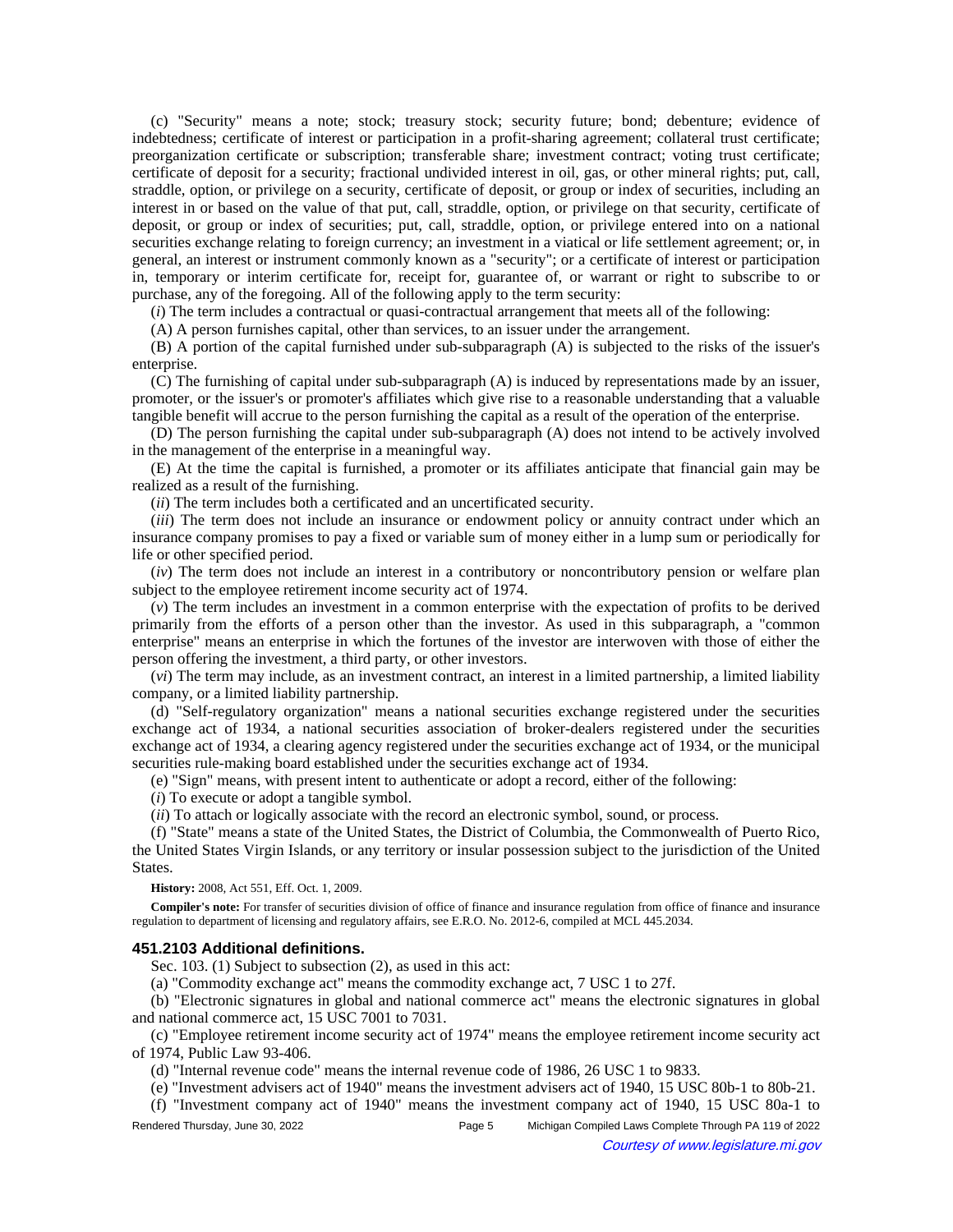80a-64.

(g) "National housing act" means the national housing act, 12 USC 1701 to 1750g.

(h) "Public utility holding company act of 1935" means the public utility holding company act of 1935, 15 USC 79 to 79z-6.

(i) "Securities act of 1933" means the securities act of 1933, 15 USC 77a to 77aa.

(j) "Securities exchange act of 1934" means the securities exchange act of 1934, 15 USC 78a to 78nn.

(k) "Securities investor protection act of 1970" means the securities investor protection act of 1970, 15 USC 78aaa to 78*lll*.

(*l*) "Securities litigation uniform standards act of 1998" means the securities litigation uniform standards act of 1998, Public Law 105-353, 112 Stat. 3227.

(m) "Small business investment act of 1958" means the small business investment act of 1958, Public Law 85-699.

(2) A reference in this act to a federal statute defined in subsection (1) includes that statute and the rules and regulations adopted under that statute. The administrator may, by rule or order, adopt an amendment or successor to a federal statute defined in subsection (1) or rules and regulations adopted under a federal statute defined in subsection (1), a federal statute that is similar to a federal statute defined in subsection (1), or a rule or regulation that is similar to a rule or regulation adopted under a federal statute defined in subsection (1).

**History:** 2008, Act 551, Eff. Oct. 1, 2009.

**Compiler's note:** For transfer of securities division of office of finance and insurance regulation from office of finance and insurance regulation to department of licensing and regulatory affairs, see E.R.O. No. 2012-6, compiled at MCL 445.2034.

## **451.2104 Reference to agency or department.**

Sec. 104. Any reference in this act to an agency or department of the United States is also a reference to any successor agency, department, or entity of that agency or department.

**History:** 2008, Act 551, Eff. Oct. 1, 2009.

**Compiler's note:** For transfer of securities division of office of finance and insurance regulation from office of finance and insurance regulation to department of licensing and regulatory affairs, see E.R.O. No. 2012-6, compiled at MCL 445.2034.

#### **451.2105 Applicability of act.**

Sec. 105. This act modifies, limits, and supersedes the electronic signatures in global and national commerce act, but does not modify, limit, or supersede section 101(c) of that act, 15 USC 7001, or authorize electronic delivery of any of the notices described in section 103(b) of that act, 15 USC 7003. This act authorizes the filing of records and signatures, when specified by provisions of this act or by a rule or order under this act, in a manner consistent with section 104(a) of that act, 15 USC 7004.

**History:** 2008, Act 551, Eff. Oct. 1, 2009.

**Compiler's note:** For transfer of securities division of office of finance and insurance regulation from office of finance and insurance regulation to department of licensing and regulatory affairs, see E.R.O. No. 2012-6, compiled at MCL 445.2034.

#### ARTICLE 2

### EXEMPTIONS FROM REGISTRATION OF SECURITIES

## **451.2201 Securities exempt from MCL 451.2301 to 451.2306 and MCL 451.2504.**

Sec. 201. The following securities are exempt from the requirements of sections 301 to 306 and 504:

(a) A security, including a revenue obligation or a separate security as defined in rule 131 adopted under the securities act of 1933, 17 CFR 230.131, issued, insured, or guaranteed by the United States; by a state; by a political subdivision of a state; by a public authority, agency, or instrumentality of 1 or more states; by a political subdivision of 1 or more states; or by a person controlled or supervised by and acting as an instrumentality of the United States under authority granted by the Congress; or a certificate of deposit for any of the foregoing.

(b) A security issued, insured, or guaranteed by a foreign government with which the United States maintains diplomatic relations, or any of its political subdivisions, if the security is recognized as a valid obligation by the issuer, insurer, or guarantor.

(c) A security issued by and representing, or that will represent an interest in or a direct obligation of, or be guaranteed by, any of the following:

(*i*) An international banking institution.

(*ii*) A banking institution organized under the laws of the United States; a member bank of the federal reserve system; or a depository institution a substantial portion of the business of which consists or will consist of either receiving deposits or share accounts that are insured to the maximum amount authorized by statute by the federal deposit insurance corporation, the national credit union share insurance fund, or a Rendered Thursday, June 30, 2022 Page 6 Michigan Compiled Laws Complete Through PA 119 of 2022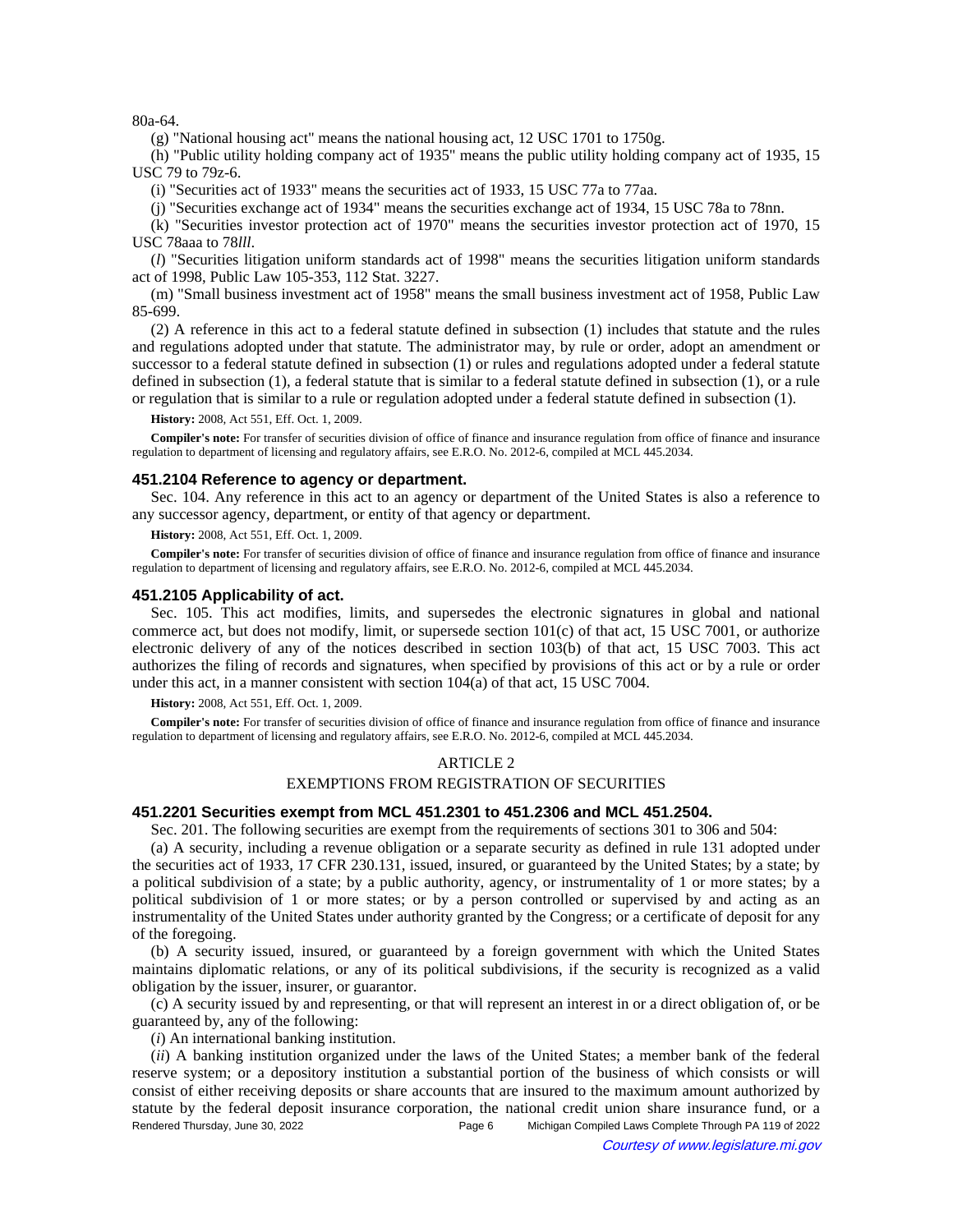successor authorized by federal law or exercising fiduciary powers that are similar to those permitted for national banks under the authority of the comptroller of currency pursuant to 12 USC 92a.

(*iii*) Any other depository institution, unless by rule or order the administrator proceeds under section 204.

(d) A security issued by and representing an interest in, or a debt of, or insured or guaranteed by, an insurance company authorized to do business in this state.

(e) A security issued or guaranteed by a railroad, other common carrier, public utility, or public utility holding company that is any of the following:

(*i*) Regulated in respect to its rates and charges by the United States or a state.

(*ii*) Regulated in respect to the issuance or guarantee of the security by the United States, a state, Canada, or a Canadian province or territory.

(*iii*) A public utility holding company registered under the public utility holding company act of 1935 or a subsidiary of a registered holding company within the meaning of that act.

(f) A federal covered security specified in section  $18(b)(1)$  of the securities act of 1933, 15 USC 77r, or a security listed or approved for listing on another securities market specified by rule under this act; a put or a call option contract; warrant; a subscription right on or with respect to those securities; or an option or similar derivative security on a security or an index of securities or foreign currencies issued by a clearing agency registered under the securities exchange act of 1934 and listed or designated for trading on a national securities exchange, a facility of a national securities exchange, or a facility of a national securities association registered under the securities exchange act of 1934 or an offer or sale, of the underlying security in connection with the offer, sale, or exercise of an option or other security that was exempt when the option or other security was written or issued; or an option or a derivative security designated by the securities and exchange commission under section 9(b) of the securities exchange act of 1934, 15 USC 78i.

(g) A security issued by a person organized and operated exclusively for religious, educational, benevolent, fraternal, charitable, social, athletic, or reformatory purposes, or as a chamber of commerce, and not for pecuniary profit, no part of the net earnings of which inures to the benefit of a private stockholder or other person, or a security of a company that is excluded from the definition of an investment company under section 3(c)(10)(B) of the investment company act of 1940, 15 USC 80a-3. With respect to the offer or sale of a note, bond, debenture, or other evidence of indebtedness by a person described in this subdivision, the administrator by rule or order may limit the availability of this exemption by classifying securities, persons, and transactions, imposing different requirements for different classes, specifying with respect to subparagraph *(ii)* the scope of the exemption and the grounds for denial or suspension, and requiring an issuer to meet 1 or more of the following:

(*i*) To file a notice specifying the material terms of the proposed offer or sale and copies of any proposed sales and advertising literature to be used and provide that the exemption becomes effective if the administrator does not disallow the exemption within the period established by the rule.

(*ii*) To file a request for exemption authorization for which a rule under this act may specify the scope of the exemption; the requirement of an offering statement; the filing of sales and advertising literature; the filing of consent to service of process complying with section 611; and grounds for denial or suspension of the exemption.

(*iii*) To register under section 304.

(h) A member's or owner's interest in, or a retention certificate or like security given in lieu of a cash patronage dividend issued by, a cooperative organized and operated as a nonprofit membership cooperative under the cooperative laws of a state, but not a member's or owner's interest, retention certificate, or like security sold to persons other than bona fide members of the cooperative.

(i) An equipment trust certificate in respect to equipment leased or conditionally sold to a person, if any security issued by the person would be exempt under this section or would be a federal covered security under section 18(b)(1) of the securities act of 1933, 15 USC 77r.

**History:** 2008, Act 551, Eff. Oct. 1, 2009.

**Compiler's note:** For transfer of securities division of office of finance and insurance regulation from office of finance and insurance regulation to department of licensing and regulatory affairs, see E.R.O. No. 2012-6, compiled at MCL 445.2034.

### **451.2202 Securities exempt from MCL 451.2301 to 451.2306 and MCL 451.2504.**

Sec. 202. (1) The following transactions are exempt from the requirements of sections 301 to 306 and 504: (a) An isolated nonissuer transaction, whether effected by or through a broker-dealer or not.

(b) A nonissuer transaction by or through a broker-dealer registered or exempt from registration under this act, and a resale transaction by a sponsor of a unit investment trust registered under the investment company act of 1940, in a security of a class that has been outstanding in the hands of the public for at least 90 days, if all of the following are met at the date of the transaction:

Rendered Thursday, June 30, 2022 Page 7 Michigan Compiled Laws Complete Through PA 119 of 2022 Courtesy of www.legislature.mi.gov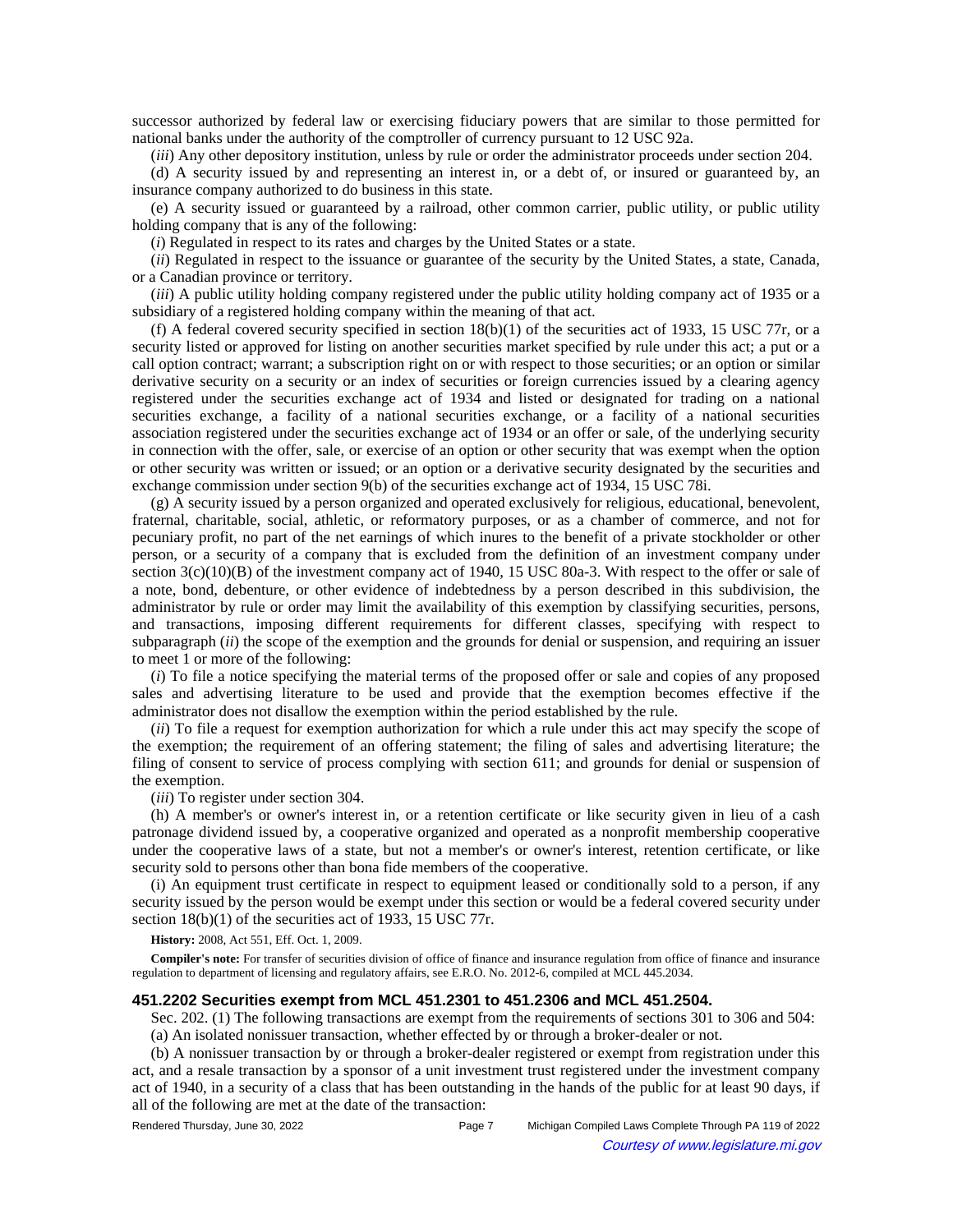(*i*) The issuer of the security is engaged in business, the issuer is not in the organizational stage or in bankruptcy or receivership, and the issuer is not a blank check, blind pool, or shell company that has no specific business plan or purpose or has indicated that its primary business plan is to engage in a merger or combination of the business with, or an acquisition of, an unidentified person.

(*ii*) The security is sold at a price reasonably related to its current market price.

(*iii*) The security does not constitute the whole or part of an unsold allotment to, or a subscription or participation by, the broker-dealer as an underwriter of the security or a redistribution.

(*iv*) A nationally recognized securities manual or its electronic equivalent designated by rule or order under this act or a record filed with the securities and exchange commission that is publicly available contains all of the following:

(A) A description of the business and operations of the issuer.

(B) The names of the issuer's executive officers and the names of the issuer's directors, if any.

(C) An audited balance sheet of the issuer as of a date within 18 months before the date of the transaction or, in the case of a reorganization or merger, and when the parties to the reorganization or merger each had an audited balance sheet, a pro forma balance sheet for the combined entity.

(D) An audited income statement for each of the issuer's 2 immediately previous fiscal years or for the period of existence of the issuer, whichever is shorter, or, in the case of a reorganization or merger when each party to the reorganization or merger had audited income statements, a pro forma income statement.

(*v*) Any of the following requirements are met:

(A) The issuer of the security has a class of equity securities listed on a national securities exchange registered under section 6 of the securities exchange act of 1934, 15 USC 78f, or designated for trading on the national association of securities dealers automated quotation system.

(B) The issuer of the security is a unit investment trust registered under the investment company act of 1940.

(C) The issuer of the security, including its predecessors, has been engaged in continuous business for at least 3 years.

(D) The issuer of the security has total assets of at least \$2,000,000.00 based on an audited balance sheet as of a date within 18 months before the date of the transaction or, in the case of a reorganization or merger when the parties to the reorganization or merger each had an audited balance sheet as of a date within 18 months before the date of the transaction, a pro forma balance sheet for the combined entity.

(c) A nonissuer transaction by or through a broker-dealer registered or exempt from registration under this act in a security of a foreign issuer that is a margin security defined in regulations or rules adopted by the board of governors of the federal reserve system.

(d) A nonissuer transaction by or through a broker-dealer registered or exempt from registration under this act in an outstanding security if the guarantor of the security files reports with the securities and exchange commission under the reporting requirements of section 13 or 15(d) of the securities exchange act of 1934, 15 USC 78m or 78o.

(e) A nonissuer transaction by or through a broker-dealer registered or exempt from registration under this act in a security that meets 1 or more of the following:

(*i*) Is rated at the time of the transaction by a nationally recognized statistical rating organization in 1 of its 4 highest rating categories.

(*ii*) Has a fixed maturity or a fixed interest or dividend, if both of the following are met:

(A) A default has not occurred during the current fiscal year or within the 3 previous fiscal years or during the existence of the issuer and any predecessor if less than 3 fiscal years, in the payment of principal, interest, or dividends on the security.

(B) The issuer is engaged in business, is not in the organizational stage or in bankruptcy or receivership, and is not and has not been within the previous 12 months a blank check, blind pool, or shell company that has no specific business plan or purpose or has indicated that its primary business plan is to engage in a merger or combination of the business with, or an acquisition of, an unidentified person.

(f) A nonissuer transaction by or through a broker-dealer registered or exempt from registration under this act effecting an unsolicited order or offer to purchase.

(g) A nonissuer transaction executed by a bona fide pledgee without any purpose of evading this act.

(h) A nonissuer transaction by a federal covered investment adviser with investments under management in excess of \$100,000,000.00 acting in the exercise of discretionary authority in a signed record for the account of others.

(i) A transaction in a security, whether or not the security or transaction is otherwise exempt, in exchange for 1 or more bona fide outstanding securities, claims, or property interests, or partly in exchange and partly for cash, if the terms and conditions of the issuance and exchange or the delivery and exchange and the Rendered Thursday, June 30, 2022<br>Page 8 Michigan Compiled Laws Complete Through PA 119 of 2022 Michigan Compiled Laws Complete Through PA 119 of 2022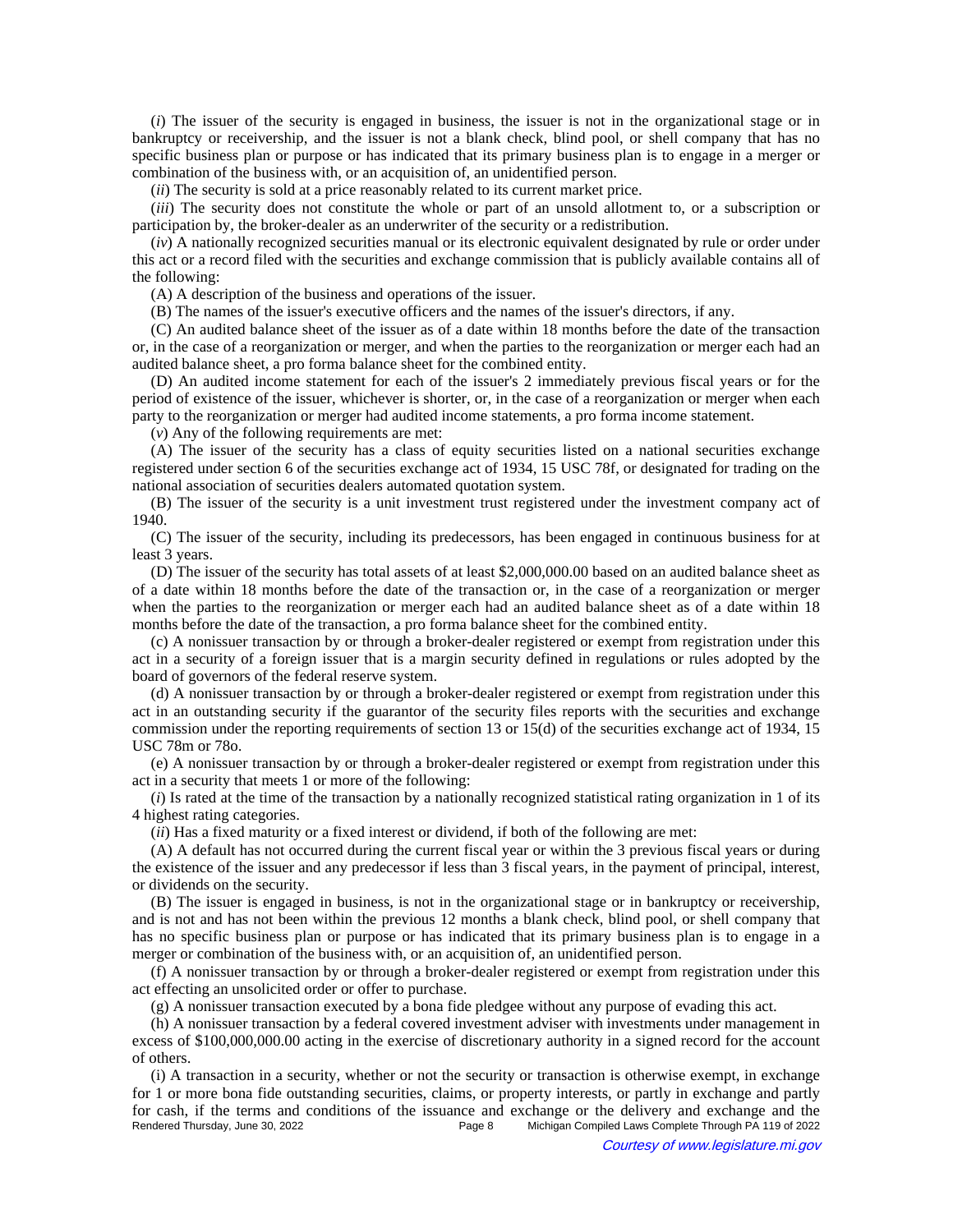fairness of the terms and conditions have been approved by the administrator at a hearing.

(j) A transaction between the issuer or other person on whose behalf the offering is made and an underwriter, or among underwriters.

(k) A transaction in a note, bond, debenture, or other evidence of indebtedness secured by a mortgage or other security agreement if all of the following are met:

(*i*) The note, bond, debenture, or other evidence of indebtedness is offered and sold with the mortgage or other security agreement as a unit.

(*ii*) A general solicitation or general advertisement of the transaction is not made.

(*iii*) A commission or other remuneration is not paid or given, directly or indirectly, to a person not registered under this act as a broker-dealer or as an agent.

(*l*) A transaction by an executor, administrator of an estate, sheriff, marshal, receiver, trustee in bankruptcy, guardian, or conservator.

(m) A sale or offer to sell to any of the following:

(*i*) An institutional investor.

(*ii*) A federal covered investment adviser.

(*iii*) Any other person exempted by rule or order under this act.

(n) A sale or an offer to sell securities by or on behalf of an issuer, if the transaction is part of a single issue in which all of the following are met:

(*i*) There are not more than 50 purchasers in this state during any 12 consecutive months, other than those designated in subdivision (m).

(*ii*) There is no general solicitation or general advertising used in connection with the offer to sell or sale of the securities.

(*iii*) A commission or other remuneration is not paid or given, directly or indirectly, to a person other than a broker-dealer registered under this act or an agent registered under this act for soliciting a prospective purchaser in this state.

(*iv*) The issuer reasonably believes that all the purchasers in this state other than those designated in subdivision (m) are purchasing for investment.

(o) A transaction under an offer to existing security holders of the issuer, including persons that at the date of the transaction are holders of convertible securities, options, or warrants, if a commission or other remuneration, other than a standby commission, is not paid or given, directly or indirectly, for soliciting a security holder in this state.

(p) An offer to sell, but not a sale, of a security not exempt from registration under the securities act of 1933 if both of the following are met:

(*i*) A registration or offering statement or similar record as required under the securities act of 1933 has been filed, but is not effective, or the offer is made in compliance with rule 165 adopted under the securities act of 1933, 17 CFR 230.165.

(*ii*) A stop order of which the offeror is aware has not been issued against the offeror by the administrator or the securities and exchange commission, and an audit, inspection, or proceeding that is public and may culminate in a stop order is not known by the offeror to be pending.

(q) An offer to sell, but not a sale, of a security exempt from registration under the securities act of 1933 if all of the following are met:

(*i*) A registration statement has been filed under this act, but is not effective.

(*ii*) A solicitation of interest is provided in a record to offerees in compliance with a rule adopted by the administrator under this act.

(*iii*) A stop order of which the offeror is aware has not been issued by the administrator under this act, and an audit, inspection, or proceeding that may culminate in a stop order is not known by the offeror to be pending.

(r) A transaction involving the distribution of the securities of an issuer to the security holders of another person in connection with a merger, consolidation, exchange of securities, sale of assets, or other reorganization to which the issuer, or its parent or subsidiary, and the other person, or its parent or subsidiary, are parties.

(s) A rescission offer, sale, or purchase under section 510.

(t) An offer or sale of a security to a person not resident in this state and not present in this state if the offer or sale does not constitute a violation of the laws of the state or foreign jurisdiction in which the offeree or purchaser is present and is not part of an unlawful plan or scheme to evade this act.

(u) An offer or sale of a security pursuant to an employee's stock purchase, savings, option, profit-sharing, pension, or similar employees' benefit plan, including any securities, plan interests, and guarantees issued under a compensatory benefit plan or compensation contract, contained in a record, established by the issuer,<br>Rendered Thursday, June 30, 2022<br>Page 9 Michigan Compiled Laws Complete Through PA 119 of 2022 Michigan Compiled Laws Complete Through PA 119 of 2022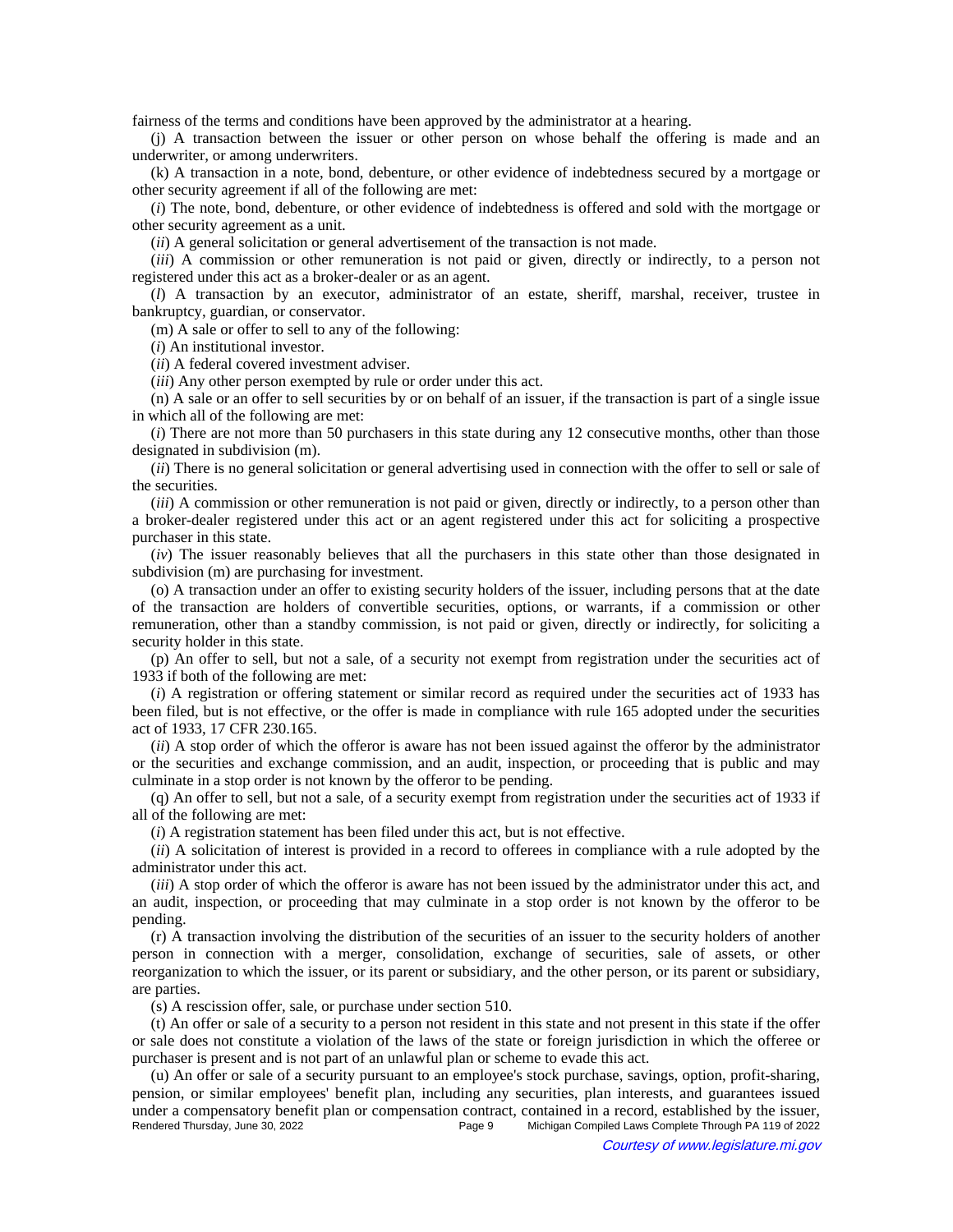its parents, its majority-owned subsidiaries, or the majority-owned subsidiaries of the issuer's parent for the participation of their employees including any of the following:

(*i*) Offers or sales of those securities to directors; general partners; trustees, if the issuer is a business trust; officers; or consultants and advisors.

(*ii*) Family members who acquire those securities from those persons through gifts or domestic relations orders.

(*iii*) Former employees, directors, general partners, trustees, officers, consultants, and advisors if those individuals were employed by or providing services to the issuer when the securities were offered.

(*iv*) Insurance agents who are exclusive insurance agents of the issuer, its subsidiaries or parents, or who derive more than 50% of their annual income from those organizations.

(v) A transaction involving any of the following:

(*i*) A stock dividend or equivalent equity distribution, whether the corporation or other business organization distributing the dividend or equivalent equity distribution is the issuer or not, if nothing of value is given by stockholders or other equity holders for the dividend or equivalent equity distribution other than the surrender of a right to a cash or property dividend if each stockholder or other equity holder may elect to take the dividend or equivalent equity distribution in cash, property, or stock.

(*ii*) An act incident to a judicially approved reorganization in which a security is issued in exchange for 1 or more outstanding securities, claims, or property interests, or partly in exchange and partly for cash.

(*iii*) The solicitation of tenders of securities by an offeror in a tender offer in compliance with rule 162 adopted under the securities act of 1933, 17 CFR 230.162.

(w) Subject to subsection (2), a nonissuer transaction in an outstanding security by or through a broker-dealer registered or exempt from registration under this act, if both of the following are met:

(*i*) The issuer is a reporting issuer in a foreign jurisdiction designated in subsection (2)(a), or by rule or order of the administrator, and has been subject to continuous reporting requirements in the foreign jurisdiction for not less than 180 days before the transaction.

(*ii*) The security is listed on the foreign jurisdiction's securities exchange that has been designated in subsection (2)(a), or by rule or order under this act, or is a security of the same issuer that is of senior or substantially equal rank to the listed security or is a warrant or right to purchase or subscribe to any of the foregoing.

(x) Any offer or sale of a security by an issuer under section 202a.

(y) Any offer or sale of a security that meets the requirements for the federal exemption for a regulation A offering under section 3(b) of the securities act of 1933, 15 USC 77c(b), and SEC rule 251, 17 CFR 230.251, if the offer or sale meets all of the following requirements:

(*i*) The issuer has filed SEC form 1A with the securities and exchange commission with respect to the regulation A offering, in a manner acceptable to the securities and exchange commission, and in that filing the issuer has satisfied all of the requirements of 17 CFR 230.251 to 230.263 inclusively, including the filing of the regulation A offering circular required under 17 CFR 230.253.

(*ii*) At least 10 days before commencing an offering of securities in reliance on this exemption or the use of any publicly available website in connection with an offering of securities in reliance on this exemption, the issuer files a notice with the administrator, in writing or in electronic form as specified by the administrator, that contains all of the following:

(A) A notice of claim of exemption from registration, specifying that the issuer intends to conduct an offering in reliance on a regulation A exemption, accompanied by a nonrefundable filing fee of \$100.00 for filing the exemption notice. The fees paid to the administrator under this sub-subparagraph shall be used to pay the costs incurred in administering and enforcing this act.

(B) A copy of the completed SEC form 1A and all of the accompanying documents filed with the securities and exchange commission, including the final regulation A offering circular to be provided to prospective purchasers in connection with the offering. Before filing SEC form 1A with the administrator, the issuer may advertise its intent to make a regulation A offering within the state and to solicit interest from prospective purchasers under 17 CFR 230.254.

(*iii*) The sum of all cash and other consideration to be received for all sales of the security in reliance on this exemption does not exceed the amount set forth in subsection (b) of 17 CFR 230.251, less the aggregate amount received for all sales of securities by the issuer within the 12 months before the first offer or sale made in reliance on this exemption.

(*iv*) The issuer does not accept more than \$10,000.00 from any single purchaser unless the purchaser is an accredited investor as defined by rule 501 of SEC regulation D, 17 CFR 230.501. The issuer may rely on confirmation that the purchaser is an accredited investor from a licensed broker-dealer or another third party in making a determination that the purchaser is an accredited investor. Every fifth year, the administrator shall<br>Page 10 Michigan Compiled Laws Complete Through PA 119 of 2022 Michigan Compiled Laws Complete Through PA 119 of 2022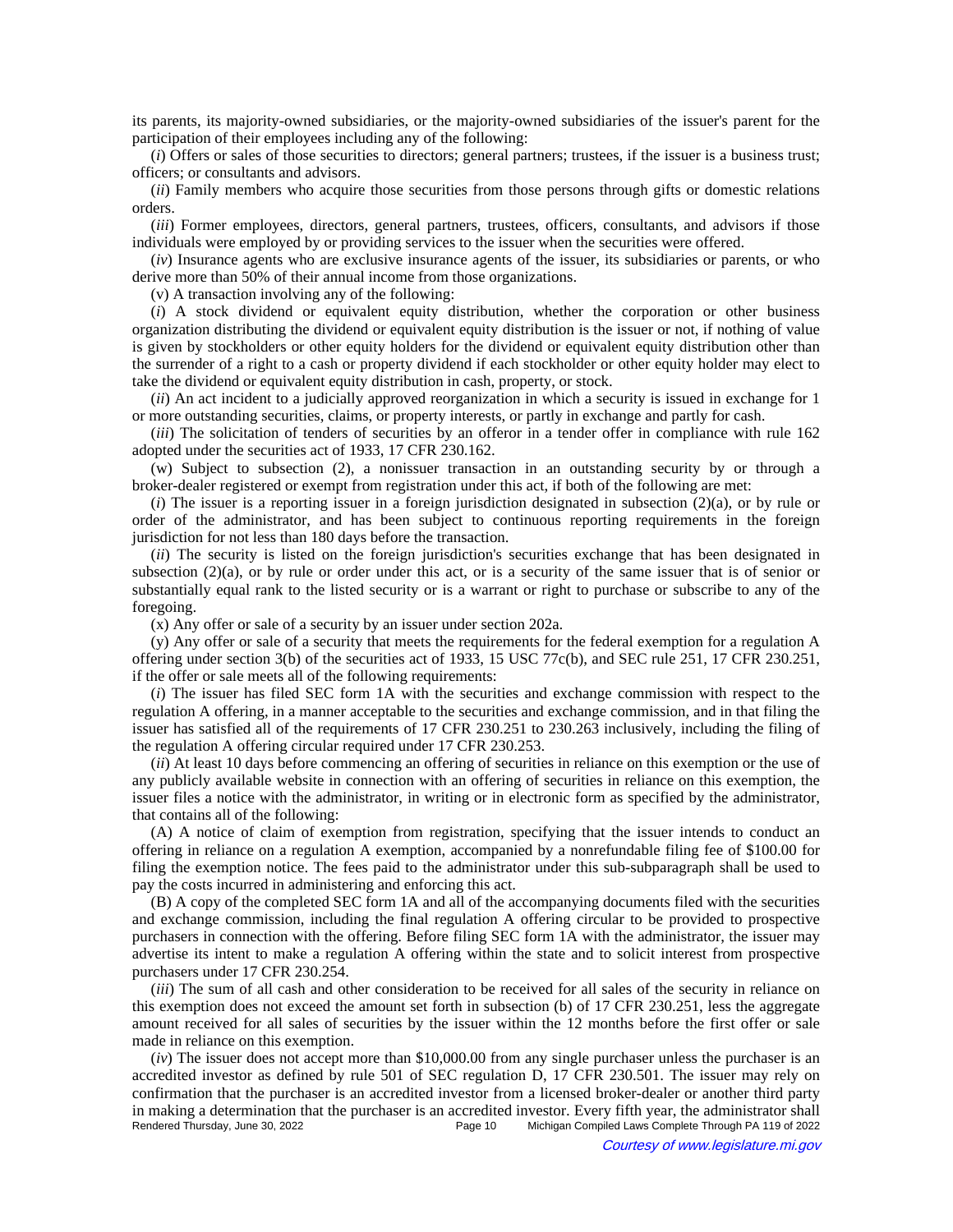cumulatively adjust the \$10,000.00 limitation amount described in this subparagraph to reflect the change in the consumer price index for all urban consumers published by the federal bureau of labor statistics, rounding the dollar limitation to the nearest \$100.00.

(z) Any secondary offer, sale, purchase, or trade of securities facilitated by a Michigan investment market, if the Michigan investment market effects that transaction in accordance with article 4A and has made available to any secondary purchaser, within a reasonable period before effecting the transaction, general management and financial information concerning the issuer of the securities, including the issuer's financial documents for the preceding calendar or fiscal year and interim financial information as of the end of the issuer's most recent calendar or fiscal quarter.

(2) For purposes of subsection  $(1)(w)$ , both of the following apply:

(a) Canada, together with its provinces and territories, is a designated foreign jurisdiction and the Toronto stock exchange, inc., is a designated securities exchange.

(b) After an administrative hearing in compliance with applicable state law, the administrator, by rule or order under this act, may revoke the designation of a securities exchange under subsection  $(1)(w)$  or this subsection if the administrator finds that revocation is necessary or appropriate in the public interest and for the protection of investors.

(3) An issuer that sells securities in this state in reliance on this exemption described in subsection  $(1)(y)$ may advertise the offering in any manner, including advertising on website platforms that may be owned and controlled by nonissuer third parties, if no commissions are paid to either employees of the issuer for the sale of the securities or to third parties that facilitate the sale of the securities, unless those third parties are licensed broker-dealers authorized to conduct transactions described in subsection (1)(y).

History: 2008, Act 551, Eff. Oct. 1, 2009;—Am. 2013, Act 264, Imd. Eff. Dec. 30, 2013;—Am. 2014, Act 355, Imd. Eff. Oct. 21, 2014.

**Compiler's note:** For transfer of securities division of office of finance and insurance regulation from office of finance and insurance regulation to department of licensing and regulatory affairs, see E.R.O. No. 2012-6, compiled at MCL 445.2034.

Enacting section 1 of Act 355 of 2014 provides:

"Enacting section 1. It is the intent of the legislature by enacting this amendatory act to regulate a class of intrastate broker-dealers that is exempt under section 15(a)(1) of the securities exchange act of 1934, 15 USC 78o, and that will facilitate intrastate securities transactions among persons of this state."

# **451.2202a Offer or sale of security by issuer; exemption from MCL 451.2301 to 451.2306 and 451.2504; requirements; adjustment; report; limitations; rules; filing fee; website; violation; "controlling person" defined; exemption as "Michigan invests locally exemption."**

Sec. 202a. (1) Except as otherwise provided in this act, an offer or sale of a security by an issuer is exempt from the requirements of sections 301 to 306 and 504 if the offer or sale meets all of the following requirements:

(a) The issuer of the security is an entity that is incorporated or organized under the laws of this state, is a resident of this state under SEC rule 147, 17 CFR 230.147, or SEC rule 147A, 17 CFR 230.147A, and is authorized to do business in this state.

(b) The transaction meets the requirements for the federal exemption for intrastate offerings under 15 USC 77c(a)(11) and SEC rule 147, 17 CFR 230.147, including, but not limited to, the requirements for determining whether an offeree or purchaser is a resident of this state, or the federal exemption for intrastate offerings under 15 USC 77e and SEC rule 147A, 17 CFR 230.147A. All of the following apply concerning these requirements:

(*i*) Each of the following is prima facie evidence that an individual is a resident of this state:

(A) A valid operator's license, chauffeur's license, or official personal identification card issued by this state.

(B) A current Michigan voter registration.

(C) A signed affidavit as described in section 7cc(2) of the general property tax act, 1893 PA 206, MCL 211.7cc, that indicates that the purchaser owns and occupies property in this state as his or her principal residence.

(D) Any other record or documents issued by this state that establishes that the purchaser's principal residence is in this state.

(*ii*) The provisions of SEC rule 147, 17 CFR 230.147, or SEC rule 147A, 17 CFR 230.147A, as applicable, apply in determining the residency of an offeree or purchaser that is a corporation, partnership, trust, or other form of business organization.

(*iii*) If a purchaser of a security that is exempt under this section resells that security within 6 months after the closing of the particular offering in which the purchaser obtained that security to a person that is not a Rendered Thursday, June 30, 2022 Page 11 Michigan Compiled Laws Complete Through PA 119 of 2022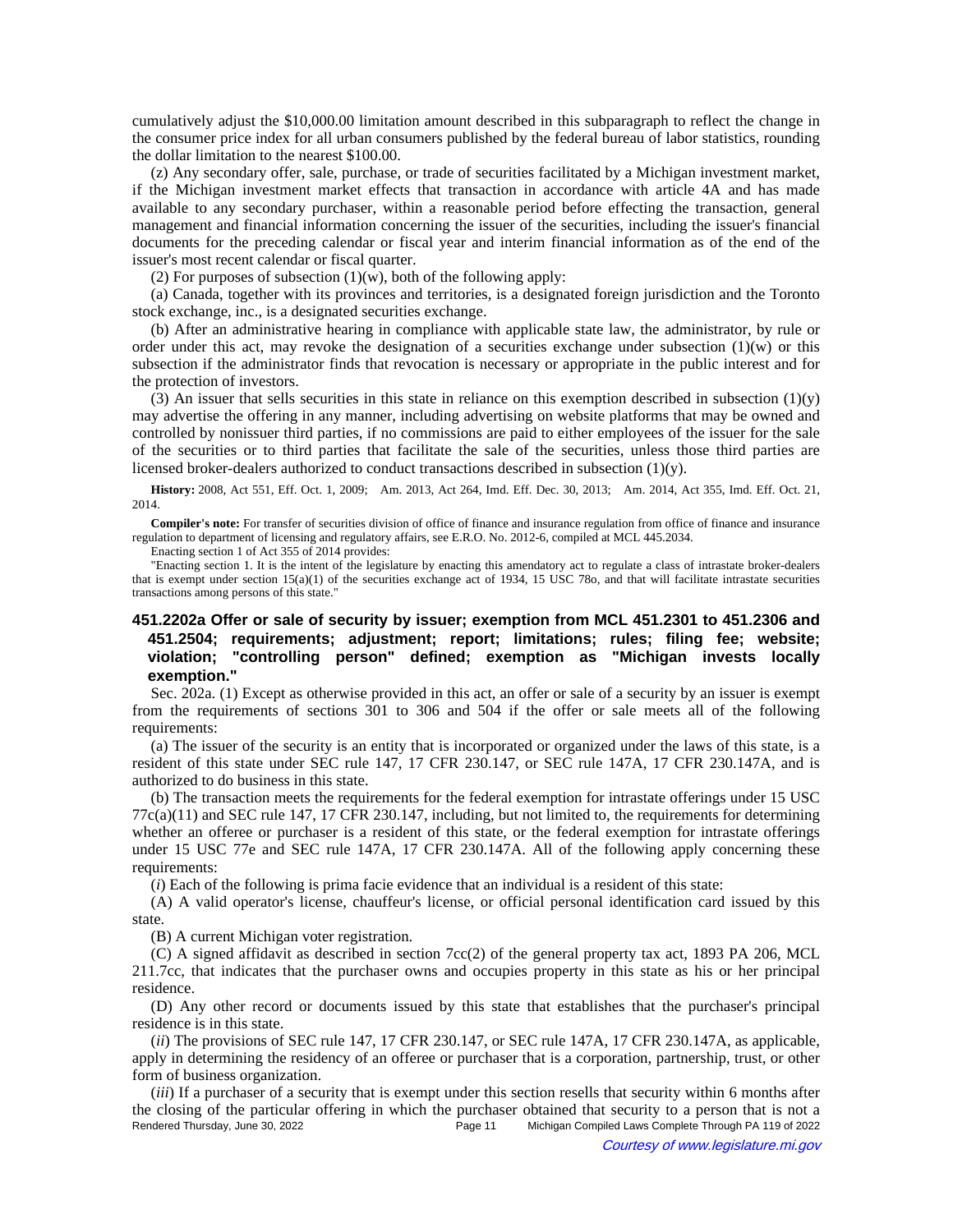resident of this state, the original investment agreement between the issuer and the purchaser is void. If an agreement to purchase, or the purchase of, a security is void under this subparagraph, the issuer may recover damages from the misrepresenting offeree or purchaser. These damages include, but are not limited to, the issuer's expenses in resolving the misrepresentation. However, damages described in this subparagraph shall not exceed the amount of the person's investment in the security.

(c) The sum of all cash and other consideration to be received for all sales of the security in reliance on this exemption does not exceed the following amounts:

(*i*) One million dollars, less the aggregate amount received for all sales of securities by the issuer within the 12 months before the first offer or sale made in reliance on this exemption, if the issuer has not made available to each prospective purchaser and the administrator audited financial statements or reviewed financial statements for the issuer's most recently completed fiscal year, prepared by a certified public accountant, as defined in section 720 of the occupational code, 1980 PA 299, MCL 339.720, in accordance with the statements on auditing standards of the American institute of certified public accountants or the statements on standards for accounting and review services of the American institute of certified public accountants, as applicable.

(*ii*) Two million dollars, less the aggregate amount received for all sales of securities by the issuer within the 12 months before the first offer or sale made in reliance on this exemption, if the issuer has made available to each prospective purchaser and the administrator audited financial statements or reviewed financial statements for the issuer's most recently completed fiscal year, prepared by a certified public accountant, as defined in section 720 of the occupational code, 1980 PA 299, MCL 339.720, in accordance with the statements on auditing standards of the American institute of certified public accountants or the statements on standards for accounting and review services of the American institute of certified public accountants, as applicable.

(d) The issuer has not accepted more than \$10,000.00 from any single purchaser unless the purchaser is an accredited investor as defined by rule 501 of SEC regulation D, 17 CFR 230.501. The issuer may rely on confirmation that the purchaser is an accredited investor from a licensed broker-dealer or another third party in making a determination that the purchaser is an accredited investor.

(e) At least 10 days before an offer of securities is made in reliance on this exemption or the use of any publicly available website in connection with an offering of securities in reliance on this exemption, the issuer files a notice with the administrator, in writing or in electronic form as specified by the administrator, that contains all of the following:

(*i*) A notice of claim of exemption from registration, specifying that the issuer intends to conduct an offering in reliance on this exemption, accompanied by the filing fee specified in this section.

(*ii*) A copy of the disclosure statement to be provided to prospective investors in connection with the offering. The disclosure statement must contain all of the following:

(A) A description of the issuer, including its type of entity, the address and telephone number of its principal office, its formation history, its business plan, and the intended use of the offering proceeds, including any amounts to be paid, as compensation or otherwise, to any owner, executive officer, director, managing member, or other person occupying a similar status or performing similar functions on behalf of the issuer.

(B) The identity of each person that owns more than 10% of the ownership interests of any class of securities of the issuer.

(C) The identity of the executive officers, directors, and managing members of the issuer, and any other individuals who occupy similar status or perform similar functions in the name of and on behalf of the issuer, including their titles and their prior experience.

(D) The terms and conditions of the securities being offered and of any outstanding securities of the issuer, the minimum and maximum amount of securities being offered, if any, and either the percentage ownership of the issuer represented by the offered securities or the valuation of the issuer implied by the price of the offered securities.

(E) The identity of any person that the issuer has or intends to retain to assist the issuer in conducting the offering and sale of the securities, including the owner of any websites, if known, but excluding any person acting solely as an accountant or attorney and any employees whose primary job responsibilities involve the operating business of the issuer rather than assisting the issuer in raising capital, and for each person identified in response to this sub-subparagraph, a description of the consideration being paid to that person for that assistance.

(F) A description of any litigation or legal proceedings involving the issuer or its management.

(G) The name and address of any website that the issuer intends to use in connection with the offering, including its uniform resource locator or URL. If the issuer has not engaged a website described in this<br>Page 12 Michigan Compiled Laws Complete Through PA 119 of 2022 Michigan Compiled Laws Complete Through PA 119 of 2022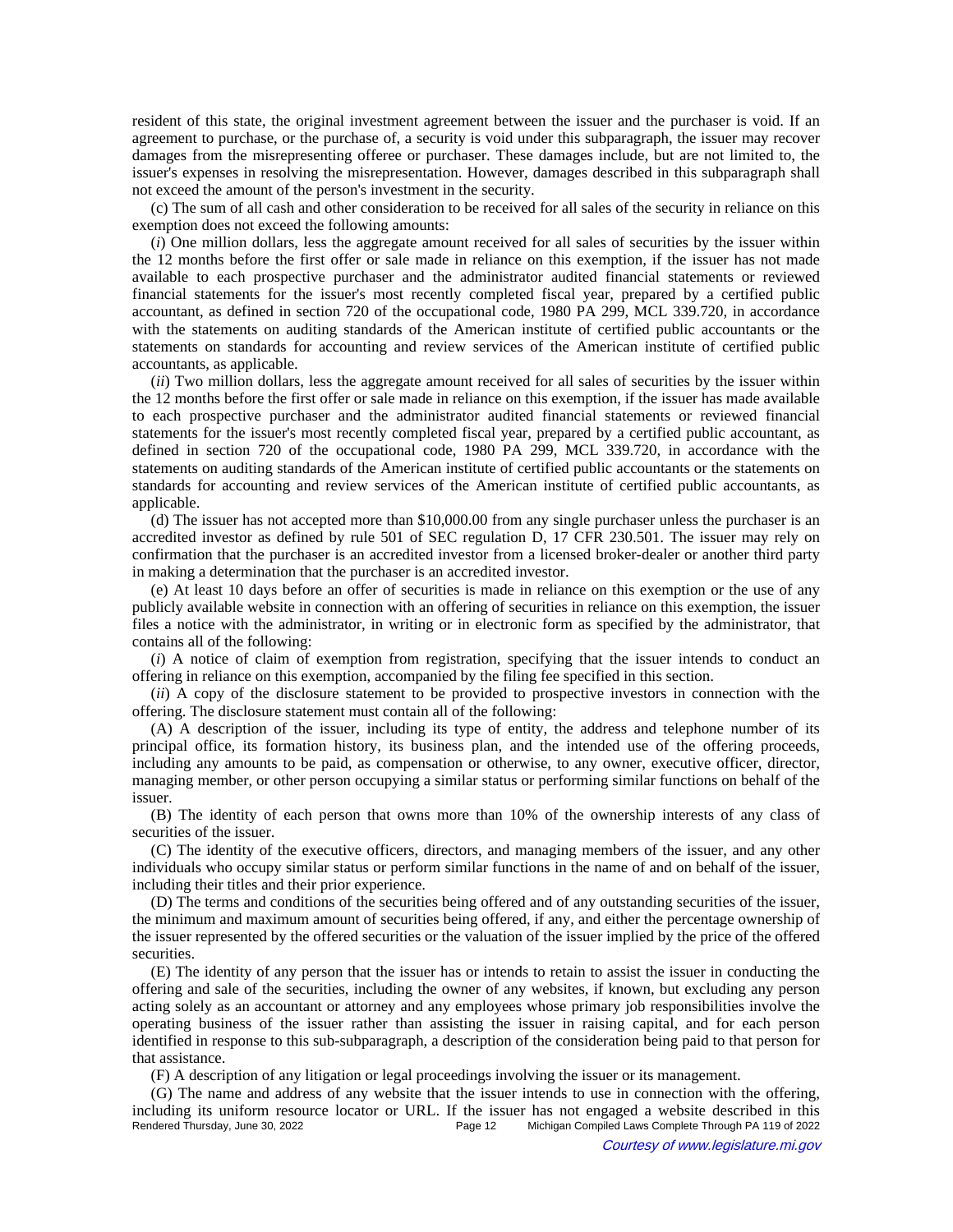sub-subparagraph at the time the issuer files the disclosure statement described in this subparagraph with the administrator under this subdivision but subsequently does engage a website for use in connection with the offering, the issuer shall provide the information described in this sub-subparagraph to the administrator by filing a supplemental notice.

(*iii*) An escrow agreement with a bank or other depository institution located in this state, in which the purchaser funds will be deposited, that provides that all offering proceeds will be released to the issuer only when the aggregate capital raised from all purchasers is equal to or greater than the minimum target offering amount specified in the disclosure statement as necessary to implement the business plan and that all purchasers will receive a return of their subscription funds if that target offering amount is not raised by the time stated in the disclosure statement. The bank or other depository institution may contract with the issuer to collect reasonable fees for its escrow services regardless of whether the target offering amount is reached.

(f) The issuer is not, either before or as a result of the offering, an investment company, as defined in section 3 of the investment company act of 1940, 15 USC 80a-3, or an entity that would be an investment company but for the exclusions provided in subsection (c) of that section, or subject to the reporting requirements of section 13 or 15(d) of the securities exchange act of 1934, 15 USC 78m and 78o(d).

(g) The issuer informs each prospective purchaser that the securities are not registered under federal or state securities laws and that the securities are subject to limitations on transfer or resale and displays the following legend conspicuously on the cover page of the disclosure statement:

"IN MAKING AN INVESTMENT DECISION, PURCHASERS MUST RELY ON THEIR OWN EXAMINATION OF THE ISSUER AND THE TERMS OF THE OFFERING, INCLUDING THE MERITS AND RISKS INVOLVED. THESE SECURITIES HAVE NOT BEEN RECOMMENDED BY ANY FEDERAL OR STATE SECURITIES COMMISSION OR REGULATORY AUTHORITY. FURTHERMORE, THE FOREGOING AUTHORITIES HAVE NOT CONFIRMED THE ACCURACY OR DETERMINED THE ADEQUACY OF THIS DOCUMENT. ANY REPRESENTATION TO THE CONTRARY IS A CRIMINAL OFFENSE. THESE SECURITIES ARE SUBJECT TO RESTRICTIONS ON TRANSFERABILITY AND RESALE AND MAY NOT BE TRANSFERRED OR RESOLD EXCEPT AS PERMITTED BY SUBSECTION (E) OF SEC RULE 147, 17 CFR 230.147(E), OR SUBSECTION (E) OF SEC RULE 147A, 17 CFR 230.147A(E), AS PROMULGATED UNDER THE SECURITIES ACT OF 1933, AS AMENDED, AND THE APPLICABLE STATE SECURITIES LAWS, PURSUANT TO REGISTRATION OR EXEMPTION THEREFROM. PURCHASERS SHOULD BE AWARE THAT THEY WILL BE REQUIRED TO BEAR THE FINANCIAL RISKS OF THIS INVESTMENT FOR AN INDEFINITE PERIOD OF TIME.".

(h) The issuer requires each purchaser to certify in writing, and to include as part of that certification his or her signature, and his or her initials next to each paragraph of the certification, as follows: "I understand and acknowledge that:

I am investing in a high-risk, speculative business venture. I may lose all of my investment, and I can afford the loss of my investment.

This offering has not been reviewed or approved by any state or federal securities commission or other regulatory authority and that no regulatory authority has confirmed the accuracy or determined the adequacy of any disclosure made to me relating to this offering.

The securities I am acquiring in this offering are illiquid, that the securities are subject to possible dilution, that there is no ready market for the sale of those securities, that it may be difficult or impossible for me to sell or otherwise dispose of this investment, and that, accordingly, I may be required to hold this investment indefinitely.

I may be subject to tax on my share of the taxable income and losses of the issuer, whether or not I have sold or otherwise disposed of my investment or received any dividends or other distributions from the issuer.

By entering into this transaction with the issuer, I am affirmatively representing myself as being a Michigan resident at the time that this contract is formed, and if this representation is subsequently shown to be false, the contract is void.

If I resell any of the securities I am acquiring in this offering to a person that is not a Michigan resident, within 6 months after the closing of the offering, my contract with the issuer for the purchase of these securities is void.".

(i) If the offer and sale of securities under this section is made through an internet website, all of the following requirements are met:

(*i*) Before any offer of an investment opportunity to residents of this state through the use of a website, the issuer provides to the website and to the administrator evidence that the issuer is organized under the laws of this state and that it is authorized to do business in this state.

(*ii*) The issuer obtains from each purchaser of a security under this section evidence that the purchaser is a<br>Rendered Thursday, June 30, 2022<br>Rege 13 Michigan Compiled Laws Complete Through PA 119 of 2022 Michigan Compiled Laws Complete Through PA 119 of 2022 Courtesy of www.legislature.mi.gov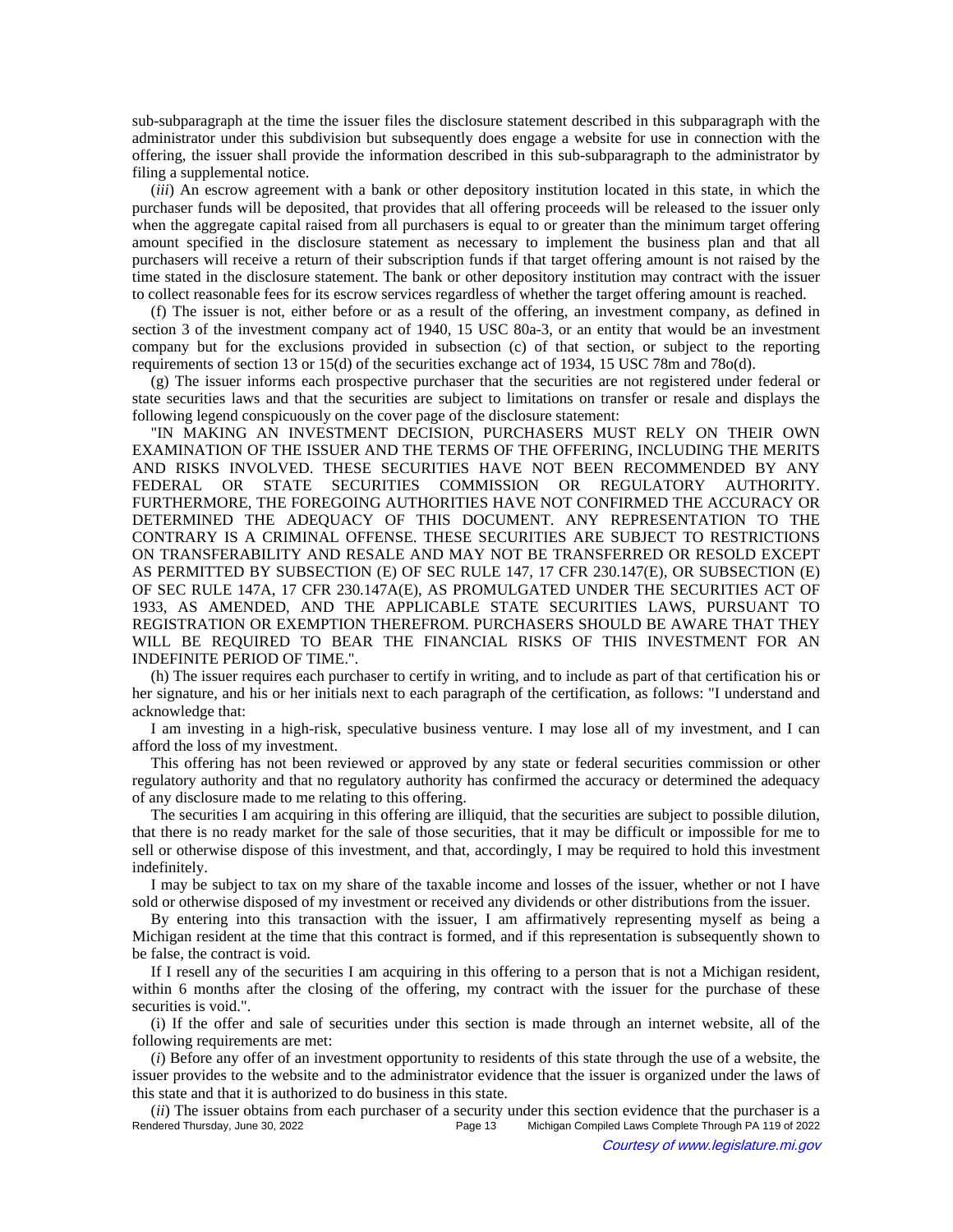resident of this state and, if applicable, an accredited investor.

(*iii*) The website operator files a written notice with the administrator that includes the website operator's name, business address, and contact information and states that it is authorized to do business in this state and is being utilized to offer and sell securities under this exemption. Beginning 12 months after the date of the written notice, a website operator that has filed a written notice under this subparagraph shall annually notify the administrator in writing of any changes in the information provided to the administrator under this subparagraph.

(*iv*) The issuer and the website keep and maintain records of the offers and sales of securities made through the website and provide ready access to the records to the administrator on request. The administrator may access, inspect, and review any website described in this subdivision and its records.

(j) All payments for the purchase of securities are directed to and held by the bank or depository institution subject to the provisions of subdivision (e)(*iii*).

(k) Offers or sales of a security are not made through an internet website unless the website has filed the written notice required under subdivision (i)(*iii*) with the administrator.

(*l*) The issuer does not pay, directly or indirectly, any commission or remuneration to an executive officer, director, managing member, or other individual who has a similar status or performs similar functions in the name of and on behalf of the issuer for offering or selling the securities unless he or she is registered as a broker-dealer, investment adviser, or investment adviser representative under article 4. An executive officer, director, managing member, or other individual who has a similar status or performs similar functions in the name of and on behalf of the issuer is exempt from the registration requirements under article 4 if he or she does not receive, directly or indirectly, any commission or remuneration for offering or selling securities of the issuer that are exempt from registration under this section.

(m) The issuer provides a copy of the disclosure statement provided to the administrator under subdivision  $(e)(ii)$  to each prospective purchaser at the time the offer of securities is made to the prospective purchaser. In addition to the information described in subdivision (e)(*ii*), the disclosure statement provided to the administrator and to prospective purchasers shall include additional information material to the offering, including, where appropriate, a discussion of significant factors that make the offering speculative or risky. This discussion must be concise and organized logically and should not present risks that could apply to any issuer or any offering.

(n) The term of the offering does not exceed 12 months after the date of the first offer.

(2) Every fifth year, the administrator shall cumulatively adjust each of the following dollar amounts to reflect the change in the consumer price index for all urban consumers published by the federal bureau of labor statistics:

(a) The dollar limitations provided in subsection  $(1)(c)$ , rounding each dollar limitation to the nearest \$50,000.00.

(b) The dollar limitation provided in subsection  $(1)(d)$  and section  $201(1)(y)(iv)$ , rounding that dollar limitation to the nearest \$100.00.

(3) If the offer and sale of a security of an issuer is exempt under this section, the issuer shall provide a quarterly report to the issuer's purchasers until none of the securities issued under this section are outstanding. All of the following apply to the quarterly report described in this subsection:

(a) The issuer shall provide the report free of charge to the purchasers.

(b) An issuer may satisfy the report requirement under this subsection by making the information available on an internet website if the information is made available within 45 days after the end of each fiscal quarter and remains available until the next quarterly report is issued.

(c) The issuer shall file each report with the administrator and must provide a written copy of the report to any purchaser on request.

(d) The report must include all of the following:

(*i*) The compensation received by each director and executive officer of the issuer, including cash compensation earned since the previous report and on an annual basis and any bonuses, stock options, other rights to receive securities of the issuer or any affiliate of the issuer, or other compensation received.

(*ii*) An analysis by management of the issuer of the business operations and financial condition of the issuer.

(4) The exemption provided in this section shall not be used in conjunction with any other exemption under this article, except offers and sales to controlling persons shall not count toward the limitation in subsection  $(1)(c)$ .

(5) The exemption described in this section does not apply if an issuer or person that is affiliated with the issuer or offering is subject to any disqualification established by the administrator by rule or contained in rule 262 as promulgated under the securities act of 1933, 17 CFR 230.262. However, this subsection does not Michigan Compiled Laws Complete Through PA 119 of 2022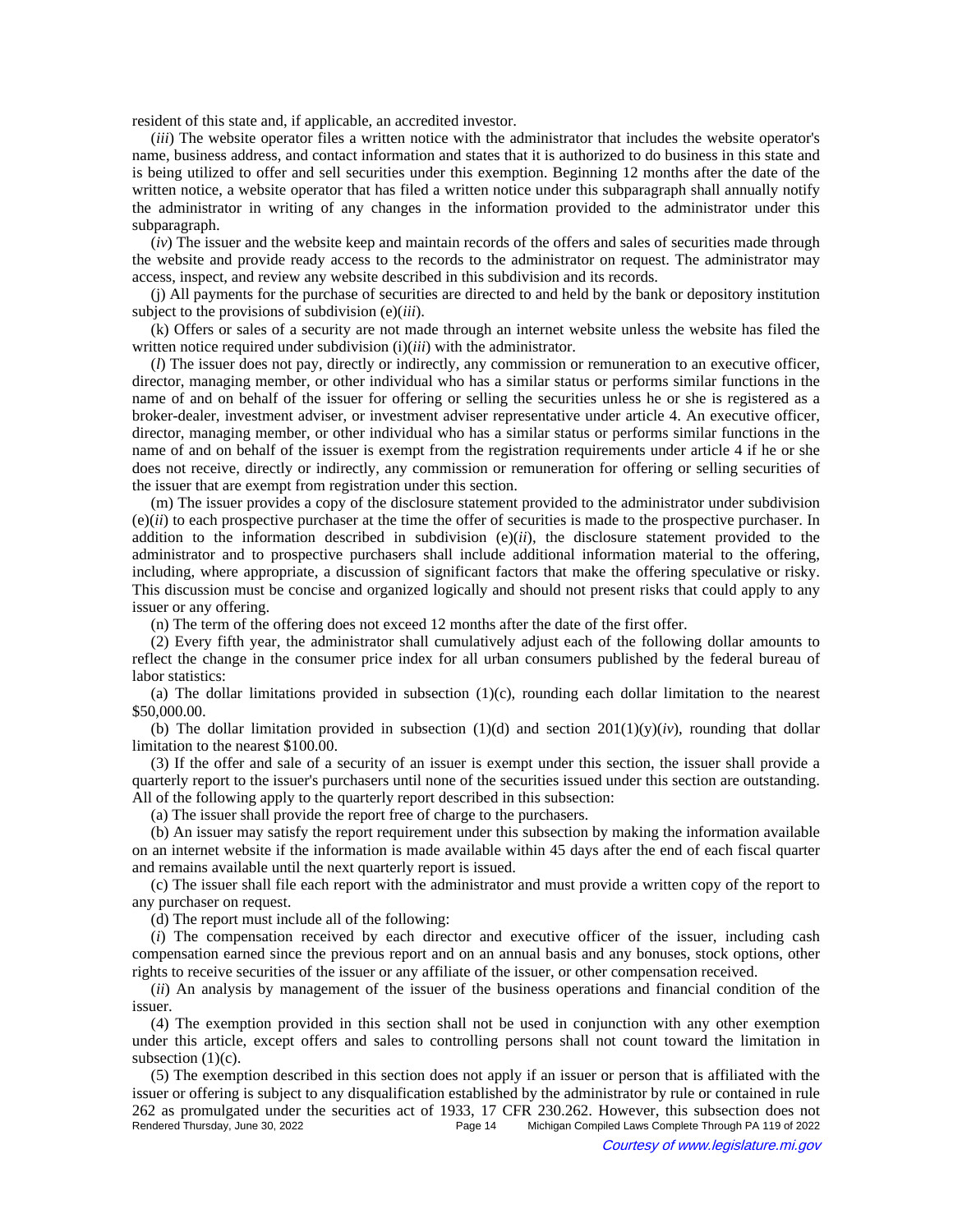apply if both of the following are met:

(a) On a showing of good cause and without prejudice to any other action by the administrator, the administrator determines that it is not necessary under the circumstances that an exemption be denied.

(b) The issuer establishes that it made factual inquiry into whether any disqualification existed under this subsection but did not know, and in the exercise of reasonable care could not have known, that a disqualification existed under this subsection. The nature and scope of the requisite inquiry will vary based on the circumstances of the issuer and the other offering participants.

(6) The administrator may adopt rules to implement the provisions of this section and to protect purchasers that purchase securities that are exempt from registration under this section.

(7) The administrator shall charge a nonrefundable filing fee of \$100.00 for filing an exemption notice required under subsection (1). The fees paid to the administrator under this subsection shall be used to pay the costs incurred in administering and enforcing this act.

(8) A website through which an offer or sale of securities under this section is made is not subject to the broker-dealer, investment adviser, or investment adviser representative registration requirements under article 4 if the website meets all of the following conditions:

(a) It does not offer investment advice or recommendations.

(b) It does not solicit purchases, sales, or offers to buy the securities offered or displayed on the website.

(c) It does not compensate employees, agents, or other persons for the solicitation or based on the sale of securities displayed or referenced on the website.

(d) It does not hold, manage, possess, or otherwise handle purchaser funds or securities.

(e) It does not engage in any other activities that the administrator by rule determines are inappropriate for an exemption from the registration requirements under article 4.

(9) Except for section 504, article 5 applies to a violation of this section, including a violation concerning website operation.

(10) As used in this section, "controlling person" means an officer, director, partner, or trustee, or another individual who has similar status or performs similar functions, of or for the issuer or to a person that owns 10% or more of the outstanding shares of any class or classes of securities of the issuer.

(11) The exemption described in this section may be referred to as the "Michigan invests locally exemption".

History: Add. 2013, Act 264, Imd. Eff. Dec. 30, 2013;—Am. 2017, Act 141, Imd. Eff. Oct. 30, 2017.

**Compiler's note:** For transfer of securities division of office of finance and insurance regulation from office of finance and insurance regulation to department of licensing and regulatory affairs, see E.R.O. No. 2012-6, compiled at MCL 445.2034.

### **451.2203 Rule or order; exemptions and waivers.**

Sec. 203. A rule or order under this act may exempt a security, transaction, or offer, or a rule or order under this act may exempt a class of securities, transactions, or offers, from any or all of the requirements of sections 301 to 306 and 504, and a rule or order under this act may waive any or all of the conditions for an exemption or offers under sections 201 and 202.

**History:** 2008, Act 551, Eff. Oct. 1, 2009.

**Compiler's note:** For transfer of securities division of office of finance and insurance regulation from office of finance and insurance regulation to department of licensing and regulatory affairs, see E.R.O. No. 2012-6, compiled at MCL 445.2034.

## **451.2204 Denial, suspension, revocation, condition, or limitation of exemption.**

Sec. 204. (1) Except with respect to a federal covered security or a transaction involving a federal covered security, an order of the administrator under this act may deny or suspend application of, condition, limit, or revoke an exemption created under section 201(c)(*iii*), (g), or (h) or 202 or an exemption or waiver created under section 203 with respect to a specific security, transaction, or offer. An order under this section may only be issued pursuant to the procedures in section 306(4) or 604.

(2) A person does not violate section 301, 303 to 306, 504, or 510 by an offer to sell, an offer to purchase, a sale, or a purchase effected after the entry of an order issued under this section if the person did not know, and in the exercise of reasonable care could not have known, of the order.

**History:** 2008, Act 551, Eff. Oct. 1, 2009.

**Compiler's note:** For transfer of securities division of office of finance and insurance regulation from office of finance and insurance regulation to department of licensing and regulatory affairs, see E.R.O. No. 2012-6, compiled at MCL 445.2034.

# ARTICLE 3

### REGISTRATION OF SECURITIES AND NOTICE FILINGS OF FEDERAL COVERED SECURITIES

### **451.2301 Offer or sale of security; requirements.**

| Rendered Thursday, June 30, 2022 | Page 15 | Michigan Compiled Laws Complete Through PA 119 of 2022 |
|----------------------------------|---------|--------------------------------------------------------|
| $\odot$                          |         | Courtesy of www.legislature.mi.gov                     |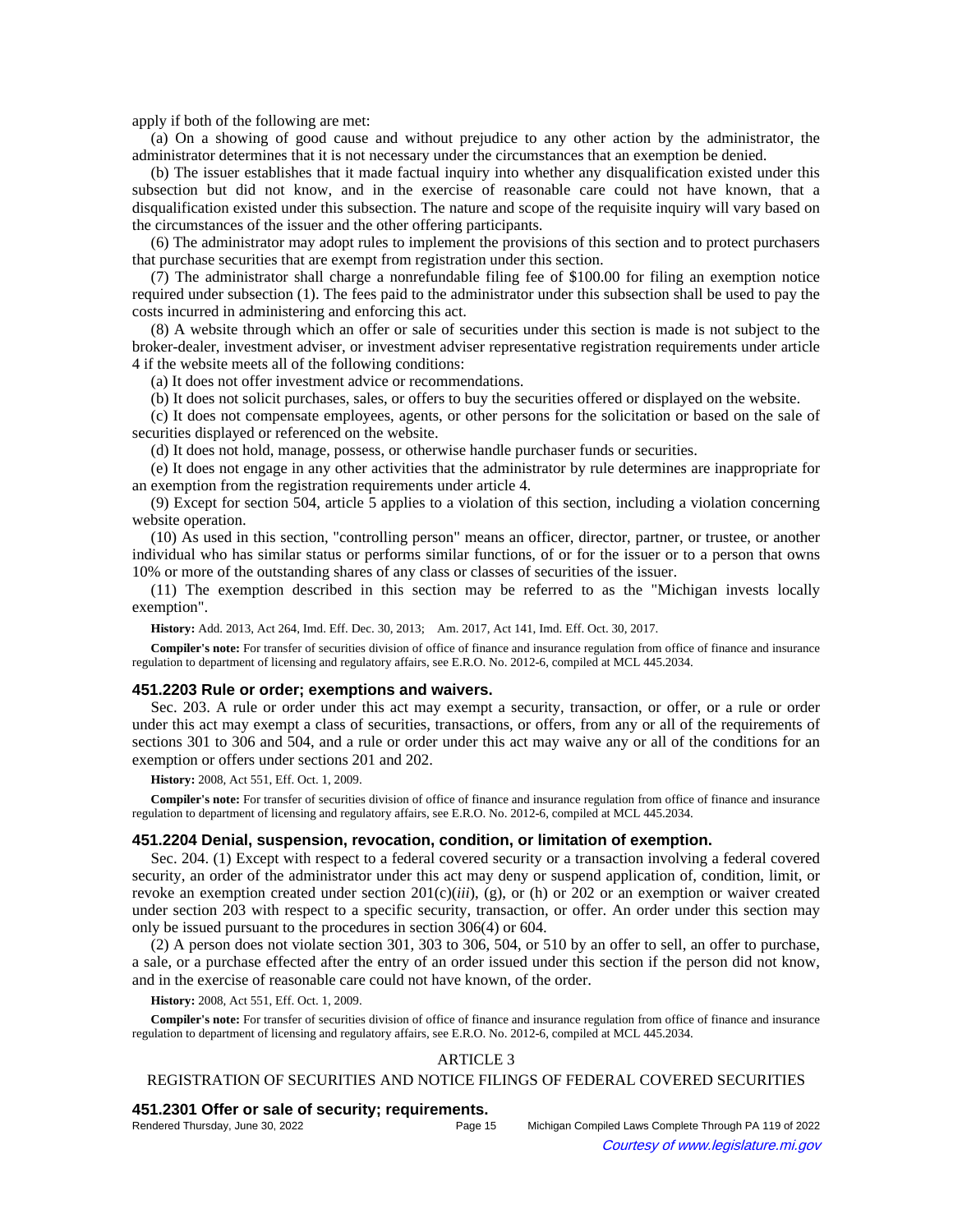Sec. 301. A person shall not offer or sell a security in this state unless 1 or more of the following are met: (a) The security is a federal covered security.

(b) The security, transaction, or offer is exempted from registration under sections 201 to 203.

(c) The security is registered under this act.

**History:** 2008, Act 551, Eff. Oct. 1, 2009.

**Compiler's note:** For transfer of securities division of office of finance and insurance regulation from office of finance and insurance regulation to department of licensing and regulatory affairs, see E.R.O. No. 2012-6, compiled at MCL 445.2034.

## **451.2302 Notice filing.**

Sec. 302. (1) A rule or order under this act may require the filing of 1 or more of the following records with respect to a security issued by an investment company that is a federal covered security as defined in section 18(b)(2) of the securities act of 1933, 15 USC 77r, that is not otherwise exempt under sections 201 to 203:

(a) Before the initial offer of a federal covered security in this state, all records that are part of a federal registration statement filed with the securities and exchange commission under the securities act of 1933, a consent to service of process signed by the issuer, and a fee of \$500.00.

(b) After the initial offer of the federal covered security in this state, all records that are part of an amendment to a federal registration statement filed with the securities and exchange commission under the securities act of 1933.

(2) Any security issued by a unit investment trust that is registered or that has filed a registration statement under the investment company act of 1940 as an investment company may be offered for sale and sold into, from, or within this state for an indefinite period commencing upon the later of the trust's effectiveness with the securities and exchange commission or the administrator's receipt of a notice as prescribed by the administrator and a 1-time notice filing fee of \$500.00.

(3) Each of the following applies to a notice filing under subsection (1):

(a) A notice filing is effective for a period of 1 year, commencing upon the later of the effectiveness of the offering with the securities and exchange commission or the administrator's receipt of the notice filing.

(b) A notice filing may be renewed for an additional 1-year period by filing a current form NF and the fee required by subsection (8) before the expiration of the 1-year effective period. The renewal is effective upon the expiration of the prior notice period.

(c) A notice filing may be terminated by filing with the administrator a notice of termination as prescribed by the administrator. The termination is effective upon the administrator's receipt of the notice of termination.

(4) With respect to any security that is a federal covered security under section  $18(b)(4)(D)$  of the securities act of 1933, 15 USC 77r, the issuer shall file all of the following:

(a) A notice on securities and exchange commission form D or a form approved by the administrator.

(b) A consent to service of process signed by the issuer, no later than 15 days after the first sale of a federal covered security in this state.

(c) A nonrefundable filing fee of \$100.00.

(5) The administrator, by rule or order, may require the filing of any document filed with the securities and exchange commission under the securities act of 1933 and a nonrefundable filing fee of \$100.00 with respect to any federal covered security.

(6) The administrator may issue a stop order suspending the offer and sale of a federal covered security, except a federal covered security under section  $18(b)(1)$  of the securities act of 1933, 15 USC 77r, if it finds that the order is in the public interest and there is a failure to comply with this section.

(7) The administrator may waive any or all of the provisions of this section by rule or order.

(8) All of the following apply to the renewals of a notice filing under subsection (3):

(a) Subject to adjustment under subdivision (c), the fee for the renewal is 1 of the following:

(*i*) If the issuer projects nonexempt sales of the security in this state during the 1-year renewal period of \$250,000.00 or less, \$100.00.

(*ii*) If the issuer projects nonexempt sales of the security in this state during the 1-year renewal period of more than \$250,000.00 but not more than \$700,000.00, \$400.00.

*(iii)* If the issuer projects nonexempt sales of the security in this state during the 1-year renewal period of more than \$700,000.00 but not more than \$1,000,000.00, \$800.00.

(*iv*) If the issuer projects nonexempt sales of the security in this state during the 1-year renewal period of more than \$1,000,000.00, \$1,400.00.

(b) For purposes of subdivision (a), an issuer's projection of nonexempt sales of a security must be reasonable and based on any facts known to the issuer at the time of renewal that may affect sales of the security, including, but not limited to, nonexempt sales of the security in this state during the current 1-year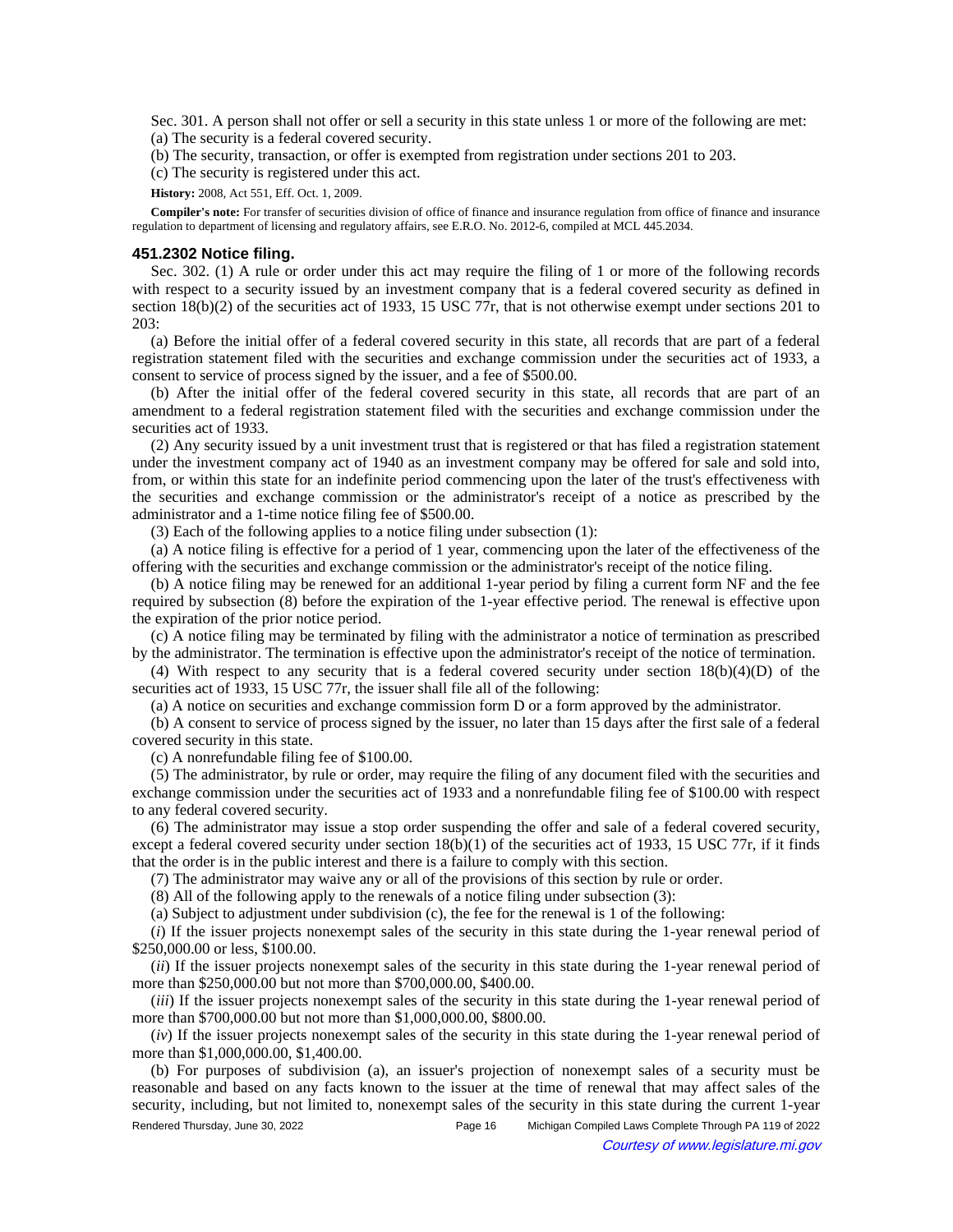notice filing period.

(c) If an issuer's nonexempt sales of a security in this state during a 1-year notice filing period exceed the projections for that period that the issuer had submitted to the administrator for determination of the issuer's renewal fee for that 1-year notice filing period, the issuer is not required to amend its projections or pay an additional fee for that notice filing period. However, the fee for renewal of the notice filing shall be the greater of the following:

(*i*) The renewal fee determined under subdivision (a).

(*ii*) A renewal fee determined under subdivision (a), using actual sales during the current notice filing period as the projected sales for the renewal notice filing period.

(d) If an issuer's nonexempt sales of a security in this state during a 1-year notice filing period are less than the projections for that period that the issuer had submitted to the administrator for determination of the issuer's renewal fee for the 1-year notice filing period, the issuer is not entitled to a refund of any part of the renewal fee for that period or adjustment of the renewal fee for any renewal period.

(e) Upon written request of the administrator, an issuer shall provide sales reports showing the issuer's nonexempt sales of a security in this state for the current and 2 previous 1-year notice filing periods, but the issuer is not otherwise required to provide a sales report to the administrator in connection with a renewal of a notice filing.

(f) If the administrator determines that for 2 consecutive 1-year notice filing periods an issuer's nonexempt sales of a security in this state exceeded the issuer's sales projections for that period, the administrator may assess the issuer an administrative fine in the amount of the renewal fees the issuer would have paid under subdivision (a) if its projections had been accurate. This administrative fine is in addition to an increased fee for renewal under subdivision (c), if any.

(9) If the administrator finds that there is a failure to comply with a notice or fee requirement of this section, the administrator may issue a stop order suspending the offer and sale of a federal covered security in this state, except a federal covered security under section  $18(b)(1)$  of the securities act of 1933, 15 USC 77r. If the deficiency is corrected, the stop order is void as of the time of its issuance and no other charge or administrative or civil fine may be imposed by the administrator.

#### **History:** 2008, Act 551, Eff. Oct. 1, 2009.

**Compiler's note:** For transfer of securities division of office of finance and insurance regulation from office of finance and insurance regulation to department of licensing and regulatory affairs, see E.R.O. No. 2012-6, compiled at MCL 445.2034.

#### **451.2303 Securities registration by coordination.**

Sec. 303. (1) A security for which a registration statement has been filed under the securities act of 1933 in connection with the same offering may be registered by coordination under this section.

(2) A registration statement and accompanying records under this section must contain or be accompanied by all of the following records in addition to the information specified in section 305 and a consent to service of process complying with section 611:

(a) A copy of the latest form of prospectus filed under the securities act of 1933.

(b) A copy of the articles of incorporation and bylaws or their substantial equivalents currently in effect, a copy of any agreement with or among underwriters, a copy of any indenture or other instrument governing the issuance of the security to be registered, and a specimen, copy, or description of the security that is required by rule or order under this act.

(c) Copies of any other information, or any other records, filed by the issuer under the securities act of 1933 requested by the administrator.

(d) An undertaking to forward each amendment to the federal prospectus, other than an amendment that delays the effective date of the registration statement, promptly after it is filed with the securities and exchange commission.

(3) A registration statement under this section becomes effective simultaneously with or subsequent to the federal registration statement when all the following conditions are satisfied:

(a) A stop order under subsection (4) or section 306 or issued by the securities and exchange commission is not in effect and a proceeding is not pending against the issuer under section 306.

(b) The registration statement has been on file for at least 20 days or a shorter period provided by rule or order under this act.

(c) The registrant has not consented to a later effective date.

(4) The registrant shall promptly notify the administrator in a record of the date when the federal registration statement becomes effective and the content of a price amendment, if any, and shall promptly file a record containing the price amendment. If the notice is not timely received, the administrator may issue a stop order, without prior notice or hearing, retroactively denying effectiveness to the registration statement or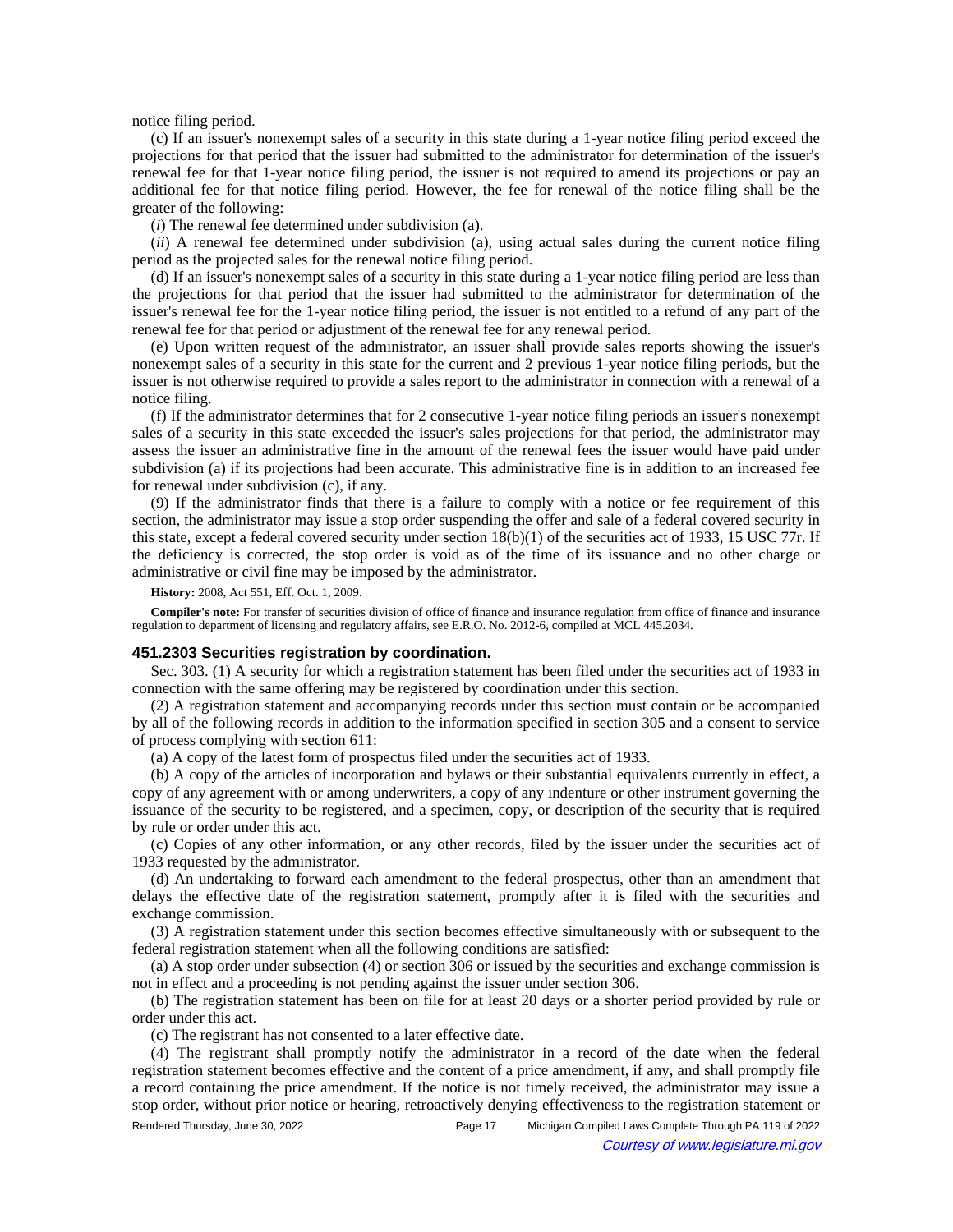suspending its effectiveness until compliance with this section. The administrator shall promptly notify the registrant of an order by telegram, telephone, or electronic means and promptly confirm this notice by a record. If the registrant subsequently complies with the notice requirements of this section, the stop order is void as of the date of its issuance.

(5) If the federal registration statement becomes effective before each of the conditions in this section is satisfied or is waived by the administrator, the registration statement is automatically effective under this act when all the conditions are satisfied or waived. If the registrant notifies the administrator of the date when the federal registration statement is expected to become effective, the administrator shall promptly notify the registrant by telegram, telephone, or electronic means and promptly confirm this notice by a record, indicating whether all the conditions are satisfied or waived and whether the administrator intends the institution of a proceeding under section 306. The notice by the administrator does not preclude the institution of a proceeding under section 306.

**History:** 2008, Act 551, Eff. Oct. 1, 2009.

**Compiler's note:** For transfer of securities division of office of finance and insurance regulation from office of finance and insurance regulation to department of licensing and regulatory affairs, see E.R.O. No. 2012-6, compiled at MCL 445.2034.

### **451.2304 Securities registration by qualification.**

Sec. 304. (1) A security may be registered by qualification under this section.

(2) A registration statement under this section must contain the information or records specified in section 305, a consent to service of process complying with section 611, and, if provided by rule under this act, all of the following information or records:

(a) With respect to the issuer and any significant subsidiary, its name, address, and form of organization, the state or foreign jurisdiction and date of its organization, the general character and location of its business, a description of its physical properties and equipment, and a statement of the general competitive conditions in the industry or business in which it is or will be engaged.

(b) With respect to each director and officer of the issuer, and other person having a similar status or performing similar functions, the person's name, address, and principal occupation for the previous 5 years, the amount of securities of the issuer held by the person as of the thirtieth day before the filing of the registration statement, the amount of the securities covered by the registration statement to which the person has indicated an intention to subscribe, and a description of any material interest of the person in any material transaction with the issuer or a significant subsidiary effected within the previous 3 years or proposed to be effected.

(c) With respect to persons covered by subdivision (b), the aggregate sum of the remuneration paid to those persons during the previous 12 months and estimated to be paid during the next 12 months, directly or indirectly, by the issuer, and all predecessors, parents, subsidiaries, and affiliates of the issuer.

(d) With respect to a person owning of record or owning beneficially, if known, 10% or more of the outstanding shares of any class of equity security of the issuer, the information specified in subdivision (b) other than the person's occupation.

(e) With respect to a promoter if the issuer was organized within the previous 3 years, the information or records specified in subdivision (b), any amount paid to the promoter within that period or intended to be paid to the promoter, and the consideration for the payment.

(f) With respect to a person on whose behalf any part of the offering is to be made in a nonissuer distribution, the person's name and address, the amount of securities of the issuer held by the person as of the date of the filing of the registration statement, a description of any material interest of the person in any material transaction with the issuer or any significant subsidiary effected within the previous 3 years or proposed to be effected, and a statement of the reasons for making the offering.

(g) The capitalization and long-term debt, on both a current and pro forma basis, of the issuer and any significant subsidiary, including a description of each security outstanding or being registered or otherwise offered, and a statement of the amount and kind of consideration, whether in the form of cash, physical assets, services, patents, goodwill, or anything else of value, for which the issuer or any subsidiary has issued its securities within the previous 2 years or is obligated to issue its securities.

(h) The kind and amount of securities to be offered, the proposed offering price or the method by which it is to be computed, any variation at which a proportion of the offering is to be made to a person or class of persons other than the underwriters, with a specification of the person or class, the basis upon which the offering is to be made if otherwise than for cash, the estimated aggregate underwriting and selling discounts or commissions and finders' fees, including separately cash, securities, contracts, or anything else of value to accrue to the underwriters or finders in connection with the offering, or, if the selling discounts or commissions are variable, the basis of determining them and their maximum and minimum amounts, the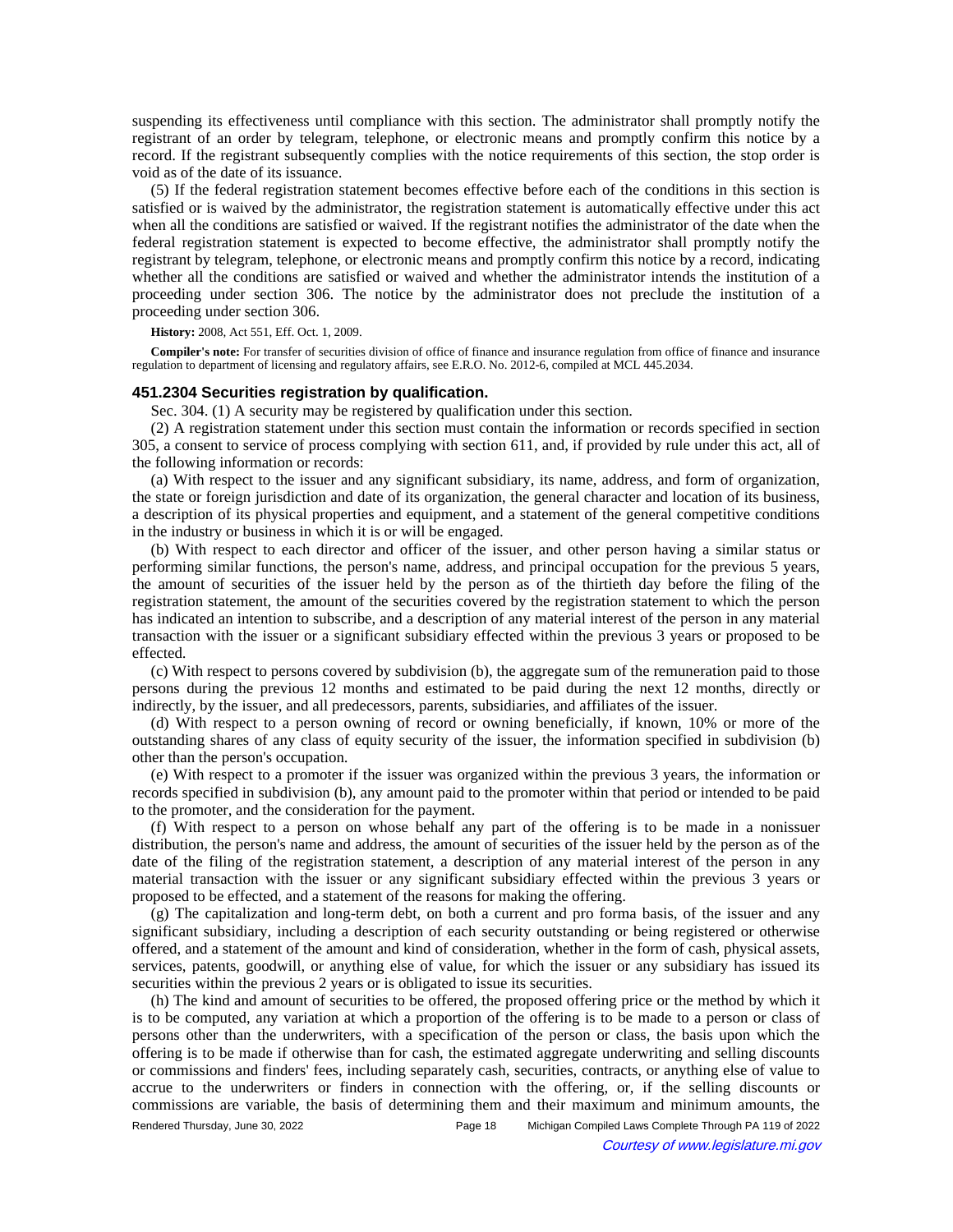estimated amounts of other selling expenses, including legal, engineering, and accounting charges, the name and address of each underwriter and each recipient of a finder's fee, a copy of any underwriting or selling group agreement under which the distribution is to be made, or the proposed form of any such agreement whose terms have not yet been determined, and a description of the plan of distribution of any securities that are to be offered otherwise than through an underwriter.

(i) The estimated monetary proceeds to be received by the issuer from the offering, the purposes for which the proceeds are to be used by the issuer, the estimated amount to be used for each purpose, the order or priority in which the proceeds will be used for the purposes stated, the amounts of any funds to be raised from other sources to achieve the purposes stated, the sources of the funds, and, if a part of the proceeds is to be used to acquire property, including goodwill, otherwise than in the ordinary course of business, the names and addresses of the vendors, the purchase price, the names of any persons that have received commissions in connection with the acquisition, and the amounts of the commissions and other expenses in connection with the acquisition, including the cost of borrowing money to finance the acquisition.

(j) A description of any stock options or other security options outstanding, or to be created in connection with the offering, and the amount of those options held or to be held by each person required to be named in subdivision (b), (d), (e), (f), or (h) and by any person that holds or will hold 10% or more in the aggregate of those options.

(k) The dates of, parties to, and general effect concisely stated of each managerial or other material contract made or to be made otherwise than in the ordinary course of business to be performed in whole or in part at or after the filing of the registration statement or that was made within the previous 2 years, and a copy of the contract.

(*l*) A description of any pending litigation, action, or proceeding to which the issuer is a party and that materially affects its business or assets, including any litigation, action, or proceeding known to be contemplated by governmental authorities.

(m) A copy of any prospectus, pamphlet, circular, form letter, advertisement, or other sales literature intended as of the effective date to be used in connection with the offering and any solicitation of interest used in compliance with section 202(q)(*ii*).

(n) A specimen or copy of the security being registered, unless the security is uncertificated, a copy of the issuer's articles of incorporation and bylaws, or their substantial equivalents, in effect, and a copy of any indenture or other instrument covering the security to be registered.

(o) A signed or conformed copy of an opinion of counsel concerning the legality of the security being registered, with an English translation if it is in a language other than English, which states whether the security when sold will be validly issued, fully paid, and nonassessable and, if a debt security, a binding obligation of the issuer.

(p) A signed or conformed copy of a consent of any accountant, engineer, appraiser, or other person whose profession gives authority for a statement made by the person, if the person is named as having prepared or certified a report or valuation, other than an official record, that is public, which is used in connection with the registration statement.

(q) A balance sheet of the issuer as of a date within 4 months before the filing of the registration statement, a statement of income and a statement of cash flows for each of the 3 fiscal years preceding the date of the balance sheet and for any period between the close of the immediately previous fiscal year and the date of the balance sheet, or for the period of the issuer's and any predecessor's existence if less than 3 years, and, if any part of the proceeds of the offering is to be applied to the purchase of a business, the financial statements that would be required if that business were the registrant.

(r) Any additional information or records required by rule or order under this act.

(3) A registration statement under this section becomes effective 30 days, or any shorter period provided by rule or order under this act, after the date the registration statement or the last amendment other than a price amendment is filed, if any of the following apply:

(a) A stop order is not in effect and a proceeding is not pending under section 306.

(b) The administrator has not issued an order under section 306 delaying effectiveness.

(c) The applicant or registrant has not requested that effectiveness be delayed.

(4) The administrator may delay effectiveness once for not more than 90 days if the administrator determines the registration statement is not complete in all material respects and promptly notifies the applicant or registrant of that determination. The administrator may also delay effectiveness for a further period of not more than 30 days if the administrator determines that the delay is necessary or appropriate.

(5) A rule or order under this act may require as a condition of registration under this section that a prospectus containing a specified part of the information or record specified in subsection (2) be sent or given to each person to which an offer is made, before or concurrently with the earliest of any of the following:<br>Rendered Thursday, June 30, 2022<br>Rege 19 Michigan Compiled Laws Complete Through PA 119 c Michigan Compiled Laws Complete Through PA 119 of 2022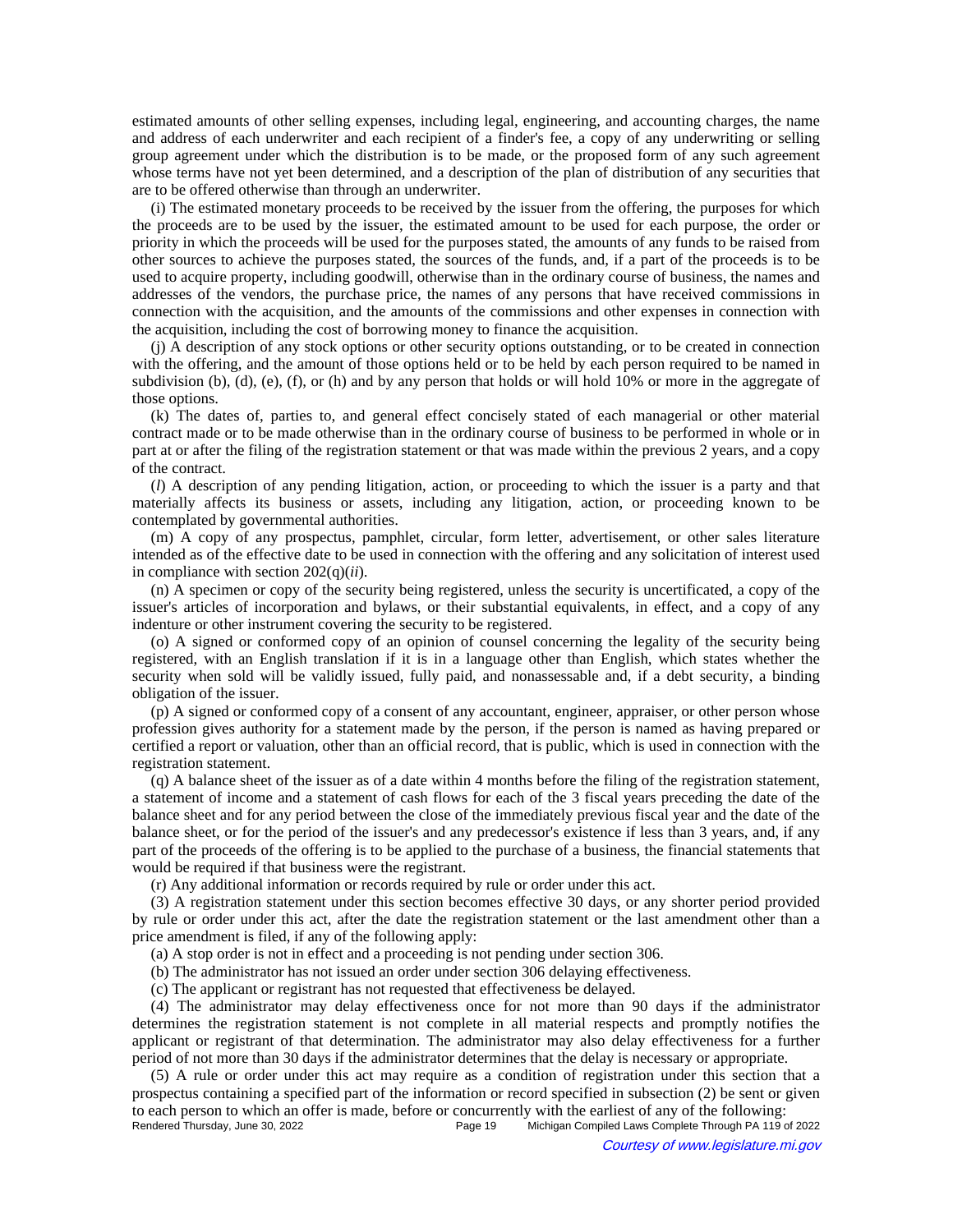(a) The first offer made in a record to the person otherwise than by means of a public advertisement, by or for the account of the issuer or another person on whose behalf the offering is being made, or by an underwriter or broker-dealer that is offering part of an unsold allotment or subscription taken by the person as a participant in the distribution.

(b) The confirmation of a sale made by or for the account of the person.

(c) Payment pursuant to the sale.

(d) Delivery of the security pursuant to the sale.

**History:** 2008, Act 551, Eff. Oct. 1, 2009.

**Compiler's note:** For transfer of securities division of office of finance and insurance regulation from office of finance and insurance regulation to department of licensing and regulatory affairs, see E.R.O. No. 2012-6, compiled at MCL 445.2034.

**451.2305 Registration statement; persons permitted to file; filing fee; information; incorporation by reference; nonissuer distribution; deposit of security in escrow; impoundment of proceeds; conditions; form of subscription or sale contract; duration of registration statement; reports; posteffective amendments.**

Sec. 305. (1) A registration statement may be filed by the issuer, a person on whose behalf the offering is to be made, or a broker-dealer registered under this act.

(2) A person filing a registration statement shall pay a filing fee of 1/10 of 1% of the maximum aggregate offering price at which the registered securities are to be offered in this state, but the fee shall in no case be less than \$100.00 or more than \$1,250.00. If an application for registration is withdrawn before the effective date or a preeffective stop order is issued under section 306, the administrator shall retain a fee of \$100.00 if the initial review has not been commenced, and the full filing fee after review has been commenced.

(3) A registration statement filed under section 303 or 304 must specify all of the following:

(a) The amount of securities to be offered in this state.

(b) The states in which a registration statement or similar record in connection with the offering has been or is to be filed.

(c) Any adverse order, judgment, or decree issued in connection with the offering by a state securities regulator, the securities and exchange commission, or a court.

(4) A record filed under this act or the predecessor act, within 5 years preceding the filing of a registration statement, may be incorporated by reference in the registration statement to the extent that the record is currently accurate.

(5) In the case of a nonissuer distribution, information or a record shall not be required under subsection (9) or section 304, unless it is known to the person filing the registration statement or to the person on whose behalf the distribution is to be made, or unless it can be furnished by those persons without unreasonable effort or expense.

(6) A rule or order under this act may require as a condition of registration that a security issued within the previous 5 years, or to be issued to a promoter for a consideration substantially less than the public offering price or to a person for a consideration other than cash, be deposited in escrow and that the proceeds from the sale of the registered security in this state be impounded until the issuer receives a specified amount from the sale of the security either in this state or elsewhere. The conditions of any escrow or impoundment required under this subsection may be established by rule or order under this act, but the administrator shall not reject a depository institution solely because of its location in another state.

(7) A rule or order under this act may require as a condition of registration that a security registered under this act be sold only on a specified form of subscription or sale contract and that a signed or conformed copy of each contract be filed under this act or preserved for a period specified by the rule or order, which may not be longer than 5 years.

(8) Except while a stop order is in effect under section 306, a registration statement is effective for 1 year after its effective date, or for a longer period designated in an order under this act during which the security is being offered or distributed in a nonexempted transaction by or for the account of the issuer or other person on whose behalf the offering is being made or by an underwriter or broker-dealer that is still offering part of an unsold allotment or subscription taken as a participant in the distribution. For the purposes of a nonissuer transaction, all outstanding securities of the same class identified in the registration statement as a security registered under this act are considered to be registered while the registration statement is effective. If any securities of the same class are outstanding, a registration statement may not be withdrawn until 1 year after its effective date. A registration statement may be withdrawn only with the approval of the administrator.

(9) While a registration statement is effective, a rule or order under this act may require the person that filed the registration statement to file reports, not more often than quarterly, to keep the information or other record in the registration statement reasonably current and to disclose the progress of the offering.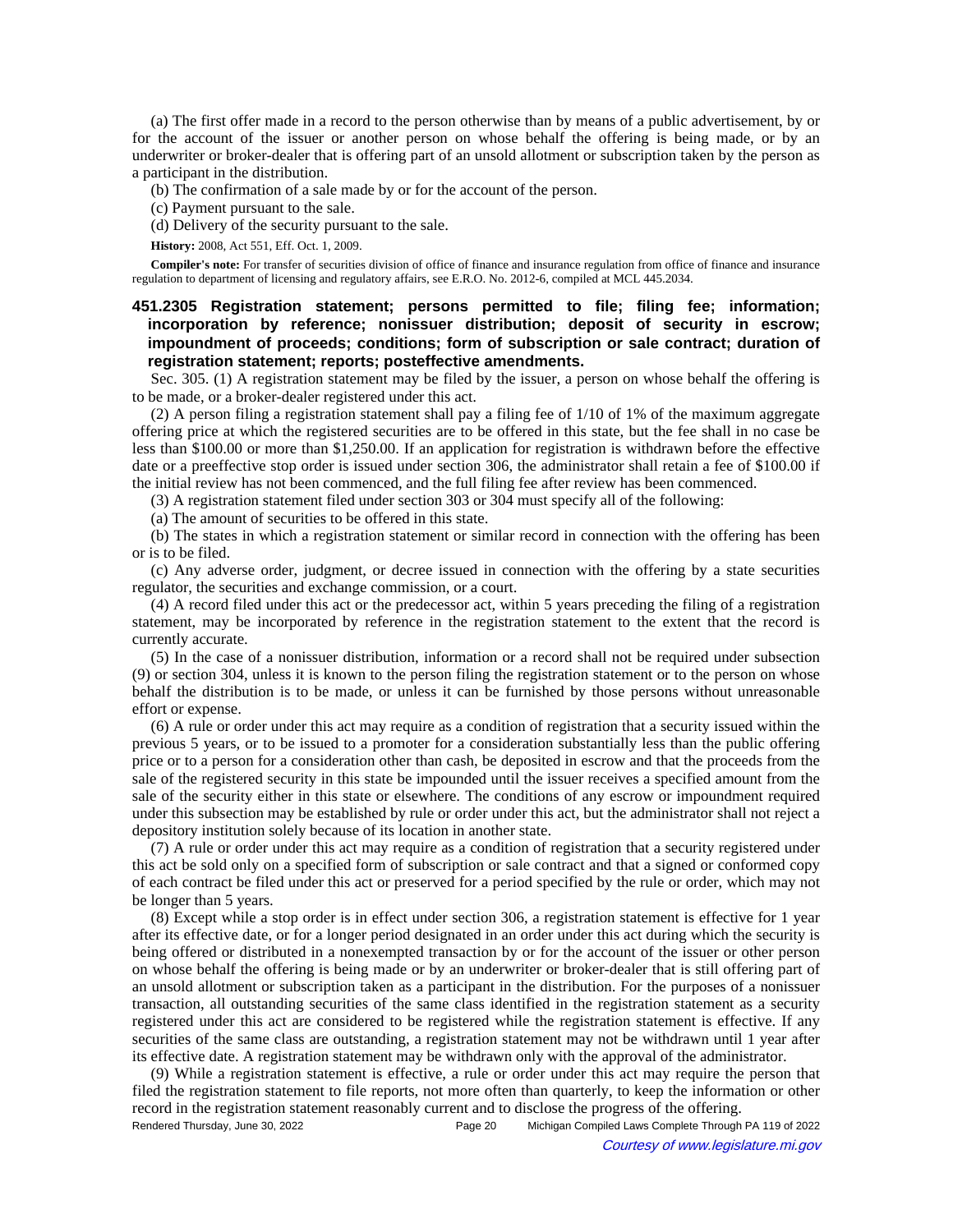(10) A registration statement may be amended after its effective date. The posteffective amendment becomes effective when the administrator so orders. If a posteffective amendment is made to increase the number of securities specified to be offered or sold, the person filing the amendment shall pay a registration fee calculated in the manner specified in subsection (2). A posteffective amendment relates back to the date of the offering of the additional securities being registered if the amendment is filed and the additional registration fee is paid within 1 year after the date of the sale.

## **History:** 2008, Act 551, Eff. Oct. 1, 2009.

**Compiler's note:** For transfer of securities division of office of finance and insurance regulation from office of finance and insurance regulation to department of licensing and regulatory affairs, see E.R.O. No. 2012-6, compiled at MCL 445.2034.

# **451.2306 Denying, suspending, or revoking effectiveness; stop order; publication of guidelines, rules, or orders; conditions prohibiting issuance of stop order; summary revocation, denial, postponement, or suspension of effectiveness; modifying or vacating stop order.**

Sec. 306. (1) The administrator may issue a stop order denying effectiveness to, or suspending or revoking the effectiveness of, a registration statement if the administrator finds that the order is in the public interest and that 1 or more of the following apply:

(a) The registration statement as of its effective date or before the effective date in the case of an order denying effectiveness, an amendment under section 305(10) as of its effective date, or a report under section 305(9) is incomplete in a material respect or contains a statement that, in the light of the circumstances under which it was made, was false or misleading with respect to a material fact.

(b) This act or a rule adopted or order issued under this act or a condition imposed under this act has been willfully violated, in connection with the offering, by the person filing the registration statement; by the issuer, a partner, officer, or director of the issuer or a person having a similar status or performing a similar function; a promoter of the issuer or a person directly or indirectly controlling or controlled by the issuer; but only if the person filing the registration statement is directly or indirectly controlled by or acting for the issuer; or by an underwriter.

(c) The security registered or sought to be registered is the subject of a permanent or temporary injunction of a court of competent jurisdiction or an administrative stop order or similar order issued under any federal, foreign, or state law other than this act applicable to the offering, but the administrator shall not institute a proceeding against an effective registration statement under this paragraph more than 1 year after the date of the order or injunction on which it is based, and the administrator shall not issue an order under this subdivision on the basis of an order or injunction issued under the securities act of another state unless the order or injunction was based on conduct that would constitute, as of the date of the order, a ground for a stop order under this section.

(d) The issuer's enterprise or method of business includes or would include activities that are unlawful where performed.

(e) With respect to a security sought to be registered under section 303, there has been a failure to comply with the undertaking required by section 303(2)(d).

(f) The applicant or registrant has not paid the proper filing fee, but the administrator shall void the order if the deficiency is corrected.

(g) One or more of the following apply to the offering:

(*i*) The offering will work or tend to work a fraud upon purchasers or would so operate.

(*ii*) The offering has been or would be made with unreasonable amounts of underwriters' and sellers' discounts, commissions, or other compensation, promoters' profits or participations, or unreasonable amounts or kinds of options.

(*iii*) The offering is being made on terms that are unfair, unjust, or inequitable.

(2) To the extent practicable, the administrator by rule or order under this act shall publish guidelines, rules, or orders that provide notice of conduct that violates subsection  $(1)(g)$ .

(3) The administrator shall not institute a stop order proceeding against an effective registration statement on the basis of conduct or a transaction known to the administrator when the registration statement became effective unless the proceeding is instituted within 30 days after the registration statement became effective.

(4) The administrator may summarily revoke, deny, postpone, or suspend the effectiveness of a registration statement pending final determination of an administrative proceeding. Upon the issuance of the order, the administrator shall promptly notify each person specified in subsection (5) that the order has been issued, the reasons for the revocation, denial, postponement, or suspension, and that within 15 days after the receipt of a request in a record from the person the matter will be scheduled for a hearing. If a hearing is not requested and none is ordered by the administrator, within 30 days after the date of service of the order, the order Rendered Thursday, June 30, 2022 Page 21 Michigan Compiled Laws Complete Through PA 119 of 2022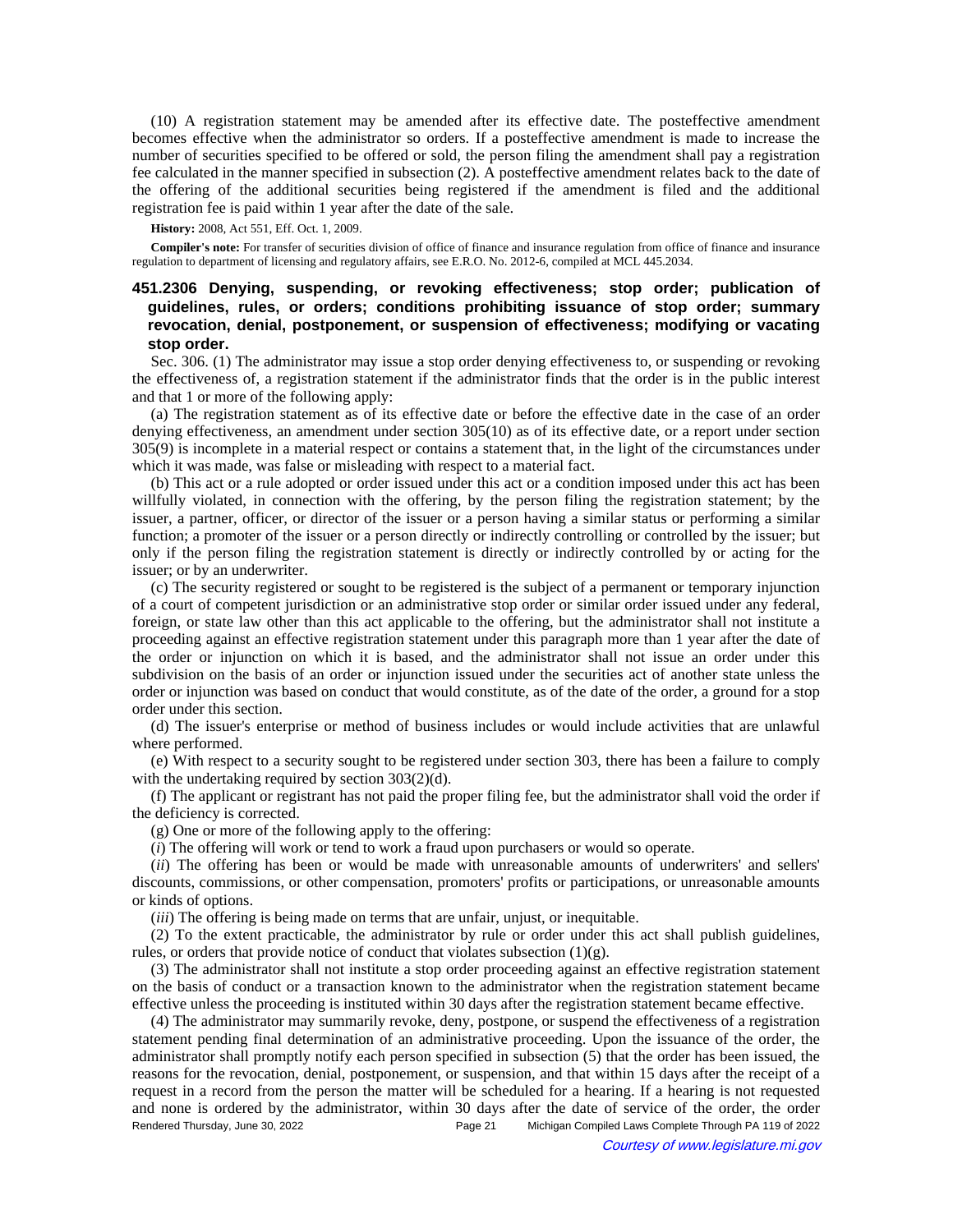becomes final. If a hearing is requested or ordered, the administrator, after notice of and opportunity for hearing for each person subject to the order, may modify or vacate the order or extend the order until final determination.

(5) The administrator shall not issue a stop order under this section until all of the following have occurred:

(a) Appropriate notice has been given to the applicant or registrant, the issuer, and the person on whose behalf the securities are to be or have been offered.

(b) An opportunity for hearing has been given to the applicant or registrant, the issuer, and the person on whose behalf the securities are to be or have been offered.

(c) Findings of fact and conclusions of law in a record in accordance with the administrative procedures act of 1969, 1969 PA 306, MCL 24.201 to 24.328.

(6) The administrator may modify or vacate a stop order issued under this section if the administrator finds that the conditions that caused its issuance have changed or that it is necessary or appropriate in the public interest or for the protection of investors.

**History:** 2008, Act 551, Eff. Oct. 1, 2009.

**Compiler's note:** For transfer of securities division of office of finance and insurance regulation from office of finance and insurance regulation to department of licensing and regulatory affairs, see E.R.O. No. 2012-6, compiled at MCL 445.2034.

# **451.2307 Waiver or modification of requirements of MCL 451.2302, 451.2303, and 451.2304(2), or certain requirements of MCL 451.2305(9).**

Sec. 307. The administrator may waive or modify, in whole or in part, any or all of the requirements of sections 302, 303, and 304(2) or the requirement of any information or record in a registration statement or in a periodic report filed pursuant to section 305(9).

**History:** 2008, Act 551, Eff. Oct. 1, 2009.

**Compiler's note:** For transfer of securities division of office of finance and insurance regulation from office of finance and insurance regulation to department of licensing and regulatory affairs, see E.R.O. No. 2012-6, compiled at MCL 445.2034.

#### ARTICLE 4

# BROKER-DEALERS, AGENTS, INVESTMENT ADVISERS, INVESTMENT ADVISER REPRESENTATIVES, AND FEDERAL COVERED INVESTMENT ADVISERS

# **451.2401 Broker-dealer registration; requirements; exemptions; limitation on employment or association; employment or association with certain individuals prohibited; rule or order.**

Sec. 401. (1) A person shall not transact business in this state as a broker-dealer unless the person is registered under this act as a broker-dealer or is exempt from registration as a broker-dealer under subsection (2) or (4).

(2) The following persons are exempt from the registration requirement of subsection (1):

(a) A broker-dealer if the broker-dealer does not have a place of business in this state and if the broker-dealer's only transactions effected in this state are with any of the following:

(*i*) The issuer of the securities involved in the transactions.

(*ii*) A broker-dealer registered as a broker-dealer under this act or not required to be registered as a broker-dealer under this act.

(*iii*) An institutional investor.

(*iv*) A nonaffiliated federal covered investment adviser with investments under management in excess of \$100,000,000.00 acting for the account of others pursuant to discretionary authority in a signed record.

(*v*) A bona fide preexisting customer whose principal place of residence is not in this state and the broker-dealer is registered as a broker-dealer under the securities exchange act of 1934 or not required to be registered under the securities exchange act of 1934 and is registered under the securities act of the state in which the customer maintains a principal place of residence.

(*vi*) A bona fide preexisting customer whose principal place of residence is in this state but who was not present in this state when the customer relationship was established, if both of the following are met:

(A) The broker-dealer is registered under the securities exchange act of 1934 or not required to be registered under the securities exchange act of 1934 and is registered under the securities laws of the state in which the customer relationship was established and where the customer had maintained a principal place of residence.

(B) Within 45 days after the customer's first transaction in this state, the person files an application for registration as a broker-dealer in this state and a further transaction is not effected more than 75 days after the date on which the application is filed, or, if earlier, the date on which the administrator notifies the person that the administrator has denied the application for registration or has stayed the pendency of the application for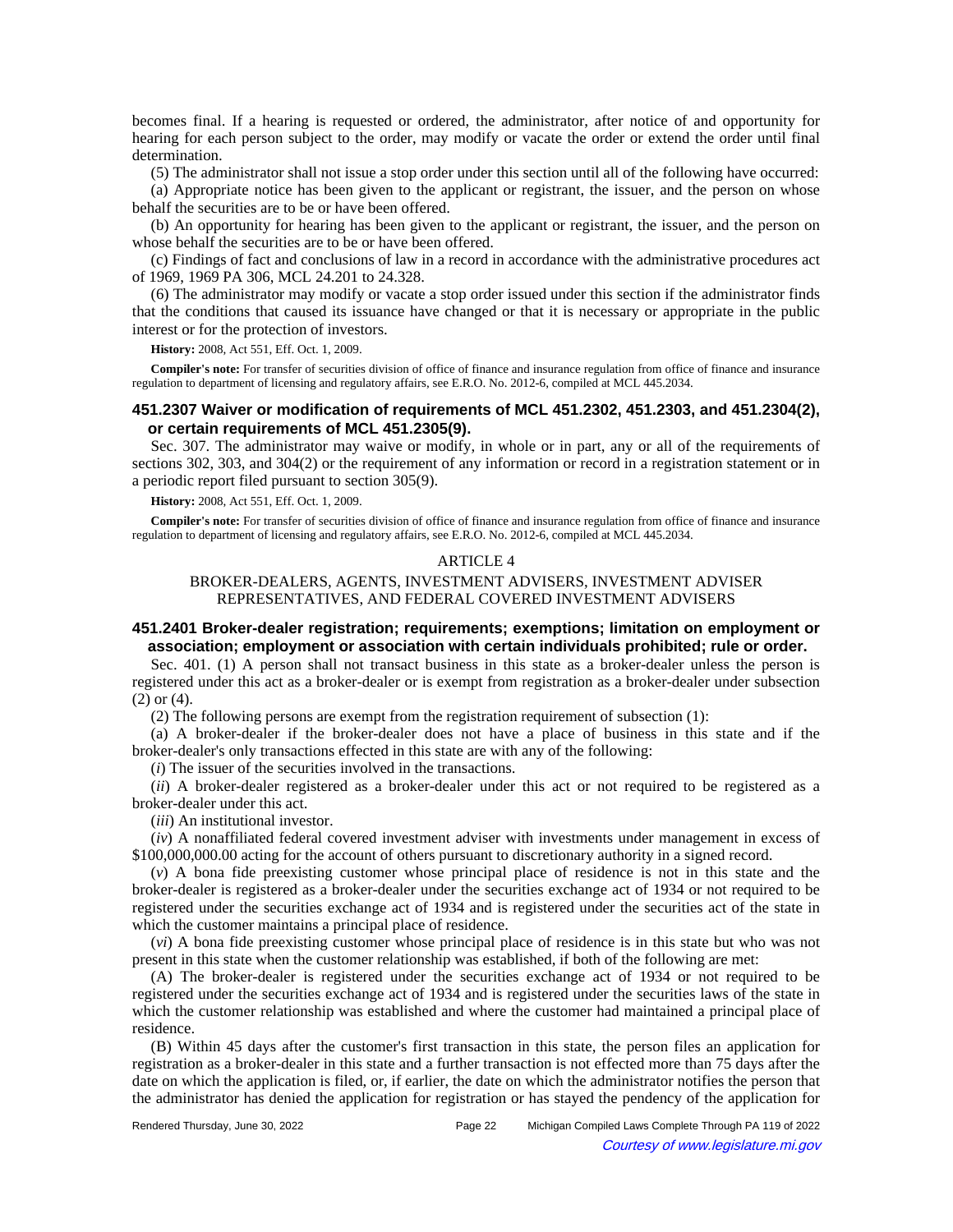#### good cause.

(*vii*) Not more than 3 customers in this state during the previous 12 months, in addition to those specified in subparagraphs (*i*) to (*vi*) and under subparagraph (*viii*), if the broker-dealer is registered under the securities exchange act of 1934 or not required to be registered under the securities exchange act of 1934 and is registered under the securities act of the state in which the broker-dealer has its principal place of business.

(*viii*) Any other person exempted by rule or order under this act.

(b) A person that deals solely in United States government securities and is supervised as a dealer in government securities by the board of governors of the federal reserve system, the comptroller of the currency, the federal deposit insurance corporation, or the office of thrift supervision.

(c) A person licensed or registered as a mortgage broker, mortgage lender, or mortgage servicer under the mortgage brokers, lenders, and servicers licensing act, 1987 PA 173, MCL 445.1651 to 445.1684, in the offer or sale of mortgage loans as defined in section 1a of the mortgage brokers, lenders, and servicers licensing act, 1987 PA 173, MCL 445.1651a.

(d) A person that is registered as a Michigan investment market under article 4A and that deals in securities solely in its capacity as a Michigan investment market.

(3) A broker-dealer, or an issuer engaged in offering, offering to purchase, purchasing, or selling securities in this state, shall not directly or indirectly employ or associate with an individual to engage in an activity related to securities transactions in this state if the registration of the individual is suspended or revoked or the individual is barred from employment or association with a broker-dealer, an issuer, an investment adviser, or a federal covered investment adviser by an order of the administrator under this act, the securities and exchange commission, a securities regulator of another state, or a self-regulatory organization. A broker-dealer or issuer does not violate this subsection if the broker-dealer or issuer did not know and in the exercise of reasonable care could not have known of the suspension, revocation, or bar. If requested by a broker-dealer or issuer and if good cause is shown, an order under this act may modify or waive, in whole or in part, the application of the prohibitions of this subsection.

(4) A rule or order under this act may permit any of the following:

(a) A broker-dealer that is registered in Canada or other foreign jurisdiction and that does not have a place of business in this state to effect transactions in securities with or for, or attempt to effect the purchase or sale of any securities by, any of the following:

(*i*) An individual from Canada or other foreign jurisdiction who is temporarily present in this state and with whom the broker-dealer had a bona fide customer relationship before the individual entered the United States.

(*ii*) An individual from Canada or other foreign jurisdiction who is present in this state and whose transactions are in a self-directed tax advantaged retirement plan of which the individual is the holder or contributor in that foreign jurisdiction.

(*iii*) An individual who is present in this state, with whom the broker-dealer customer relationship arose while the individual was temporarily or permanently resident in Canada or the other foreign jurisdiction.

(b) An agent who represents a broker-dealer that is exempt under this subsection to effect transactions in securities or attempt to effect the purchase or sale of any securities in this state as permitted for a broker-dealer described in subdivision (a).

History: 2008, Act 551, Eff. Oct. 1, 2009;- Am. 2014, Act 355, Imd. Eff. Oct. 21, 2014.

**Compiler's note:** For transfer of securities division of office of finance and insurance regulation from office of finance and insurance regulation to department of licensing and regulatory affairs, see E.R.O. No. 2012-6, compiled at MCL 445.2034.

Enacting section 1 of Act 355 of 2014 provides:

"Enacting section 1. It is the intent of the legislature by enacting this amendatory act to regulate a class of intrastate broker-dealers that is exempt under section 15(a)(1) of the securities exchange act of 1934, 15 USC 78o, and that will facilitate intrastate securities transactions among persons of this state."

# **451.2402 Agent registration; requirements; exemptions; employment or association; acting as agent for more than 1 broker-dealer or issuer; exception.**

Sec. 402. (1) An individual shall not transact business in this state as an agent unless the individual is registered under this act as an agent or is exempt from registration as an agent under subsection (2).

(2) Each of the following individuals is exempt from the registration requirement of subsection (1):

(a) An individual who represents a broker-dealer in effecting transactions in this state limited to those described in section 15(h)(2) of the securities exchange act of 1934, 15 USC 78o.

(b) An individual who represents a broker-dealer that is exempt under section 401(2) or (4).

(c) An individual who represents an issuer with respect to an offer or sale of the issuer's own securities or those of the issuer's parent or any of the issuer's subsidiaries, and who is not compensated in connection with the individual's participation by the payment of commissions or other remuneration based, directly or indirectly, on transactions in those securities.<br>Rendered Thursday, June 30, 2022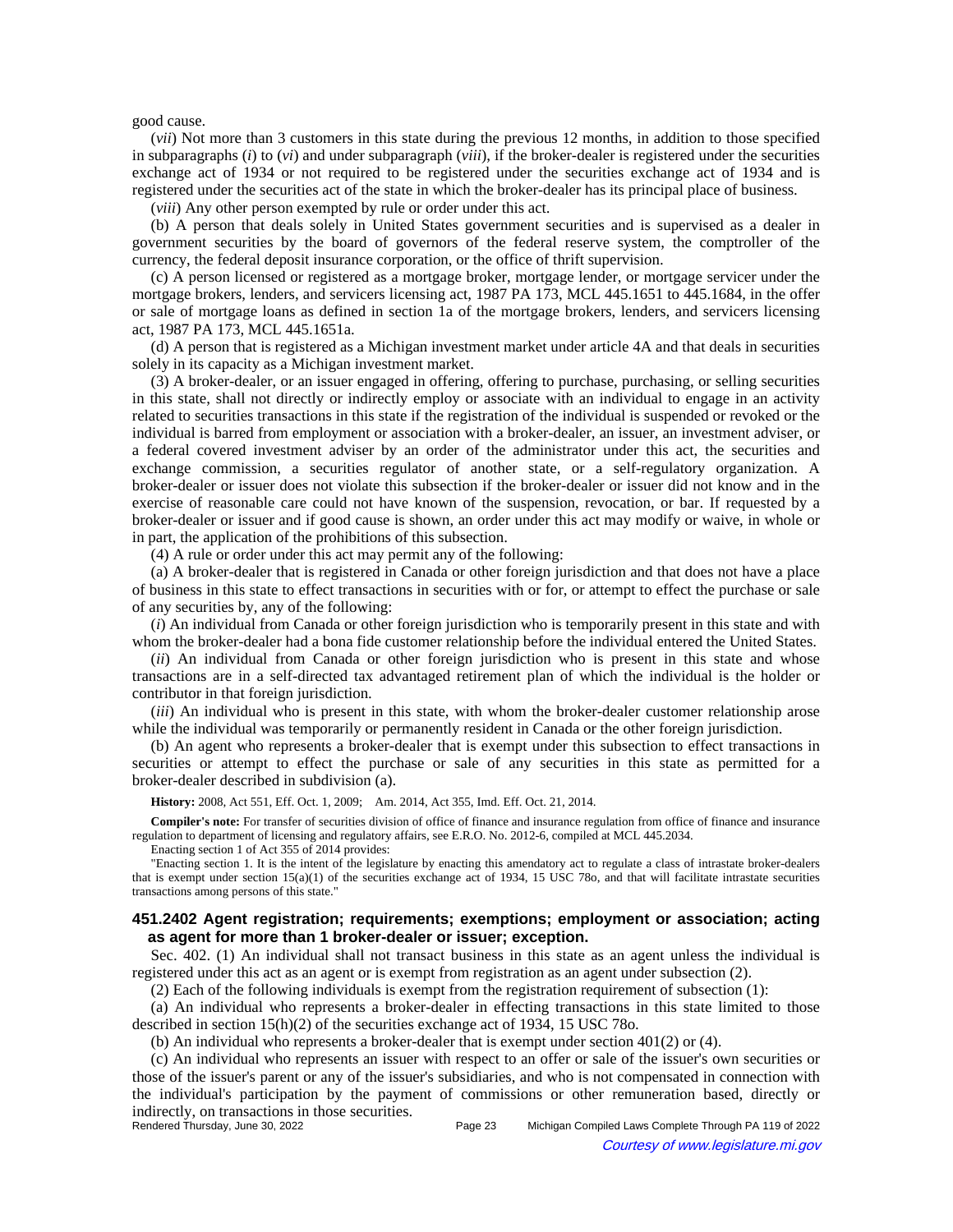(d) An individual who represents an issuer and who effects transactions in the issuer's securities exempted by section 202, other than section  $202(1)(k)$  or (n).

(e) An individual who represents an issuer who effects transactions solely in federal covered securities of the issuer, but an individual who effects transactions in a federal covered security under section 18(b)(3) or 18(b)(4)(D) of the securities act of 1933, 15 USC 77r, is not exempt if the individual is compensated in connection with the agent's participation by the payment of commissions or other remuneration based, directly or indirectly, on transactions in those securities.

(f) An individual who represents a broker-dealer registered in this state under section 401(1) or exempt from registration under section  $401(2)$  in the offer and sale of securities for an account of a nonaffiliated federal covered investment adviser with investments under management in excess of \$100,000,000.00 acting for the account of others pursuant to discretionary authority in a signed record.

(g) An individual who represents an issuer in connection with the purchase of the issuer's own securities.

(h) An individual who represents an issuer and who restricts participation to performing clerical or ministerial acts.

(i) An employee of a person licensed or registered under the mortgage brokers, lenders, and servicers licensing act, 1987 PA 173, MCL 445.1651 to 445.1684, in the offer or sale of mortgage loans as defined in section 1a of the mortgage brokers, lenders, and servicers licensing act, 1987 PA 173, MCL 445.1651a, when acting as an employee of the licensed or registered person.

(j) Any other individual exempted by rule or order under this act.

(3) The registration of an agent is effective only while the agent is employed by or associated with a broker-dealer registered under this act or an issuer that is offering, selling, or purchasing its securities in this state.

(4) A broker-dealer, or an issuer engaged in offering, selling, or purchasing securities in this state, shall not employ or associate with an agent who transacts business in this state on behalf of broker-dealers or issuers unless the agent is registered under subsection (1) or exempt from registration under subsection (2).

(5) An individual shall not act as an agent for more than 1 broker-dealer or more than 1 issuer at a time, unless the broker-dealers or the issuers for which the agent acts are affiliated by direct or indirect common control or are authorized by rule or order under this act.

**History:** 2008, Act 551, Eff. Oct. 1, 2009.

**Compiler's note:** For transfer of securities division of office of finance and insurance regulation from office of finance and insurance regulation to department of licensing and regulatory affairs, see E.R.O. No. 2012-6, compiled at MCL 445.2034.

# **451.2403 Investment advisor registration; requirements; exemptions; employment or association with certain individuals prohibited; exception.**

Sec. 403. (1) A person shall not transact business in this state as an investment adviser unless the person is registered under this act as an investment adviser or is exempt from registration as an investment adviser under subsection (2).

(2) The following persons are exempt from the registration requirement of subsection (1):

(a) A person that does not have a place of business in this state and that is registered under the securities act of the state in which the person has its principal place of business, if its only clients in this state are any of the following:

(*i*) Federal covered investment advisers, investment advisers registered under this act, or broker-dealers registered under this act.

(*ii*) Institutional investors.

(*iii*) Bona fide preexisting clients whose principal places of residence are not in this state, if the investment adviser is registered under the securities act of the state in which the clients maintain principal places of residence.

(*iv*) Any other client exempted by rule or order under this act.

(b) A person that does not have a place of business in this state if the person has had, during the preceding 12 months and in addition to those described in subdivision (a), not more than 5 clients who are natural persons and residents of this state.

(c) A person that does not hold itself out to the general public as an investment adviser and that has had, during the preceding 12 months and in addition to those described in subdivision (a), not more than 5 clients who are natural persons, who are residents of this state, and who are accredited investors as defined in rule 501(a) under the securities act of 1933, 17 CFR 230.501.

(d) The person is an investment adviser who is not required to be registered as an investment adviser under the investment advisers act of 1940 if the investment adviser's only clients in this state are other investment advisers, federal covered advisers, broker-dealers, or institutional investors.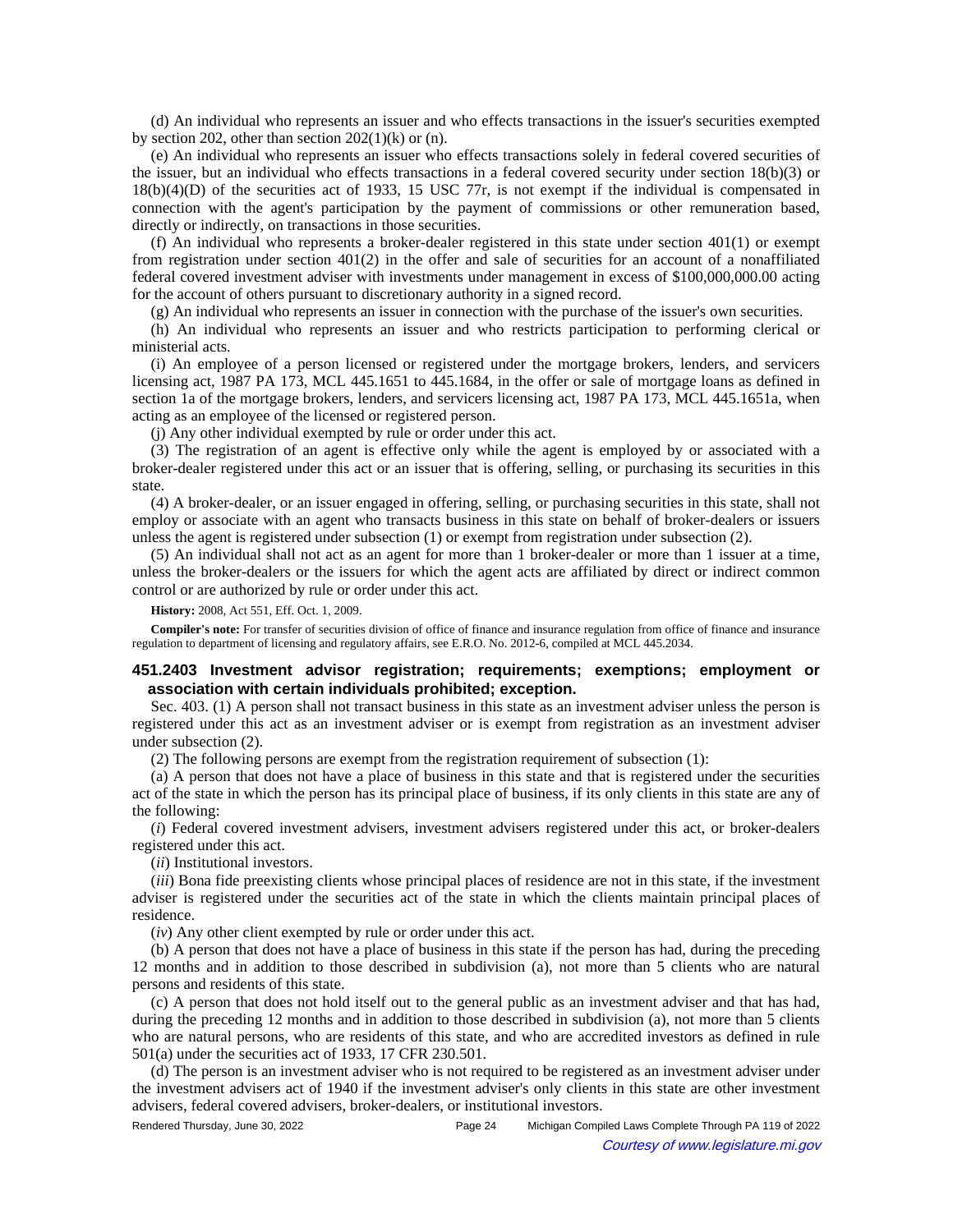(e) Any other person exempted by rule or order under this act.

(3) An investment adviser shall not, directly or indirectly, employ or associate with an individual to engage in an activity related to investment advice in this state if the registration of the individual is suspended or revoked, or the individual is barred from employment or association with an investment adviser, federal covered investment adviser, or broker-dealer by an order under this act, the securities and exchange commission, a securities regulator of another state, or a self-regulatory organization, unless the investment adviser did not know, and in the exercise of reasonable care could not have known, of the suspension, revocation, or bar. If the investment adviser request and good cause is shown, the administrator, by order, may waive, in whole or in part, the application of the prohibitions of this subsection.

(4) An investment adviser shall not employ or associate with an individual required to be registered under this act as an investment adviser representative who transacts business in this state on behalf of the investment adviser unless the individual is registered under section 404(1) or is exempt from registration under section 404(2).

**History:** 2008, Act 551, Eff. Oct. 1, 2009.

**Compiler's note:** For transfer of securities division of office of finance and insurance regulation from office of finance and insurance regulation to department of licensing and regulatory affairs, see E.R.O. No. 2012-6, compiled at MCL 445.2034.

# **451.2404 Investment advisor representative; registration; requirements; exemption; employment or association; transacting business for more than 1 investment adviser; referral fees.**

Sec. 404. (1) An individual shall not transact business in this state as an investment adviser representative unless the individual is registered under this act as an investment adviser representative or is exempt from registration as an investment adviser representative under subsection (2).

(2) Each of the following individuals is exempt from the registration requirement of subsection (1):

(a) An individual who is employed by or associated with an investment adviser that is exempt from registration under section 403(2) or a federal covered investment adviser that is excluded from the notice filing requirements of section 405.

(b) Any other individual exempted by rule or order under this act.

(3) The registration of an investment adviser representative is not effective while the investment adviser representative is not employed by or associated with an investment adviser registered under this act or a federal covered investment adviser that has made or is required to make a notice filing under section 405.

(4) An individual may transact business as an investment adviser representative for more than 1 investment adviser or federal covered investment adviser unless a rule or order under this act prohibits or limits an individual from acting as an investment adviser representative for more than 1 investment adviser or federal covered investment adviser.

(5) An individual acting as an investment adviser representative shall not, directly or indirectly, conduct business in this state on behalf of an investment adviser or a federal covered investment adviser if the registration of the individual as an investment adviser representative is suspended or revoked or the individual is barred from employment or association with an investment adviser or a federal covered investment adviser by an order under this act, the securities and exchange commission, a securities regulator of another state, or a self-regulatory organization. If a federal covered investment adviser requests and good cause is shown, the administrator, by order, may waive, in whole or in part, the application of the requirements of this subsection.

(6) An investment adviser registered under this act, a federal covered investment adviser that has filed a notice under section 405, or a broker-dealer registered under this act is not required to employ or associate with an individual as an investment adviser representative if the only compensation paid to the individual for a referral of investment advisory clients is paid to an investment adviser registered under this act, a federal covered investment adviser who has filed a notice under section 405, or a broker-dealer registered under this act with which the individual is employed or associated as an investment adviser representative.

**History:** 2008, Act 551, Eff. Oct. 1, 2009.

**Compiler's note:** For transfer of securities division of office of finance and insurance regulation from office of finance and insurance regulation to department of licensing and regulatory affairs, see E.R.O. No. 2012-6, compiled at MCL 445.2034.

# **451.2405 Federal covered investment adviser; filing requirements; exceptions; notice; effectiveness of filing.**

Sec. 405. (1) Except with respect to a federal covered investment adviser described in subsection (2), a federal covered investment adviser shall not transact business in this state as a federal covered investment adviser unless the federal covered investment adviser complies with subsection (3).

(2) The following federal covered investment advisers are not required to comply with subsection (3):

Rendered Thursday, June 30, 2022 Page 25 Michigan Compiled Laws Complete Through PA 119 of 2022 Courtesy of www.legislature.mi.gov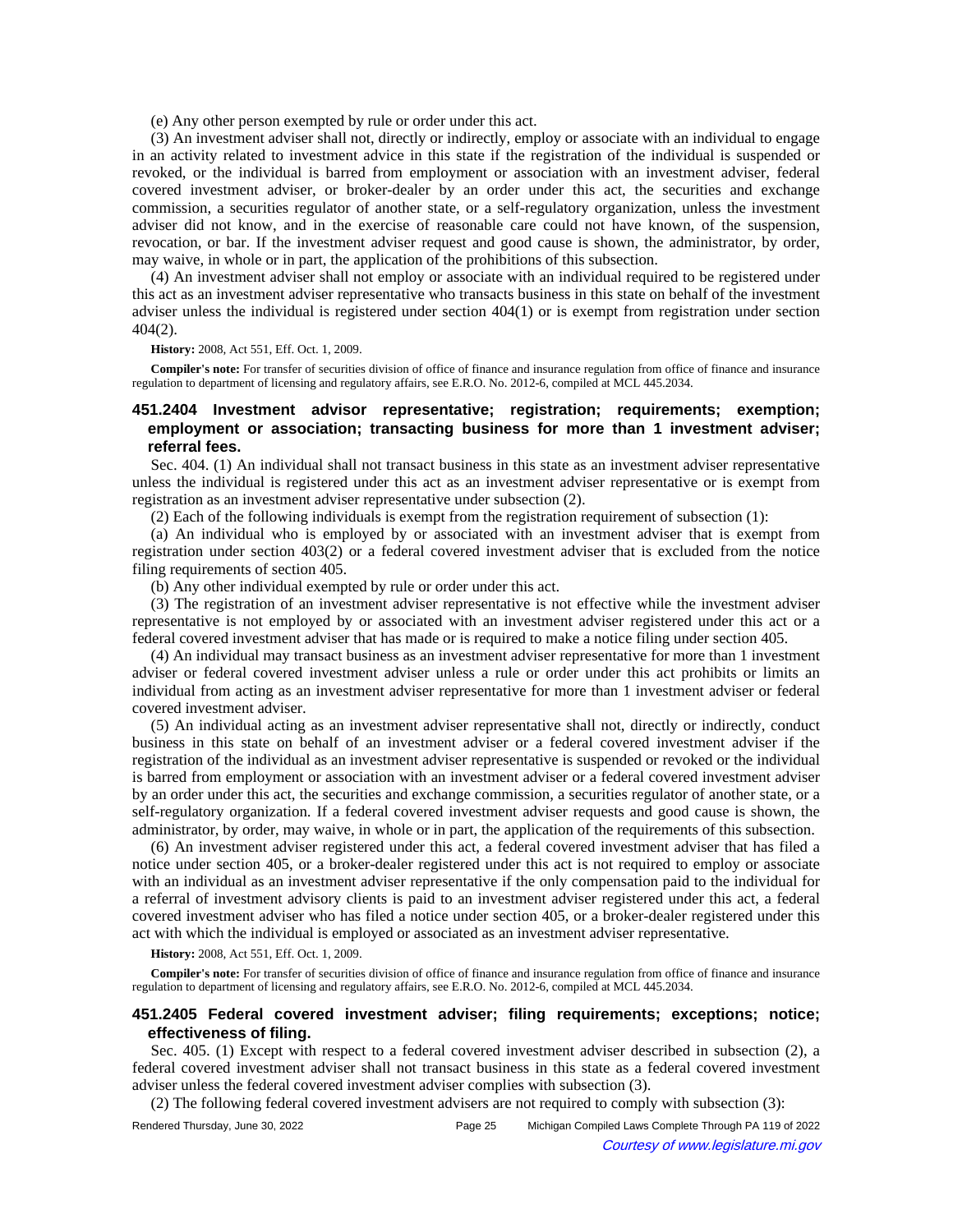(a) A federal covered investment adviser without a place of business in this state if its only clients in this state are any of the following:

(*i*) Federal covered investment advisers, investment advisers registered under this act, and broker-dealers registered under this act.

(*ii*) Institutional investors.

(*iii*) Bona fide preexisting clients whose principal places of residence are not in this state.

(*iv*) Other clients specified by rule or order under this act.

(b) A federal covered investment adviser that does not have a place of business in this state if the federal covered investment adviser has had, during the preceding 12 months, not more than 5 clients that are residents of this state in addition to those specified under subdivision (a).

(c) Any other person excluded by rule or order under this act.

(3) A person acting as a federal covered investment adviser, not excluded under subsection (2), shall file a notice, a consent to service of process complying with section 611, and those records that have been filed with the securities and exchange commission under the investment advisers act of 1940 that are required by rule or order under this act and pay the fees specified in section 410(5).

(4) A notice under subsection (3) is effective on filing.

**History:** 2008, Act 551, Eff. Oct. 1, 2009.

**Compiler's note:** For transfer of securities division of office of finance and insurance regulation from office of finance and insurance regulation to department of licensing and regulatory affairs, see E.R.O. No. 2012-6, compiled at MCL 445.2034.

# **451.2406 Registration by broker-dealer, agent, investment adviser, or investment adviser representative; application; fee; correcting amendment; effectiveness of registration; renewal; other conditions or waivers.**

Sec. 406. (1) A person shall register as a broker-dealer, agent, investment adviser, or investment adviser representative by filing an application and a consent to service of process complying with section 611 and paying the fee specified in section 410 and any reasonable fees charged by the designee of the administrator for processing the filing. Each application must contain both of the following:

(a) The information or record required for the filing of a uniform application.

(b) If requested by the administrator, any other financial or other information or record that the administrator determines is appropriate.

(2) If the information or record contained in an application that is filed under subsection (1) is or becomes inaccurate or incomplete in any material respect, the registrant shall promptly file a correcting amendment.

(3) If an order is not in effect and no proceeding is pending under section 412, registration becomes effective at 12 noon on the forty-fifth day after a completed application is filed unless the registration is denied. A rule or order under this act may set an earlier effective date or may defer the effective date until 12 noon on the forty-fifth day after the filing of any amendment completing the application.

(4) A registration is effective until 12 midnight on December 31 of the year for which the application for registration is filed. Unless an order is in effect under section 412, a registration may be automatically renewed each year by filing the records required by rule or order under this act and paying the fee specified in section 410 and the costs charged by the designee of the administrator for processing the filings.

(5) A rule or order under this act may impose other conditions not inconsistent with the national securities markets improvement act of 1996, Public Law 104-290, or an order under this act may waive, in whole or in part, specific requirements in connection with registration if the imposition or waiver is appropriate in the public interest and for the protection of investors.

**History:** 2008, Act 551, Eff. Oct. 1, 2009.

**Compiler's note:** For transfer of securities division of office of finance and insurance regulation from office of finance and insurance regulation to department of licensing and regulatory affairs, see E.R.O. No. 2012-6, compiled at MCL 445.2034.

# **451.2407 Succession or change in registration of broker-dealer or investment adviser; change in organization, name, or control.**

Sec. 407. (1) A broker-dealer or investment adviser may succeed to the current registration of another broker-dealer or investment adviser or a notice filing of a federal covered investment adviser, and a federal covered investment adviser may succeed to the current registration of an investment adviser or notice filing of another federal covered investment adviser, by filing as a successor an application for registration under section 401 or 403, or a notice under section 405, for the unexpired portion of the current registration or notice filing.

(2) A broker-dealer or investment adviser that changes its form of organization or state of incorporation or organization may continue its registration by filing an amendment to its registration if the change does not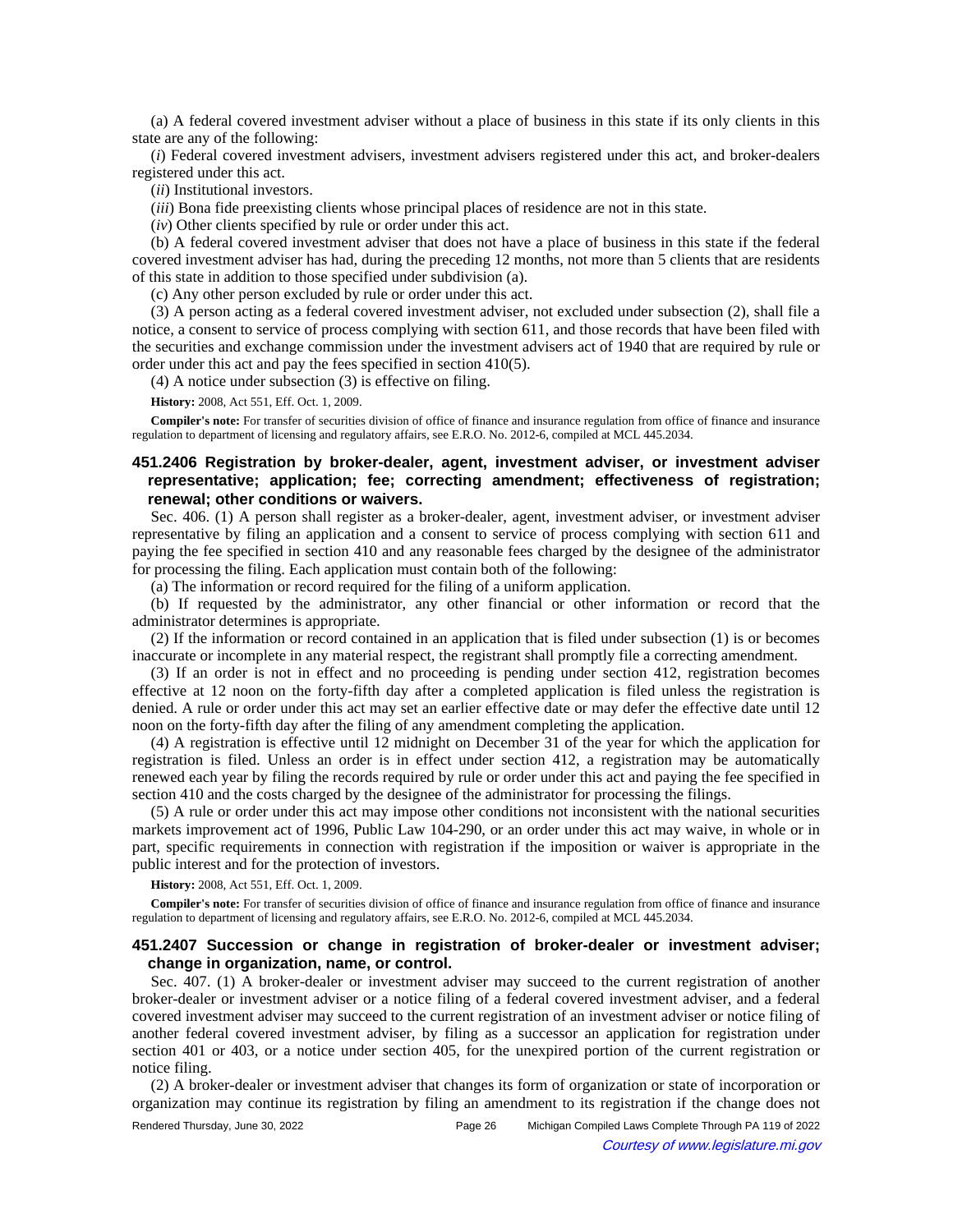involve a material change in its financial condition or management. The amendment is effective when filed or on a date designated by the registrant in the filing. The new organization is a successor to the original registrant for the purposes of this act. If there is a material change in financial condition or management, the broker-dealer or investment adviser shall file a new application for registration. Any predecessor registered under this act shall stop conducting its securities business other than winding down transactions and shall file for withdrawal of broker-dealer or investment adviser registration within 45 days after filing its amendment to effect succession.

(3) A broker-dealer or investment adviser that changes its name may continue its registration by filing an amendment to its registration. The amendment is effective when filed or on a date designated by the registrant.

(4) A change of control of a broker-dealer or investment adviser may be made in accordance with a rule or order under this act.

**History:** 2008, Act 551, Eff. Oct. 1, 2009.

**Compiler's note:** For transfer of securities division of office of finance and insurance regulation from office of finance and insurance regulation to department of licensing and regulatory affairs, see E.R.O. No. 2012-6, compiled at MCL 445.2034.

# **451.2408 Termination of employment or association of agent and investment adviser representative; notice; other employment or association; withdrawal of temporary registration; power of administrator to prevent transfer; cancellation or termination of registration or application; reinstatement.**

Sec. 408. (1) If an agent registered under this act terminates employment by or association with a broker-dealer or issuer, or if an investment adviser representative registered under this act terminates employment by or association with an investment adviser or federal covered investment adviser, or if either registrant terminates activities that require registration as an agent or investment adviser representative, the broker-dealer, investment adviser, or federal covered investment adviser shall promptly file a notice of termination. If the registrant learns that the broker-dealer, issuer, investment adviser, or federal covered investment adviser has not filed the notice, the registrant may file the notice.

(2) If an agent registered under this act terminates employment by or association with a broker-dealer registered under this act and begins employment by or association with another broker-dealer registered under this act; or if an investment adviser representative registered under this act terminates employment by or association with an investment adviser registered under this act or a federal covered investment adviser that has filed a notice under section 405 and begins employment by or association with another investment adviser registered under this act or a federal covered investment adviser that has filed a notice under section 405, then upon the filing by or on behalf of the registrant, within 30 days after the termination, of an application for registration that complies with the requirement of section 406(1) and payment of the filing fee required under section 410, 1 of the following applies to the registration of the agent or investment adviser representative:

(a) If the agent's central registration depository record or successor record or the investment adviser representative's investment adviser registration depository record or successor record does not contain a new or amended disciplinary disclosure within the previous 12 months, the registration is immediately effective as of the date of the completed filing.

(b) If the agent's central registration depository record or the investment adviser representative's investment adviser registration depository record contains a new or amended disciplinary disclosure within the preceding 12 months, the registration is temporarily effective as of the date of the completed filing.

(3) If there are or were grounds for discipline under section 412, the administrator may withdraw a temporary registration within 30 days after the application is filed. If the administrator does not withdraw the temporary registration within the 30-day period, registration becomes automatically effective on the thirty-first day after filing.

(4) The administrator may prevent the effectiveness of a transfer of an agent or investment adviser representative under subsection (2)(a) or (b) based on the public interest and the protection of investors.

(5) If the administrator determines that a registrant or applicant for registration is no longer in existence, has ceased to act as a broker-dealer, agent, investment adviser, or investment adviser representative, is the subject of an adjudication of incapacity, is subject to the control of a committee, conservator, or guardian, or cannot reasonably be located, a rule or order under this act may require the registration be canceled or terminated or the application denied. The administrator may reinstate a canceled or terminated registration, with or without hearing, and may make the registration retroactive.

**History:** 2008, Act 551, Eff. Oct. 1, 2009.

**Compiler's note:** For transfer of securities division of office of finance and insurance regulation from office of finance and insurance regulation to department of licensing and regulatory affairs, see E.R.O. No. 2012-6, compiled at MCL 445.2034.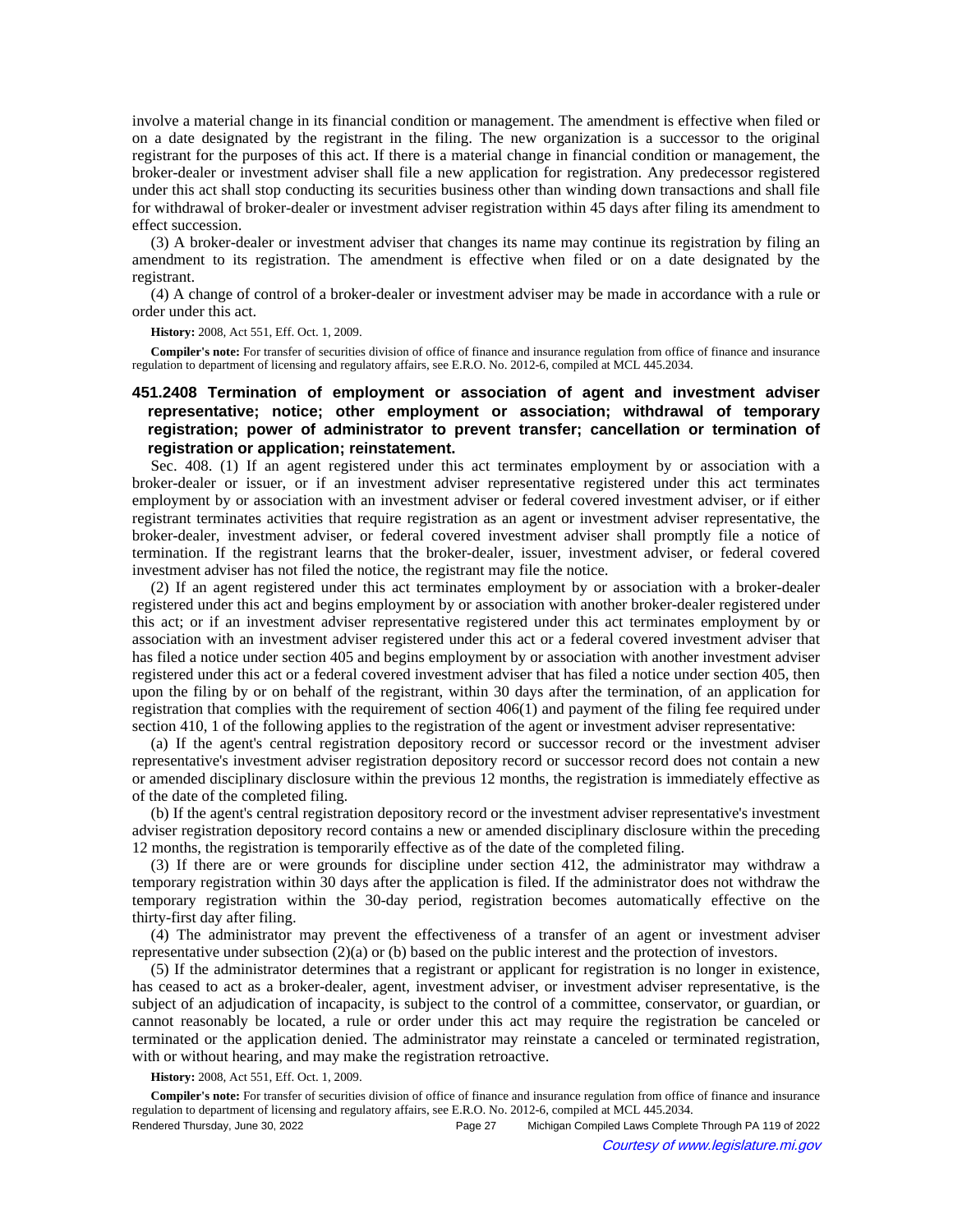# **451.2409 Withdrawal of registration by broker-dealer, agent, investment adviser, or investment adviser representative.**

Sec. 409. Withdrawal of registration by a broker-dealer, agent, investment adviser, or investment adviser representative is effective 60 days after an application to withdraw is filed or within a shorter period as provided by rule or order under this act, unless a revocation or suspension proceeding is pending when the application is filed. If a proceeding is pending, withdrawal is effective when and on conditions required by rule or order under this act. The administrator may institute a revocation or suspension proceeding under section 412 within 1 year after the withdrawal became effective automatically and issue a revocation or suspension order as of the last date on which registration was effective if a proceeding is not pending.

**History:** 2008, Act 551, Eff. Oct. 1, 2009.

**Compiler's note:** For transfer of securities division of office of finance and insurance regulation from office of finance and insurance regulation to department of licensing and regulatory affairs, see E.R.O. No. 2012-6, compiled at MCL 445.2034.

### **451.2410 Filing fees.**

Sec. 410. (1) Before October 1, 2023, a person shall pay a fee of \$300.00 when initially filing an application for registration as a broker-dealer and a fee of \$300.00 when filing a renewal of registration as a broker-dealer. After September 30, 2023, a person shall pay a fee of \$250.00 when initially filing an application for registration as a broker-dealer and a fee of \$250.00 when filing a renewal of registration as a broker-dealer. If the filing results in a denial or withdrawal, the administrator shall retain all of the filing fee.

(2) Before October 1, 2023, an individual shall pay a fee of \$65.00 when filing an application for registration as an agent, a fee of \$65.00 when filing a renewal of registration as an agent, and a fee of \$65.00 when filing for a change of registration as an agent. After September 30, 2023, an individual shall pay a fee of \$30.00 when filing an application for registration as an agent, a fee of \$30.00 when filing a renewal of registration as an agent, and a fee of \$30.00 when filing for a change of registration as an agent. If the filing results in a denial or withdrawal, the administrator shall retain all of the filing fee.

(3) Before October 1, 2023, a person shall pay a fee of \$200.00 when filing an application for registration as an investment adviser and a fee of \$200.00 when filing a renewal of registration as an investment adviser. After September 30, 2023, a person shall pay a fee of \$150.00 when filing an application for registration as an investment adviser and a fee of \$150.00 when filing a renewal of registration as an investment adviser. If the filing results in a denial or withdrawal, the administrator shall retain all of the filing fee.

(4) Before October 1, 2023, an individual shall pay a fee of \$65.00 when filing an application for registration as an investment adviser representative, a fee of \$65.00 when filing a renewal of registration as an investment adviser representative, and a fee of \$65.00 when filing a change of registration as an investment adviser representative. After September 30, 2023, an individual shall pay a fee of \$30.00 when filing an application for registration as an investment adviser representative, a fee of \$30.00 when filing a renewal of registration as an investment adviser representative, and a fee of \$30.00 when filing a change of registration as an investment adviser representative. If the filing results in a denial or withdrawal, the administrator shall retain all of the filing fee.

(5) Before October 1, 2023, a federal covered investment adviser required to file a notice under section 405 shall pay an initial and annual notice fee of \$200.00. After September 30, 2023, a federal covered investment adviser required to file a notice under section 405 shall pay an initial and annual notice fee of \$150.00.

(6) A person that is required to pay a filing or notice fee under this section may transmit the fee through or to a designee as a rule or order requires under this act.

(7) An investment adviser representative who is registered as an agent under section 402 and who represents a person that is both registered as a broker-dealer under section 401 and registered as an investment adviser under section 403 or required as a federal covered investment adviser to make a notice filing under section 405 is not required to pay an initial or annual registration fee for registration as an investment adviser representative.

History: 2008, Act 551, Eff. Oct. 1, 2009;—Am. 2012, Act 307, Imd. Eff. Oct. 1, 2012;—Am. 2015, Act 67, Eff. Oct. 1, 2015;—Am. 2019, Act 73, Imd. Eff. Sept. 30, 2019.

**Compiler's note:** For transfer of securities division of office of finance and insurance regulation from office of finance and insurance regulation to department of licensing and regulatory affairs, see E.R.O. No. 2012-6, compiled at MCL 445.2034.

**451.2411 Financial requirements; reports; records; audits or inspections; custody and discretionary authority bond or insurance; furnishing information to clients; continuing education.**

Sec. 411. (1) Subject to section 15(h) of the securities act of 1934, 15 USC 78o, or section 222 of the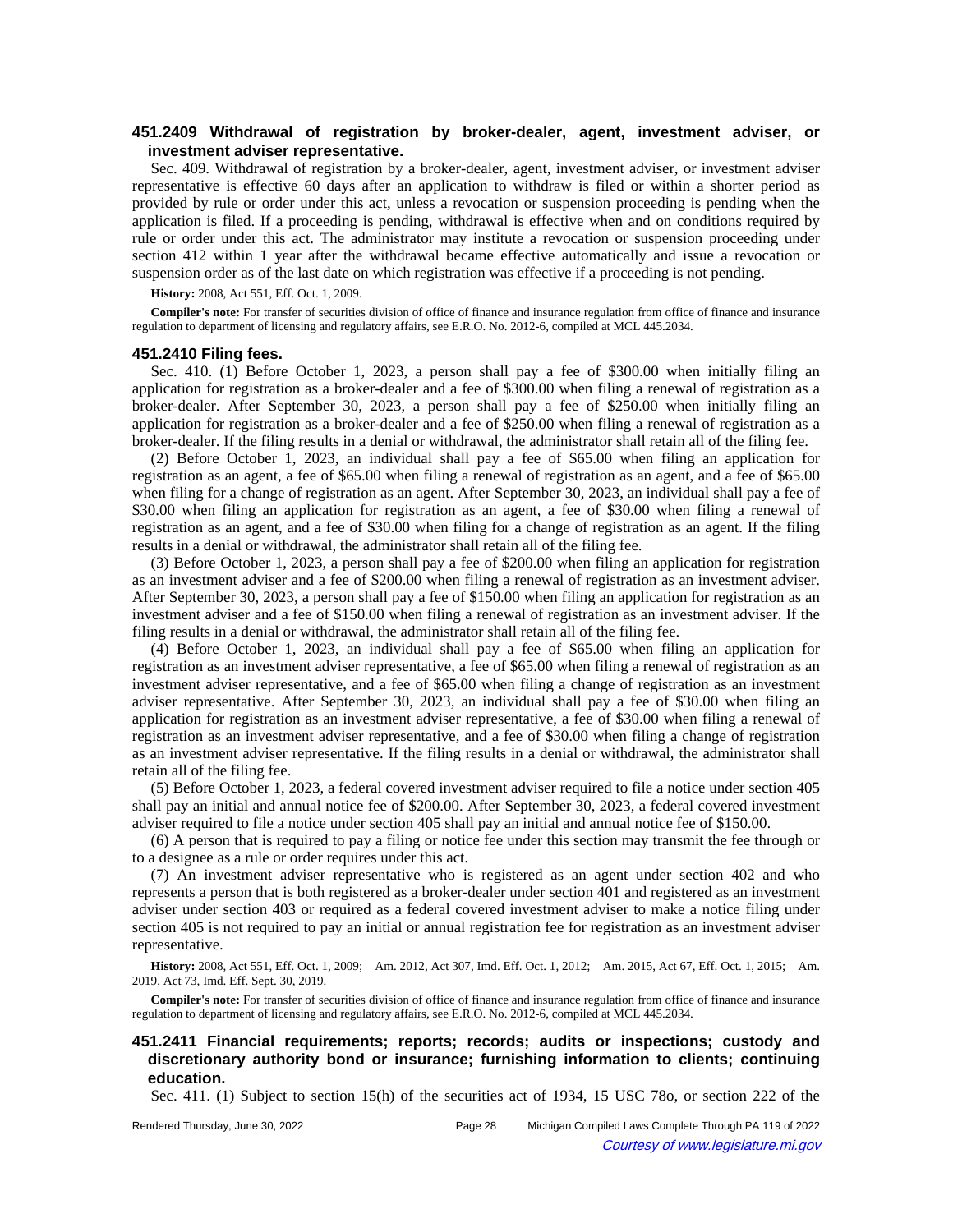investment advisers act of 1940, 15 USC 80b-18a, a rule or order under this act may establish minimum financial requirements for broker-dealers registered or required to be registered under this act and investment advisers registered or required to be registered under this act.

(2) Subject to section 15(h) of the securities exchange act of 1934, 15 USC 78o, or section 222(b) of the investment advisers act of 1940, 15 USC 80b-18a, a broker-dealer registered or required to be registered under this act and an investment adviser registered or required to be registered under this act shall file financial reports required by rule or order under this act. If the information contained in a record filed under this subsection is or becomes inaccurate or incomplete in any material respect, the registrant shall promptly file a correcting amendment.

(3) Subject to section 15(h) of the securities exchange act of 1934, 15 USC 78o, or section 222 of the investment advisers act of 1940, 15 USC 80b-18a, a broker-dealer registered or required to be registered under this act and an investment adviser registered or required to be registered under this act shall make and maintain the accounts, correspondence, memoranda, papers, books, and other records required by rule or order of the administrator. The records required to be maintained under this subsection shall be maintained as follows:

(a) Broker-dealer records may be maintained in any form of data storage acceptable under section 17(a) of the securities exchange act of 1934, 15 USC 78q, if they are readily accessible to the administrator.

(b) Investment adviser records may be maintained in any form of data storage required by rule or order under this act.

(4) The records of a broker-dealer registered or required to be registered under this act and of an investment adviser registered or required to be registered under this act are subject to reasonable periodic, special, or other audits or inspections by a representative of the administrator, in or outside of this state, as the administrator considers necessary or appropriate in the public interest and for the protection of investors. An audit or inspection may be made at any time and without prior notice. The administrator may copy and remove for audit or inspection copies of all records the administrator reasonably considers necessary or appropriate to conduct the audit or inspection. The administrator may assess a reasonable charge for conducting an audit or inspection under this subsection.

(5) Subject to section 15(h) of the securities exchange act of 1934, 15 USC 78o, or section 222 of the investment advisers act of 1940, 15 USC 80b-18a, a rule or order under this act may require a broker-dealer and investment adviser that has custody of or discretionary authority over funds or securities of a client to obtain insurance or post a bond or other satisfactory form of security in an amount established by the administrator by rule or order. The administrator may determine the requirements of the insurance, bond, or other satisfactory form of security. Insurance or a bond or other satisfactory form of security shall not be required of a broker-dealer registered under this act whose net capital exceeds, or of an investment adviser registered under this act whose minimum financial requirements exceed, the amounts required by rule or order under this act. The insurance, bond, or other satisfactory form of security must permit an action by a person to enforce any liability on the insurance, bond, or other satisfactory form of security if commenced within the time limitations in section 509(10)(b).

(6) Subject to section 15(h) of the securities exchange act of 1934, 15 USC 78o, or section 222 of the investment advisers act of 1940, 15 USC 80b-18a, an agent shall not have custody of funds or securities of a customer except under the supervision of a broker-dealer and an investment adviser representative shall not have custody of funds or securities of a client except under the supervision of an investment adviser or federal covered investment adviser. A rule or order under this act may prohibit, limit, or impose conditions on the custody of funds or securities of a customer by a broker-dealer and on the custody of securities or funds of a client by an investment adviser.

(7) With respect to an investment adviser registered or required to be registered under this act, a rule or order under this act may require that information or other record be furnished or disseminated to clients or prospective clients in this state as necessary or appropriate in the public interest and for the protection of investors and advisory clients.

(8) A rule or order under this act may require an individual registered under section 402 or 404 to participate in a continuing education program approved by the securities and exchange commission and administered by a self-regulatory organization or, in the absence of such a program, a rule or order under this act may require continuing education for an individual registered under section 404.

**History:** 2008, Act 551, Eff. Oct. 1, 2009.

**Compiler's note:** For transfer of securities division of office of finance and insurance regulation from office of finance and insurance regulation to department of licensing and regulatory affairs, see E.R.O. No. 2012-6, compiled at MCL 445.2034.

**451.2412 Denial, revocation, suspension, withdrawal, restriction, condition, or limitation of**

| Rendered Thursday, June 30, 2022 | Page 29 | Michigan Compiled Laws Complete Through PA 119 of 2022 |
|----------------------------------|---------|--------------------------------------------------------|
|                                  |         | Courtesy of www.legislature.mi.gov                     |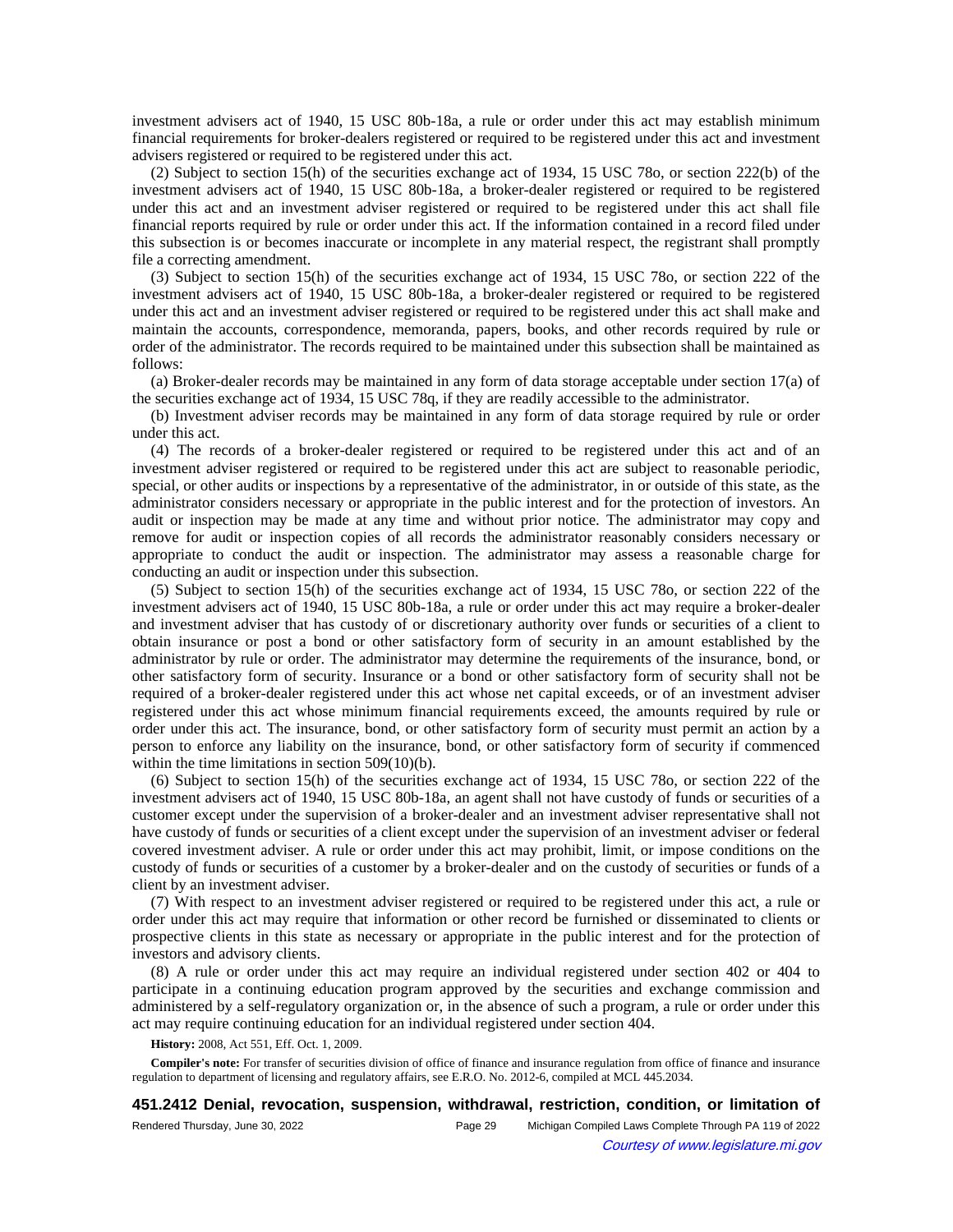# **registration; discipline; examination; summary actions; liability of control person; limitation on proceeding.**

Sec. 412. (1) If the administrator finds that the order is in the public interest and subsection (4) authorizes the action, an order under this act may deny an application or condition or limit registration of an applicant to be a broker-dealer, agent, investment adviser, or investment adviser representative and, if the applicant is a broker-dealer or investment adviser, of a partner, officer, or director, or a person having a similar status or performing similar functions, or any person directly or indirectly in control of the broker-dealer or investment adviser.

(2) If the administrator finds that the order is in the public interest and subsection (4) authorizes the action, an order under this act may revoke, suspend, condition, or limit the registration of a registrant and if the registrant is a broker-dealer or investment adviser, of a partner, officer, or director, or a person having a similar status or performing similar functions, or a person directly or indirectly in control of the broker-dealer or investment adviser. However, the administrator may not do any of the following:

(a) Institute a revocation or suspension proceeding under this subsection based on an order issued under a law of another state that is reported to the administrator or a designee of the administrator more than 1 year after the date of the order on which it is based.

(b) Under subsection  $(4)(e)(i)$  or  $(ii)$ , issue an order on the basis of an order issued under the securities act of another state unless the other order was based on conduct for which subsection (4) would authorize the action had the conduct occurred in this state.

(3) If the administrator finds that the order is in the public interest and subsection  $(4)(a)$  to  $(f)$ ,  $(i)$  to  $(j)$ , or  $(j)$ *l*) to (n) authorizes the action, an order under this act may censure, impose a bar, or impose a civil fine in an amount not to exceed a maximum of \$10,000.00 for a single violation or \$500,000.00 for more than 1 violation on a registrant and, if the registrant is a broker-dealer or investment adviser, on a partner, officer, or director, a person having a similar status or performing similar functions, or a person directly or indirectly in control of the broker-dealer or investment adviser.

(4) A person may be disciplined under subsections (1) to (3) if any of the following apply to the person:

(a) The person filed an application for registration in this state under this act or the predecessor act within the previous 10 years, which, as of the effective date of registration or as of any date after filing in the case of an order denying effectiveness, was incomplete in any material respect or contained a statement that, in light of the circumstances under which it was made, was false or misleading with respect to a material fact.

(b) The person willfully violated or willfully failed to comply with this act or the predecessor act or a rule adopted or order issued under this act or the predecessor act within the previous 10 years.

(c) The person was convicted of any felony or within the previous 10 years was convicted of a misdemeanor involving a security, a commodity futures or option contract, or an aspect of a business involving securities, commodities, investments, franchises, insurance, banking, or finance.

(d) The person is enjoined or restrained by a court of competent jurisdiction in an action instituted by the administrator under this act or the predecessor act, a state, the securities and exchange commission, or the United States from engaging in or continuing an act, practice, or course of business involving an aspect of a business involving securities, commodities, investments, franchises, insurance, banking, or finance.

(e) The person is the subject of an order, issued after notice and opportunity for hearing by any of the following:

(*i*) The securities or other financial services regulator of a state, or the securities and exchange commission or other federal agency denying, revoking, barring, or suspending registration as a broker-dealer, agent, investment adviser, federal covered investment adviser, or investment adviser representative.

(*ii*) The securities regulator of a state or the securities and exchange commission against a broker-dealer, agent, investment adviser, investment adviser representative, or federal covered investment adviser.

(*iii*) The securities and exchange commission or a self-regulatory organization suspending or expelling the registrant from membership in a self-regulatory organization.

(*iv*) A court adjudicating a United States postal service fraud.

(*v*) The insurance regulator of a state denying, suspending, or revoking the license or registration of an insurance agent.

(*vi*) A depository institution or financial services regulator suspending or barring the person from the depository institution or other financial services business.

(f) The person is the subject of an adjudication or determination, after notice and opportunity for hearing, by the securities and exchange commission, the commodity futures trading commission, the federal trade commission, a federal depository institution regulator, or a depository institution, insurance, or other financial services regulator of a state that the person willfully violated the securities act of 1933, the securities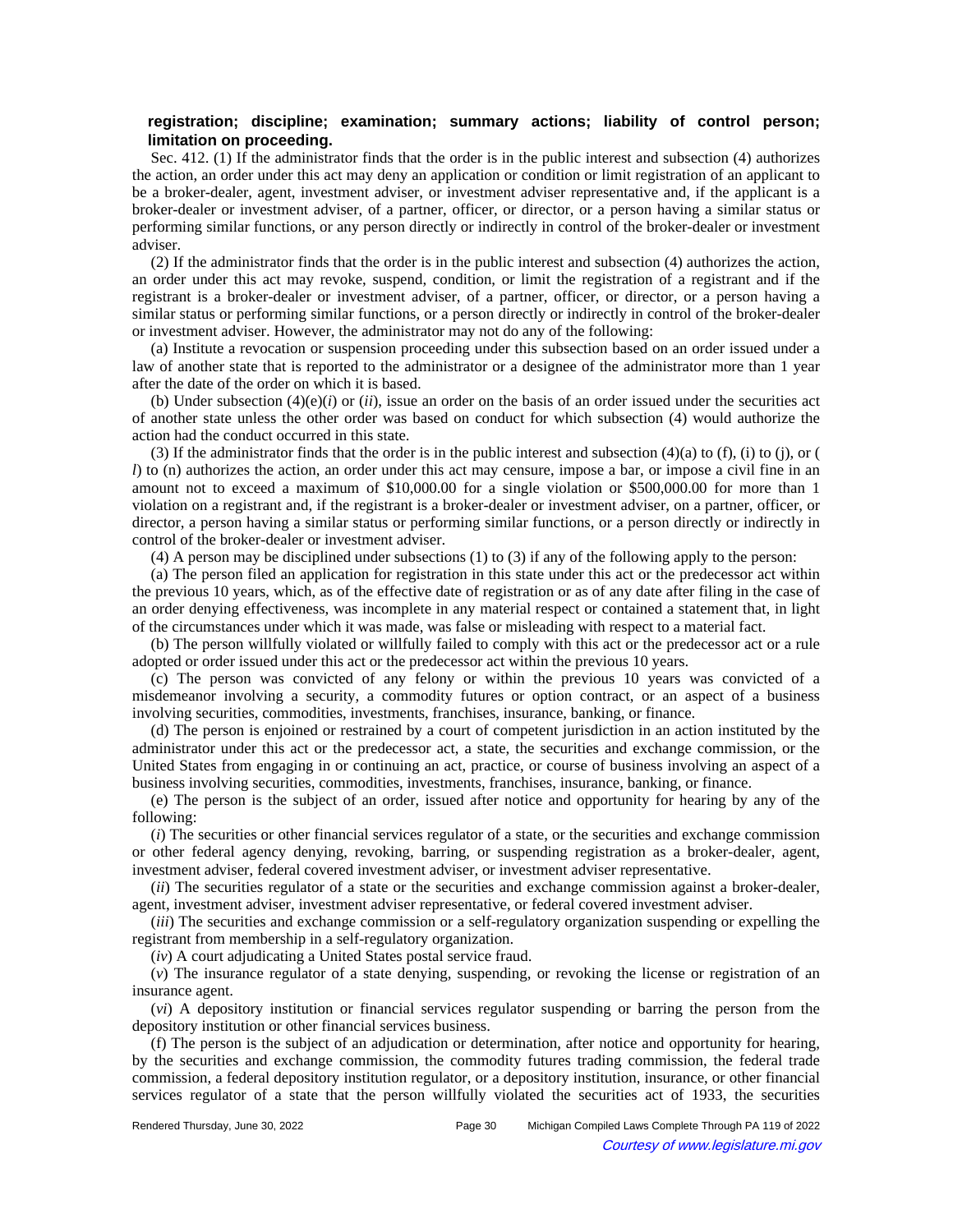exchange act of 1934, the investment advisers act of 1940, the investment company act of 1940, or the commodity exchange act, the securities or commodities law of a state, or a federal or state law under which a business involving investments, franchises, insurance, banking, or finance is regulated.

(g) The person is insolvent, either because the person's liabilities exceed the person's assets or because the person cannot meet the person's obligations as they mature. The administrator shall not enter an order against an applicant or registrant under this subdivision without a finding of insolvency as to the applicant or registrant.

(h) The person refuses to allow or otherwise impedes the administrator from conducting an audit or inspection under section 411(4) or refuses access to a registrant's office to conduct an audit or inspection under section 411(4).

(i) The person has failed to reasonably supervise an agent, investment adviser representative, or other individual, if the agent, investment adviser representative, or other individual was subject to the person's supervision and committed a violation of this act or the predecessor act or a rule adopted or order issued under this act or the predecessor act within the previous 10 years.

(j) The person has not paid the proper filing fee within 30 days after having been notified by the administrator of a deficiency. The administrator shall vacate an order under this paragraph when the deficiency is corrected.

(k) After notice and opportunity for a hearing, 1 or more of the following have occurred within the previous 10 years:

(*i*) A court of competent jurisdiction has found the person to have willfully violated the laws of a foreign jurisdiction under which the business of securities, commodities, investment, franchises, insurance, banking, or finance is regulated.

(*ii*) The person was found to have been the subject of an order of a securities regulator of a foreign jurisdiction denying, revoking, or suspending the right to engage in the business of securities as a broker-dealer, agent, investment adviser, investment adviser representative, or similar person.

(*iii*) The person was found to have been suspended or expelled from membership by or participation in a securities exchange or securities association operating under the securities laws of a foreign jurisdiction.

(*l*) The person is the subject of a cease and desist order issued by the securities and exchange commission or issued under the securities, commodities, investment, franchise, banking, finance, or insurance laws of a state.

(m) The person has engaged in dishonest or unethical practices in the securities, commodities, investment, franchise, banking, finance, or insurance business within the previous 10 years.

(n) The person is not qualified on the basis of factors such as training, experience, and knowledge of the securities business. If an application is made by an agent for a broker-dealer that is a member of a self-regulatory organization or by an individual for registration as an investment adviser representative, a denial order shall not be based on this subdivision if the individual has successfully completed all examinations required by subsection (5). The administrator may require an applicant for registration under section 402 or 404 who has not been registered in a state within the 2 years preceding the filing of an application in this state to successfully complete an examination.

(5) A rule or order under this act may require that an examination, including an examination developed or approved by an organization of securities regulators, be successfully completed by a class of individuals or all individuals. An order under this act may waive an examination as to an individual and a rule under this act may waive an examination as to a class of individuals if the administrator determines that the examination is not necessary or appropriate in the public interest and for the protection of investors.

(6) The administrator may suspend or deny an application summarily, restrict, condition, limit, or suspend a registration, or censure, bar, or impose a civil fine on a registrant pending final determination of an administrative proceeding. On the issuance of the order, the administrator shall promptly notify each person subject to the order that the order has been issued, the reasons for the action, and that, within 15 days after the receipt of a request in a record from the person, the matter will be scheduled for a hearing. If a hearing is not requested by a person subject to the order or is not ordered by the administrator within 30 days after the date of service of the order, the order is final. If a hearing is requested or ordered, the administrator, after notice of and opportunity for hearing to each person subject to the order, may modify or vacate the order or extend the order until final determination.

(7) Except under subsection (6), an order shall not be issued under this section unless all of the following have occurred:

(a) Appropriate notice has been given to the applicant or registrant.

(b) Opportunity for hearing has been given to the applicant or registrant.

(c) Findings of fact and conclusions of law have been made on the record pursuant to the administrative Michigan Compiled Laws Complete Through PA 119 of 2022 Courtesy of www.legislature.mi.gov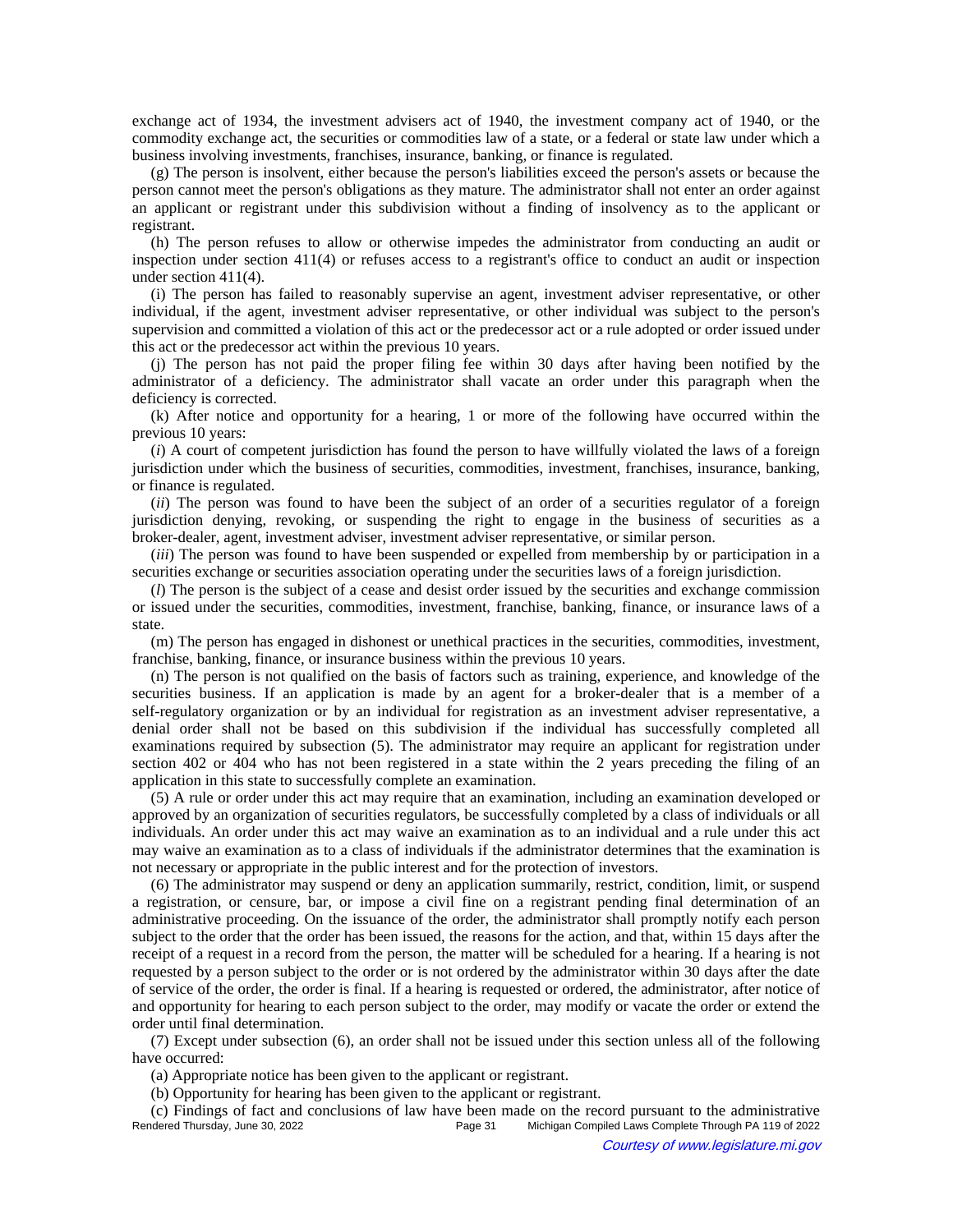procedures act of 1969, 1969 PA 306, MCL 24.201 to 24.328.

(8) A person who controls, directly or indirectly, a person not in compliance with this section may be disciplined by order of the administrator under subsections (1) to (3) to the same extent as the noncomplying person, unless the controlling person did not know, and in the exercise of reasonable care could not have known, of the existence of conduct that is a basis for discipline under this section.

(9) The administrator shall not institute a proceeding under subsection (1), (2), or (3) solely based on material facts actually known by the administrator unless an investigation or the proceeding is instituted within 1 year after the administrator actually knew the material facts.

**History:** 2008, Act 551, Eff. Oct. 1, 2009.

**Compiler's note:** For transfer of securities division of office of finance and insurance regulation from office of finance and insurance regulation to department of licensing and regulatory affairs, see E.R.O. No. 2012-6, compiled at MCL 445.2034.

## **451.2413 Broker-dealer acting as finder; prohibited conduct.**

Sec. 413. A broker-dealer acting as a finder shall not do any of the following:

(a) Take possession of funds or securities in connection with the transaction for which payment is made for services as a finder.

(b) Fail to disclose clearly and conspicuously in writing to all persons involved in the transaction as a result of the broker-dealer's finding activities before the sale or purchase that the person is acting as a finder, any payment for services as a finder, the method and amount of payment, and any beneficial interest, direct or indirect, of the broker-dealer, or a member of the broker-dealer's immediate family if the broker-dealer is an individual, in the issue of the securities that are the subject of services as a finder.

(c) Participate in the offer, purchase, or sale of a security in violation of section 301. However, if the broker-dealer makes a reasonable effort to ascertain if a registration has been effected or an exemption order granted in this state or to ascertain the basis for an exemption claim and does not have knowledge that the proposed transaction would violate section 301, the broker-dealer's activities as a finder do not violate section 301.

(d) Participate in the offer, purchase, or sale of a security without obtaining information relative to the risks of the transaction, the direct or indirect compensation to be received by promoters, partners, officers, directors, or their affiliates, the financial condition of the issuer, and the use of proceeds to be received from investors, or fail to read any offering materials obtained. This section does not require independent investigation or alteration of offering materials furnished to the broker-dealer.

(e) Fail to inform or otherwise ensure disclosure to all persons involved in the transaction as a result of the broker-dealer's finding activities of any material information which the broker-dealer knows, or in the exercise of reasonable care should know based on the information furnished to the broker-dealer, is material in making an investment decision, until conclusion of the transaction.

(f) Locate, introduce, or refer persons that the broker-dealer knows, or after a reasonable inquiry should know, are not suitable investors by reason of their financial condition, age, experience, or need to diversify investments.

**History:** 2008, Act 551, Eff. Oct. 1, 2009.

**Compiler's note:** For transfer of securities division of office of finance and insurance regulation from office of finance and insurance regulation to department of licensing and regulatory affairs, see E.R.O. No. 2012-6, compiled at MCL 445.2034.

# ARTICLE 4A MICHIGAN INVESTMENT MARKETS

#### **451.2451 Definitions.**

Sec. 451. As used in this article:

(a) "Intrastate offering exemption" means the exemption described in section 202a or any other exemption from federal securities regulation under 15 USC 77c(a)(11) and SEC rule 147, 17 CFR 230.147, 15 USC 77e and SEC rule 147A, 17 CFR 230.147A.

(b) "Michigan investment market" means a person that is a broker-dealer, is exempt from federal registration under section 15(a)(1) of the securities exchange act of 1934, 15 USC 78o, and provides a market or exchange at which transactions in securities that are sold or offered for sale in this state under an intrastate offering exemption take place. As used in this subdivision, "market or exchange" includes an online market or exchange or any other market or exchange operated through a web portal.

(c) "Online" means functioning on or over the internet.

(d) "Personal identifying information" means any information used to locate or accurately categorize an individual, household, or business.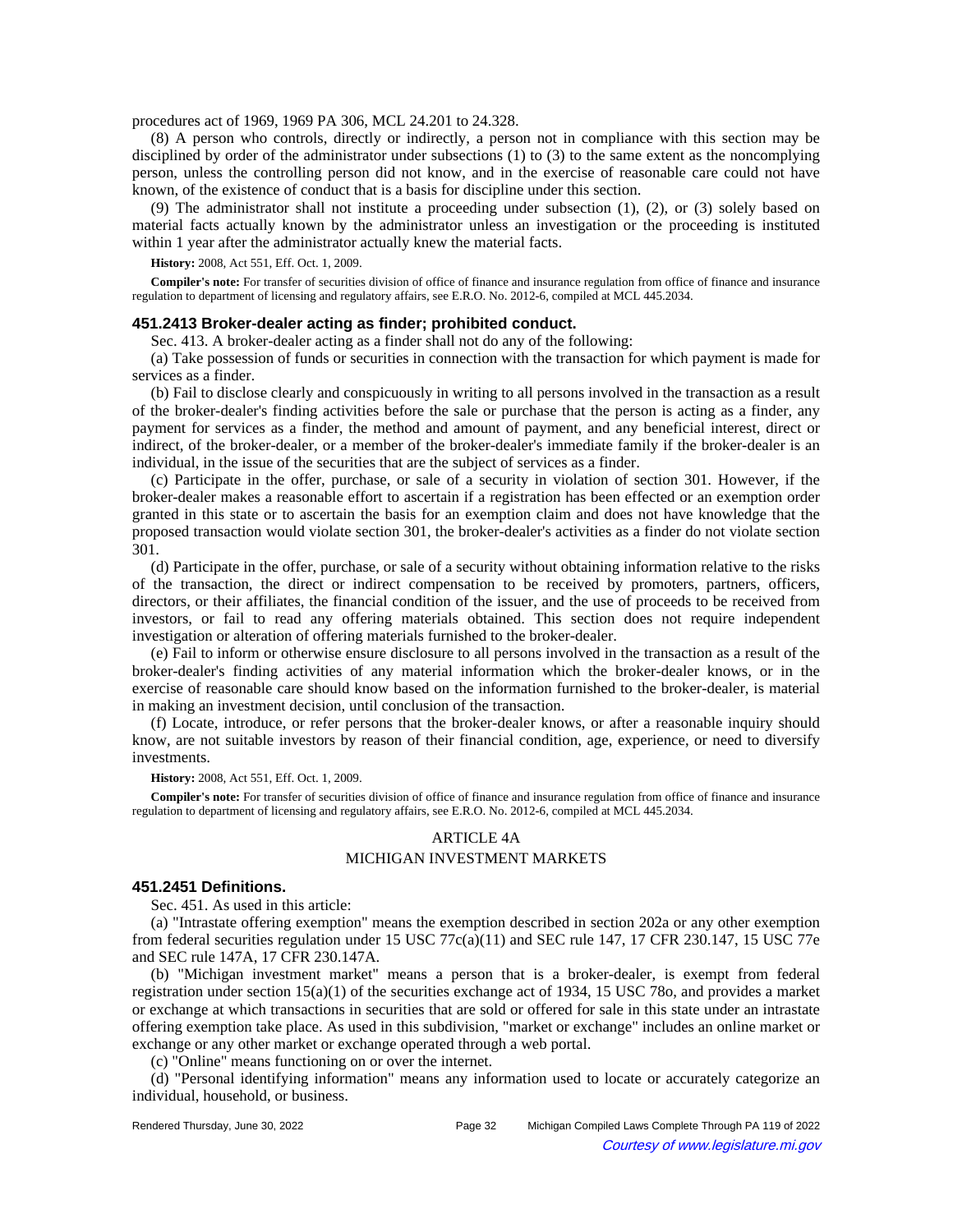(e) "Resident of this state" means 1 of the following, as applicable:

(*i*) If a person is an individual, his or her principal residence is located in this state.

(*ii*) If a person is a business that is a general partnership or other form of organization that is not incorporated or organized under the laws of this state, that person's principal office is located in this state.

(*iii*) If the person is a business that is a corporation, limited liability company, limited partnership, trust, or other form of legal entity that is incorporated or organized under state law, that person is incorporated or organized under the laws of this state.

(f) "Service" means to include securities issued by a person in or on a market or exchange for sale or to assist in facilitating securities transactions in or on a market or exchange.

(g) "Web portal" means an online entity through which persons are able to effect transactions in securities.

History: Add. 2014, Act 355, Imd. Eff. Oct. 21, 2014;—Am. 2017, Act 141, Imd. Eff. Oct. 30, 2017.

**Compiler's note:** Enacting section 1 of Act 355 of 2014 provides:

"Enacting section 1. It is the intent of the legislature by enacting this amendatory act to regulate a class of intrastate broker-dealers that is exempt under section 15(a)(1) of the securities exchange act of 1934, 15 USC 78o, and that will facilitate intrastate securities transactions among persons of this state."

#### **451.2453 Transaction of business as Michigan investment market; registration required.**

Sec. 453. Beginning May 1, 2015, a person shall not transact business in this state as a Michigan investment market unless the person is registered under this article as a Michigan investment market.

**History:** Add. 2014, Act 355, Imd. Eff. Oct. 21, 2014; —Am. 2014, Act 415, Imd. Eff. Dec. 30, 2014.

**Compiler's note:** Enacting section 1 of Act 355 of 2014 provides:

"Enacting section 1. It is the intent of the legislature by enacting this amendatory act to regulate a class of intrastate broker-dealers that is exempt under section  $15(a)(1)$  of the securities exchange act of 1934, 15 USC 78o, and that will facilitate intrastate securities transactions among persons of this state."

Enacting section 1 of Act 415 of 2014 provides:

"Enacting section 1. By enactment of this amendatory act, it is the intent of the legislature to delay implementation of the requirements of article 4A of the uniform securities act (2002), 2008 PA 551, MCL 451.2451 to 451.2469, concerning Michigan investment markets, until May 1, 2015."

### **451.2455 Michigan investment market; registration requirements.**

Sec. 455. (1) A person shall register as a Michigan investment market by filing a written application, filing a consent to service of process that complies with section 611, and paying the fee specified in section 457. Subject to section 461, if a person complies with this article and demonstrates by clear and convincing evidence that the person meets the requirements for registration under this article, the administrator shall register that person as a Michigan investment market. If a person fails to provide clear and convincing evidence that the person meets the requirements for registration, the registration of the person shall remain at the discretion of the administrator.

(2) An application for registration as a Michigan investment market must contain all of the following:

(a) The names, mailing addresses, and telephone numbers of all individuals who serve as executive officers of the Michigan investment market or who are direct or indirect owners of at least a 10% ownership interest in the Michigan investment market.

(b) The uniform resource locator (URL), if applicable, used primarily by the Michigan investment market to effect transactions online.

(c) Any other information requested by the administrator as necessary to make a determination regarding registration of the Michigan investment market under section 461.

(3) If the information contained in an application that is filed under subsection (1) is or becomes inaccurate or incomplete in any material respect, the registrant shall promptly file a correcting amendment.

(4) A registration is effective until 12 midnight on December 31 of the year for which the application for registration is filed.

**History:** Add. 2014, Act 355, Imd. Eff. Oct. 21, 2014.

**Compiler's note:** Enacting section 1 of Act 355 of 2014 provides:

"Enacting section 1. It is the intent of the legislature by enacting this amendatory act to regulate a class of intrastate broker-dealers that is exempt under section 15(a)(1) of the securities exchange act of 1934, 15 USC 78o, and that will facilitate intrastate securities transactions among persons of this state."

#### **451.2457 Filing fees.**

Sec. 457. (1) A person shall pay a fee of \$500.00 when initially filing an application for registration as a Michigan investment market and a fee of \$250.00 when filing a renewal of registration as a Michigan investment market.

(2) If an initial or renewal registration application is denied or withdrawn, the administrator shall retain all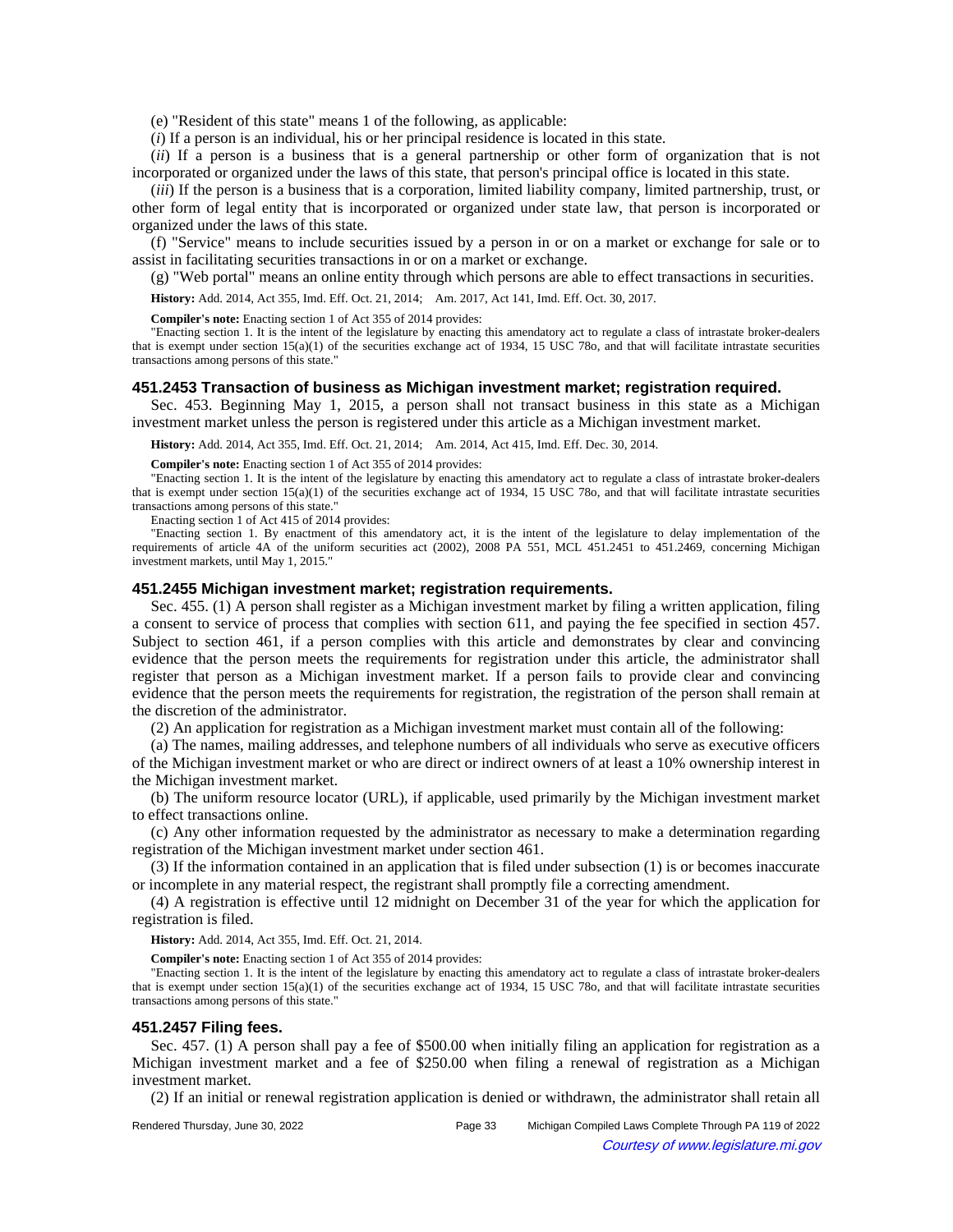of the filing fee for that application.

**History:** Add. 2014, Act 355, Imd. Eff. Oct. 21, 2014.

**Compiler's note:** Enacting section 1 of Act 355 of 2014 provides:

"Enacting section 1. It is the intent of the legislature by enacting this amendatory act to regulate a class of intrastate broker-dealers that is exempt under section 15(a)(1) of the securities exchange act of 1934, 15 USC 78o, and that will facilitate intrastate securities transactions among persons of this state."

### **451.2459 Records; examination or inspection; report.**

Sec. 459. (1) A Michigan investment market that is registered or is required to register under this article must make a written or electronic record of each transaction conducted between users through the Michigan investment market, maintain that record for at least 7 years after the date of the transaction, and provide a written or electronic copy of the record for a particular transaction to each user involved in that transaction.

(2) In addition to the records described in subsection (1), a Michigan investment market that is registered or is required to register under this article shall make and maintain the accounts, correspondence, memoranda, papers, books, and other records required by rule or order of the administrator and shall maintain those records in a form of data storage established by the administrator by rule or order.

(3) The records of a Michigan investment market that is registered or is required to register under this article are subject to reasonable periodic, special, or other examinations or inspections by a representative of the administrator, in or outside of this state, as the administrator considers necessary or appropriate in the public interest and for the protection of investors. An examination or inspection may be made at any time and without prior notice. The administrator may reasonably request paper or electronic copies and remove for examination or inspection copies of all records the administrator reasonably considers necessary or appropriate to conduct the examination or inspection. The administrator may assess a reasonable charge for conducting an examination or inspection under this subsection.

(4) In January of each year, the Michigan investment market must file a report with the administrator that includes a record of each transaction the Michigan investment market effected in the preceding calendar year.

**History:** Add. 2014, Act 355, Imd. Eff. Oct. 21, 2014.

**Compiler's note:** Enacting section 1 of Act 355 of 2014 provides:

"Enacting section 1. It is the intent of the legislature by enacting this amendatory act to regulate a class of intrastate broker-dealers that is exempt under section  $15(a)(1)$  of the securities exchange act of 1934, 15 USC 78o, and that will facilitate intrastate securities transactions among persons of this state."

# **451.2461 Registration application; notice of filing; duties of administrator; factors to be considered; order; sanctions; discipline; proceeding.**

Sec. 461. (1) When the administrator receives an application for registration as a Michigan investment market, the administrator shall publish notice of the filing on a website managed by the administrator, where interested persons are provided an opportunity to submit written information concerning the application. Within 60 days after the date of publication of the notice, or within any longer period to which the administrator and applicant agree, the administrator shall do 1 of the following:

(a) If the administrator finds that the requirements of this article and rules promulgated under this article are satisfied, issue an order granting registration.

(b) If subdivision (a) is not met, issue an order denying registration, or granting a conditional or limited registration.

(2) In considering an application for registration for purposes of subsection (1), the administrator shall consider all of the following:

(a) Whether the Michigan investment market has the capacity to facilitate the transactions contemplated in this article and complies with the provisions of this article, the rules and orders of the administrator under this article, and the rules established by the Michigan investment market.

(b) Whether the rules established by the Michigan investment market provide for the equitable allocation of reasonable dues, fees, and other charges among its issuers and other persons using its facilities.

(c) Whether the structure established by the Michigan investment market is designed to protect against fraud and manipulative behavior; is, in general, designed to protect investors and the public interest by not attempting to regulate or administer actions, practices, or persons that are not placed under the purview of the Michigan investment market by this article; and ensures that the operations of the Michigan investment market do not foster unfair discrimination between users, issuers, or other persons that interact with the Michigan investment market.

(d) Whether the rules established by the Michigan investment market provide for appropriate discipline of users and persons associated with its users for a violation of the provisions of this article, the rules and orders of the administrator under this article, or the rules established by the Michigan investment market.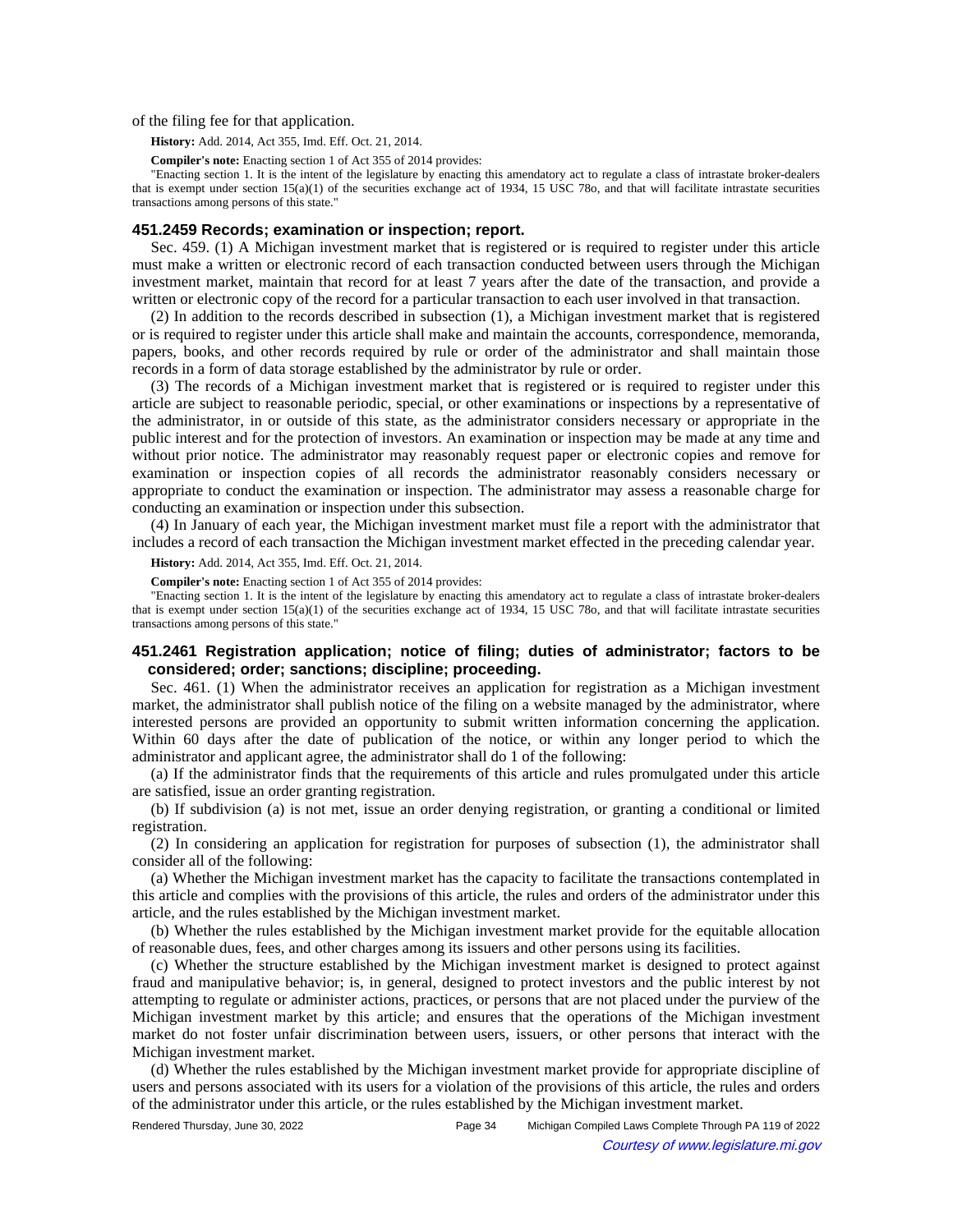(e) Whether the rules established by the Michigan investment market impose any burden on competition or obstruction to a liquid intrastate securities market that is not necessary or appropriate to further the purposes of this article.

(3) If the administrator finds that the order is in the public interest and subsection (4) authorizes the action, the administrator may issue an order to revoke, suspend, condition, or limit the registration of a registrant or censure, impose a bar, or impose a civil fine in an amount that does not exceed \$10,000.00 for a single violation of this act or rules promulgated under this act, or \$500,000.00 for multiple violations, on a registrant or other person.

(4) The administrator may impose a sanction described in subsection (3) if any of the following apply to the Michigan investment market or other person that is the subject of the administrator's order:

(a) The person filed an application for registration in this state under this act within the previous 5 years, that, as of the effective date of registration or as of any date after filing in the case of an order denying effectiveness, was incomplete in any material respect or contained a statement that, in light of the circumstances under which it was made, was false or misleading with respect to a material fact.

(b) The person willfully violated or willfully failed to comply with this act, or a rule or order issued by the administrator under this act, within the previous 10 years.

(c) The person was convicted of any felony or within the previous 10 years was convicted of a misdemeanor involving a security, a commodity futures or option contract, or an aspect of a business involving securities, commodities, investments, franchises, insurance, banking, or finance.

(d) The person is enjoined or restrained by a court of competent jurisdiction in an action instituted by the administrator under this act, a state, the securities and exchange commission, or the United States from engaging in or continuing an act, practice, or course of business involving an aspect of a business involving securities, commodities, investments, franchises, insurance, banking, or finance.

(e) The person is the subject of an order, issued after notice and opportunity for hearing by any of the following:

(*i*) The securities or other financial services regulator of a state, or the securities and exchange commission or other federal agency denying, revoking, barring, or suspending registration as a broker-dealer, agent, investment adviser, federal covered investment adviser, or investment adviser representative.

(*ii*) The securities regulator of a state or the securities and exchange commission against a broker-dealer, agent, investment adviser, investment adviser representative, or federal covered investment adviser.

(*iii*) The securities and exchange commission or a self-regulatory organization suspending or expelling the registrant from membership in a self-regulatory organization.

(*iv*) A court adjudicating a United States postal service fraud.

(*v*) The insurance regulator of a state denying, suspending, or revoking the license or registration of an insurance agent.

(*vi*) A depository institution or financial services regulator suspending or barring the person from the depository institution or other financial services business.

(f) The person is the subject of an adjudication or determination, after notice and opportunity for hearing, by the securities and exchange commission, the commodity futures trading commission, the federal trade commission, a federal depository institution regulator, or a depository institution, insurance, or other financial services regulator of a state that the person willfully violated the securities act of 1933, the securities exchange act of 1934, the investment advisers act of 1940, the investment company act of 1940, or the commodity exchange act, the securities or commodities law of a state, or a federal or state law under which a business involving investments, franchises, insurance, banking, or finance is regulated.

(g) The person is insolvent, either because the person's liabilities exceed the person's assets or because the person cannot meet the person's obligations as they mature. The administrator shall not enter an order against an applicant or registrant under this subdivision without a finding of insolvency as to the applicant or registrant.

(h) The person refuses to allow or otherwise impedes the administrator from conducting an examination or inspection under section 459(3) or refuses access to a registrant's office to conduct an examination or inspection under section 459(3).

(i) The person has failed to reasonably supervise an employee or other individual if he or she was subject to the person's supervision and committed a violation of this act, or a rule or order of the administrator under this act, within the previous 5 years.

(j) The person has not paid a proper filing fee within 30 days after having been notified by the administrator of a deficiency. The administrator shall vacate an order under this subdivision if the deficiency is corrected.

(k) After notice and opportunity for a hearing, 1 or more of the following have occurred within the Rendered Thursday, June 30, 2022<br>Page 35 Michigan Compiled Laws Complete Through PA 119 of 2022 Michigan Compiled Laws Complete Through PA 119 of 2022 Courtesy of www.legislature.mi.gov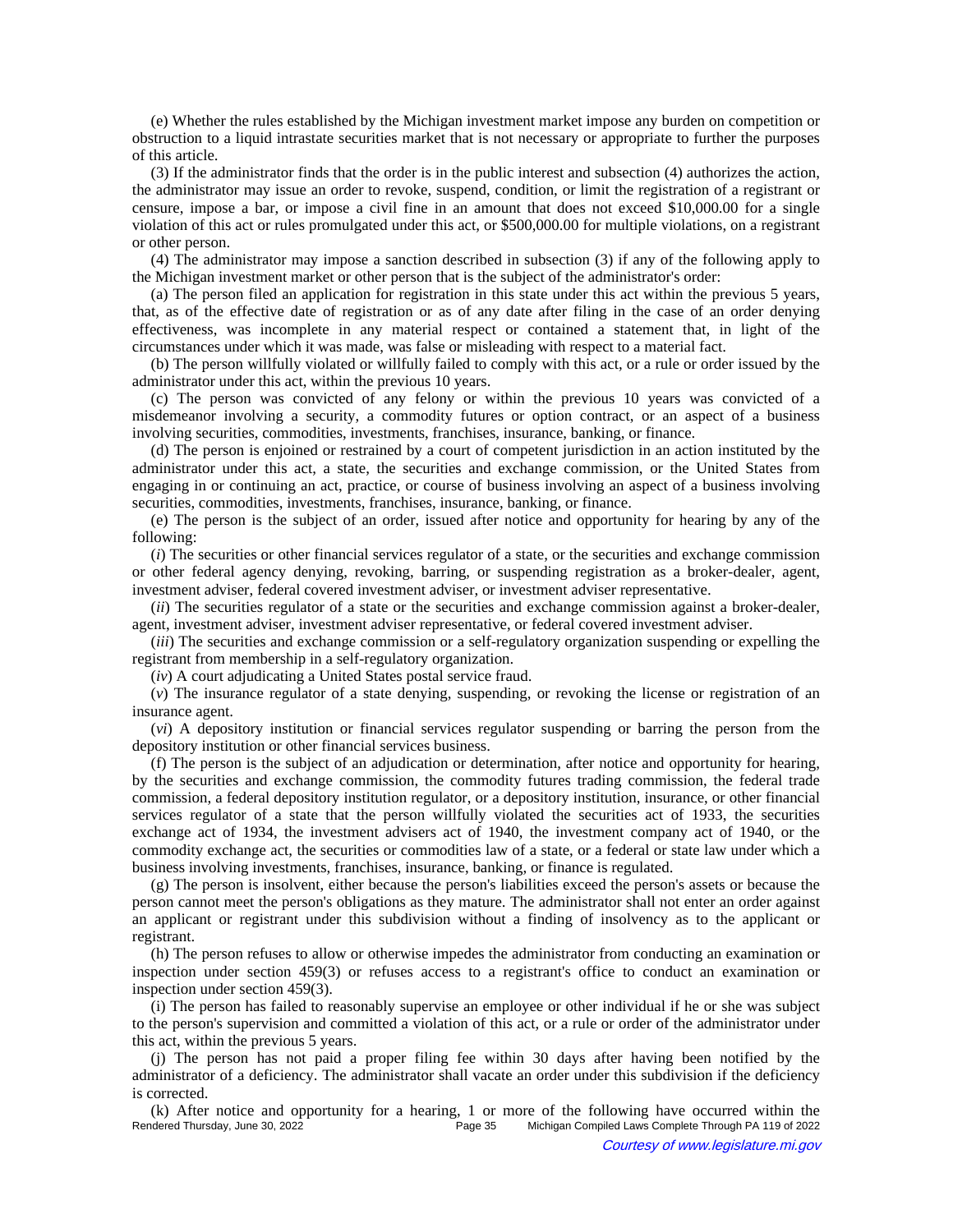previous 10 years:

(*i*) A court of competent jurisdiction has found the person to have willfully violated the laws of a foreign jurisdiction under which the business of securities, commodities, investment, franchises, insurance, banking, or finance is regulated.

(*ii*) The person was found to have been the subject of an order of a securities regulator of a foreign jurisdiction denying, revoking, or suspending the right to engage in the business of securities as a broker-dealer, agent, investment adviser, investment adviser representative, or similar person.

(*iii*) The person was found to have been suspended or expelled from membership by or participation in a self-regulatory organization operating under the securities laws of a foreign jurisdiction.

(*l*) The person is the subject of a cease and desist order issued by the securities and exchange commission or issued under the securities, commodities, investment, franchise, banking, finance, or insurance laws of a state.

(m) The person has engaged in dishonest or unethical practices in the securities, commodities, investment, franchise, banking, finance, or insurance business within the previous 10 years.

(n) The person is not qualified on the basis of factors such as training, experience, and knowledge of the securities business, as indicated by evidence presented at a hearing conducted for the purpose of reviewing the applicant's qualifications for registration.

(5) The administrator may suspend or deny an application summarily, may restrict, condition, limit, or suspend a registration, or censure, bar, or may impose a civil fine on a registrant, pending final determination of an administrative proceeding. When an order under this subsection is issued, the administrator shall promptly notify each person that is subject to the order that the order has been issued, the reasons for the action, and that, within 15 days after the receipt of a request in a record from the person, the matter will be scheduled for a hearing. If a hearing is not requested by a person that is subject to the order or is not ordered by the administrator within 30 days after the date of service of the order, the order is final. If a hearing is requested or ordered, the administrator, after notice of and opportunity for hearing to each person subject to the order, may modify or vacate the order or extend the order until final determination.

(6) Except under subsection (5), the administrator shall not issue an order under this section unless the administrator has met all of the following:

(a) Given appropriate notice to the applicant or registrant.

(b) Provided an opportunity for hearing to the applicant or registrant.

(c) Made findings of fact and conclusions of law on the record pursuant to the administrative procedures act of 1969, 1969 PA 306, MCL 24.201 to 24.328.

(7) The administrator by order may discipline a person that controls, directly or indirectly, a person that is not in compliance with this section to the same extent as the noncomplying person, unless the controlling person did not know, and in the exercise of reasonable care could not have known, of the existence of conduct that is a basis for discipline under this section.

(8) The administrator shall not institute a proceeding under subsection (3) solely based on material facts actually known by the administrator unless an investigation or the proceeding is instituted within 1 year after the administrator first became aware of the material facts.

**History:** Add. 2014, Act 355, Imd. Eff. Oct. 21, 2014.

**Compiler's note:** Enacting section 1 of Act 355 of 2014 provides:

"Enacting section 1. It is the intent of the legislature by enacting this amendatory act to regulate a class of intrastate broker-dealers that is exempt under section 15(a)(1) of the securities exchange act of 1934, 15 USC 78o, and that will facilitate intrastate securities transactions among persons of this state."

### **451.2463 Servicing; requirements.**

Sec. 463. (1) A Michigan investment market may not service a business if the business has already utilized the services of a portal, market, or exchange that facilitates a secondary market for intrastate securities, rather than facilitates securities transactions for original purchasers of the business's intrastate securities of those purchasers' own securities. The business may not be or request to be serviced on 2 or more of those portals, markets, or exchanges at any given time.

(2) A Michigan investment market shall only service a business if that business meets, and the Michigan investment market verifies that the business meets, all of the following at the time the business conducts any offers, sales, or reselling of its intrastate securities:

(a) Is a resident of this state.

(b) Is doing business in this state at the time the business conducts any offers, sales, or reselling of its intrastate securities. For purposes of this subdivision, a business is considered to be doing business in this state if all of the following are met: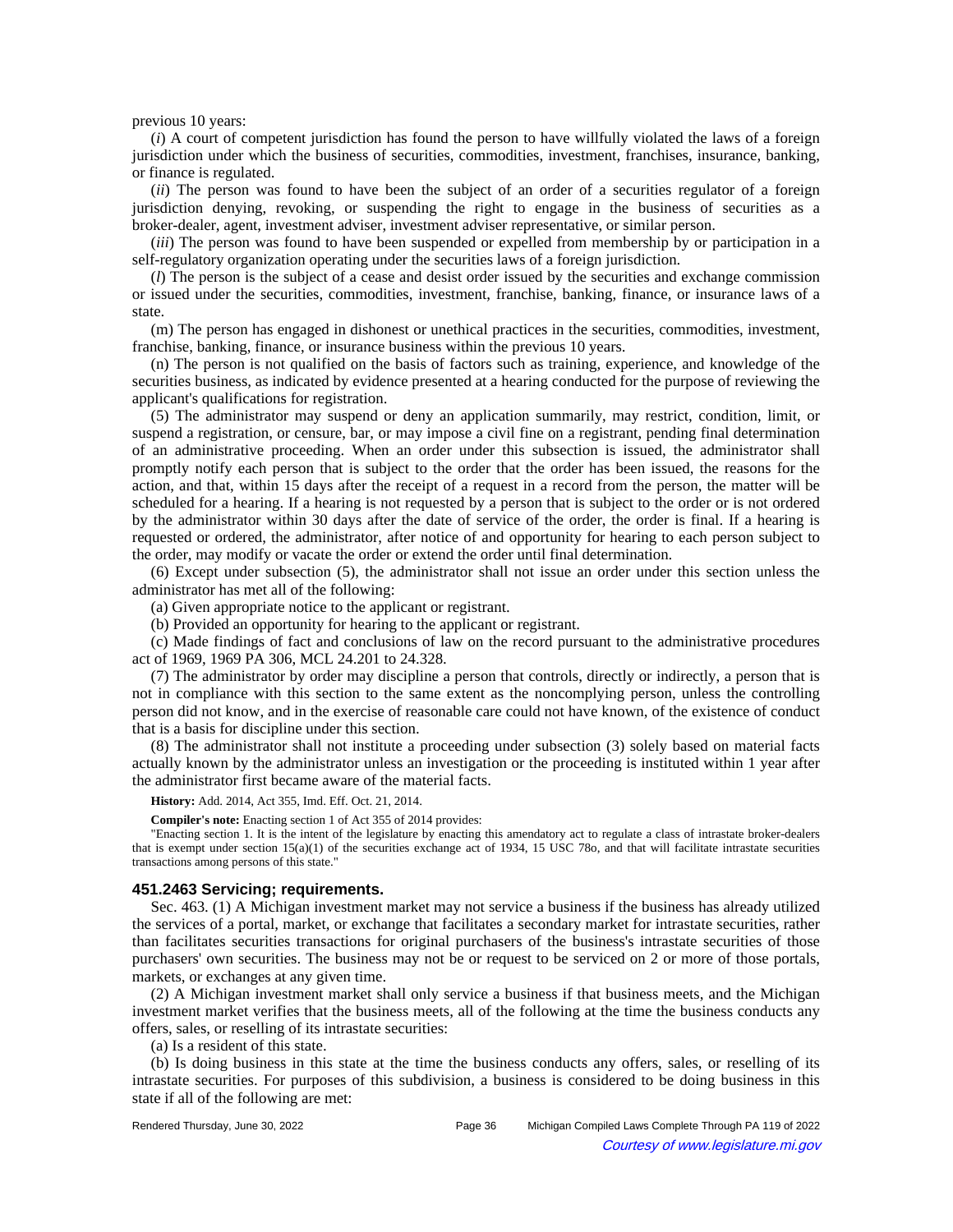(*i*) If the business had gross revenues of more than \$5,000.00 from the sale of products or services or other conduct of its business for its most recent 12-month fiscal period, it derived at least 80% of its gross revenues, and those of its subsidiaries on a consolidated basis, from the operation of a business or of real property located in or from the rendering of services in this state during 1 of the following time periods:

(A) In its most recent fiscal year, if the first offer of any part of the issue is made during the first 6 months of the issuer's current fiscal year.

(B) In the first 6 months of its current fiscal year, or during the 12-month fiscal period ending with that 6-month period, if the first offer of any part of the business's intrastate offering is made during the last 6 months of the business's current fiscal year.

(*ii*) At the end of its most recent semiannual fiscal period before the first offer of any part of the issue, the business had at least 80% of its assets and those of its subsidiaries on a consolidated basis located in this state.

(*iii*) The business intends to use and uses at least 80% of the net proceeds to the business from the sale or resale of intrastate securities in connection with the operation of a business or of real property in, the purchase of real property located in, or the rendering of services in this state.

(*iv*) The principal office of the business is located within this state.

(c) Is not insolvent. As used in this subdivision, "insolvent" means any of the following:

(*i*) The liabilities of the business exceed its assets.

(*ii*) The business is unable to pay its debts as they mature.

(*iii*) The business has filed for bankruptcy or made an assignment for the benefit of creditors.

(d) Is not subject to a current or pending disciplinary court order or injunctions.

(e) Is not a defendant in a pending court proceeding.

(f) Complies with the laws of this state applicable to the conduct of its business.

**History:** Add. 2014, Act 355, Imd. Eff. Oct. 21, 2014.

**Compiler's note:** Enacting section 1 of Act 355 of 2014 provides:

"Enacting section 1. It is the intent of the legislature by enacting this amendatory act to regulate a class of intrastate broker-dealers that is exempt under section  $15(a)(1)$  of the securities exchange act of 1934, 15 USC 78o, and that will facilitate intrastate securities transactions among persons of this state."

#### **451.2465 Prohibited conduct.**

Sec. 465. (1) A Michigan investment market shall not do any of the following:

(a) Sell or otherwise distribute to any third party personal identifying information of an individual without his or her written consent.

(b) In confirming whether an individual is a resident of this state or meets any other requirement of relevant state or federal law, require an individual to provide any personal information except for 1 or more of the following:

(*i*) The address of his or her primary residence.

(*ii*) The number of a valid operator's license, chauffeur's license, or official personal identification card issued by this state.

(*iii*) A current Michigan voter registration.

(*iv*) An operator's or chauffeur's license, military identification card, Michigan identification card, passport, or other government-issued identification document that includes a photograph of the individual.

(c) Charge a fee for a securities transaction conducted through the Michigan investment market that exceeds 5% of the value of the transaction, as determined by the value passed from 1 user of the Michigan investment market to another in exchange for that security.

(d) Deal in securities options, or include securities from more than 1 class in an offering, without obtaining written acknowledgment from each person involved in that transaction of the nature of the securities transacted.

(2) A Michigan investment market must provide disclaimers and restrictive legends that conspicuously state that its transactions are limited to residents of this state under section  $3(a)(11)$  of the securities act of 1933, 15 USC 77c, and must limit access to information about specific investment opportunities to individuals who confirm they are residents of this state, such as by providing a record or document described in section  $202a(1)(b)(i)(A)$  to (D).

(3) The Michigan investment market may not use established, nondiscretionary methods, whether by providing a trading facility or by setting rules, in bringing together the orders for securities of multiple buyers and sellers.

(4) The Michigan investment market may, in exercising its discretion, elect to not effect any transaction that, in the opinion of the Michigan investment market, would be severely adverse or unconscionable as it relates to a party involved in the transaction or to a party involved in a transaction previously effected by the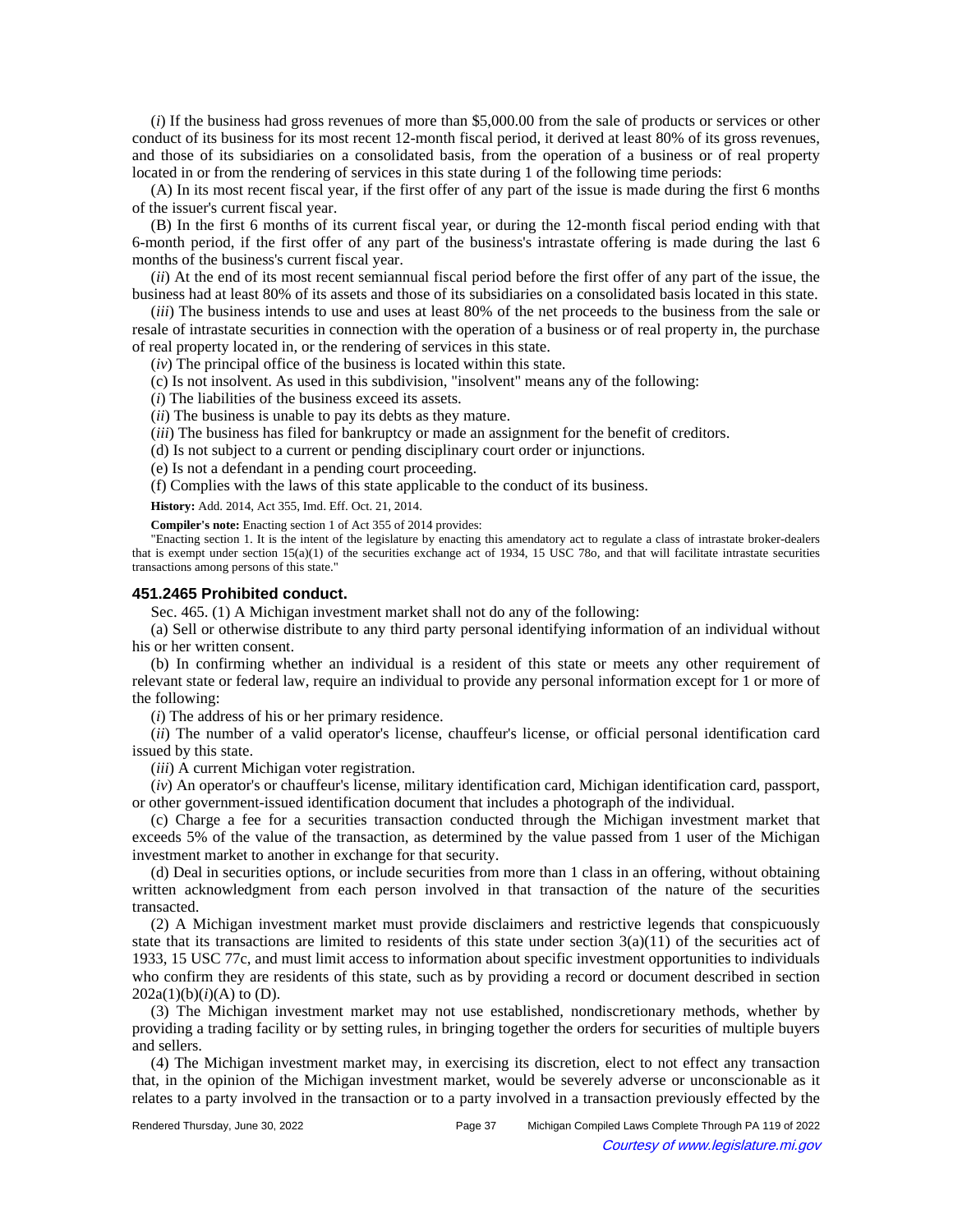Michigan investment market.

**History:** Add. 2014, Act 355, Imd. Eff. Oct. 21, 2014.

**Compiler's note:** Enacting section 1 of Act 355 of 2014 provides:

"Enacting section 1. It is the intent of the legislature by enacting this amendatory act to regulate a class of intrastate broker-dealers that is exempt under section 15(a)(1) of the securities exchange act of 1934, 15 USC 78o, and that will facilitate intrastate securities transactions among persons of this state."

### **451.2467 Individual shown to be out-of-state resident; prima facie evidence of residency.**

Sec. 467. (1) An individual's participation in a Michigan investment market in this state is considered a representation that he or she is a resident of this state. If it is subsequently shown that an individual was not a resident of this state at the time of his or her participation in a Michigan investment market, any transaction conducted by that individual while he or she was not a resident is void.

(2) A person that is not a resident of this state shall not secondarily purchase an intrastate security within 9 months of the completion of the offering through which the security was sold originally. For purposes of this section, each of the following is prima facie evidence that an individual is a resident of this state:

(a) A valid operator's license, chauffeur's license, or official personal identification card issued by this state.

(b) A current Michigan voter registration.

(c) A signed affidavit as described in section 7cc(2) of the general property tax act, 1893 PA 206, MCL 211.7cc, that indicates that the individual owns and occupies property in this state as his or her principal residence.

**History:** Add. 2014, Act 355, Imd. Eff. Oct. 21, 2014.

**Compiler's note:** Enacting section 1 of Act 355 of 2014 provides:

"Enacting section 1. It is the intent of the legislature by enacting this amendatory act to regulate a class of intrastate broker-dealers that is exempt under section 15(a)(1) of the securities exchange act of 1934, 15 USC 78o, and that will facilitate intrastate securities transactions among persons of this state."

## **451.2469 Rules; compliance with state or federal statute, rule, or regulation.**

Sec. 469. (1) The department may promulgate any rules that the administrator considers necessary to administer this article if those rules are consistent with the provisions of this act.

(2) Nothing in this article exempts any person to which this article is subject from complying with any applicable state or federal statute, rule, or regulation that applies to that person or the conduct of that person's business.

**History:** Add. 2014, Act 355, Imd. Eff. Oct. 21, 2014.

**Compiler's note:** Enacting section 1 of Act 355 of 2014 provides:

"Enacting section 1. It is the intent of the legislature by enacting this amendatory act to regulate a class of intrastate broker-dealers that is exempt under section 15(a)(1) of the securities exchange act of 1934, 15 USC 78o, and that will facilitate intrastate securities transactions among persons of this state."

## ARTICLE 5

## FRAUD AND LIABILITIES

#### **451.2501 Unlawful conduct; fraud.**

Sec. 501. It is unlawful for a person, in connection with the offer, sale, or purchase of a security or the organization or operation of a Michigan investment market under article 4A, to directly or indirectly do any of the following:

(a) Employ a device, scheme, or artifice to defraud.

(b) Make an untrue statement of a material fact or omit to state a material fact necessary in order to make the statements made, in the light of the circumstances under which they were made, not misleading.

(c) Engage in an act, practice, or course of business that operates or would operate as a fraud or deceit on another person.

History: 2008, Act 551, Eff. Oct. 1, 2009;—Am. 2014, Act 355, Imd. Eff. Oct. 21, 2014.

**Compiler's note:** For transfer of securities division of office of finance and insurance regulation from office of finance and insurance regulation to department of licensing and regulatory affairs, see E.R.O. No. 2012-6, compiled at MCL 445.2034.

Enacting section 1 of Act 355 of 2014 provides:

"Enacting section 1. It is the intent of the legislature by enacting this amendatory act to regulate a class of intrastate broker-dealers that is exempt under section 15(a)(1) of the securities exchange act of 1934, 15 USC 78o, and that will facilitate intrastate securities transactions among persons of this state."

### **451.2502 Investment advice or publications; prohibited conduct; rule or order.**

Sec. 502. (1) It is unlawful for a person that advises others for compensation, either directly or indirectly or

Rendered Thursday, June 30, 2022 Page 38 Michigan Compiled Laws Complete Through PA 119 of 2022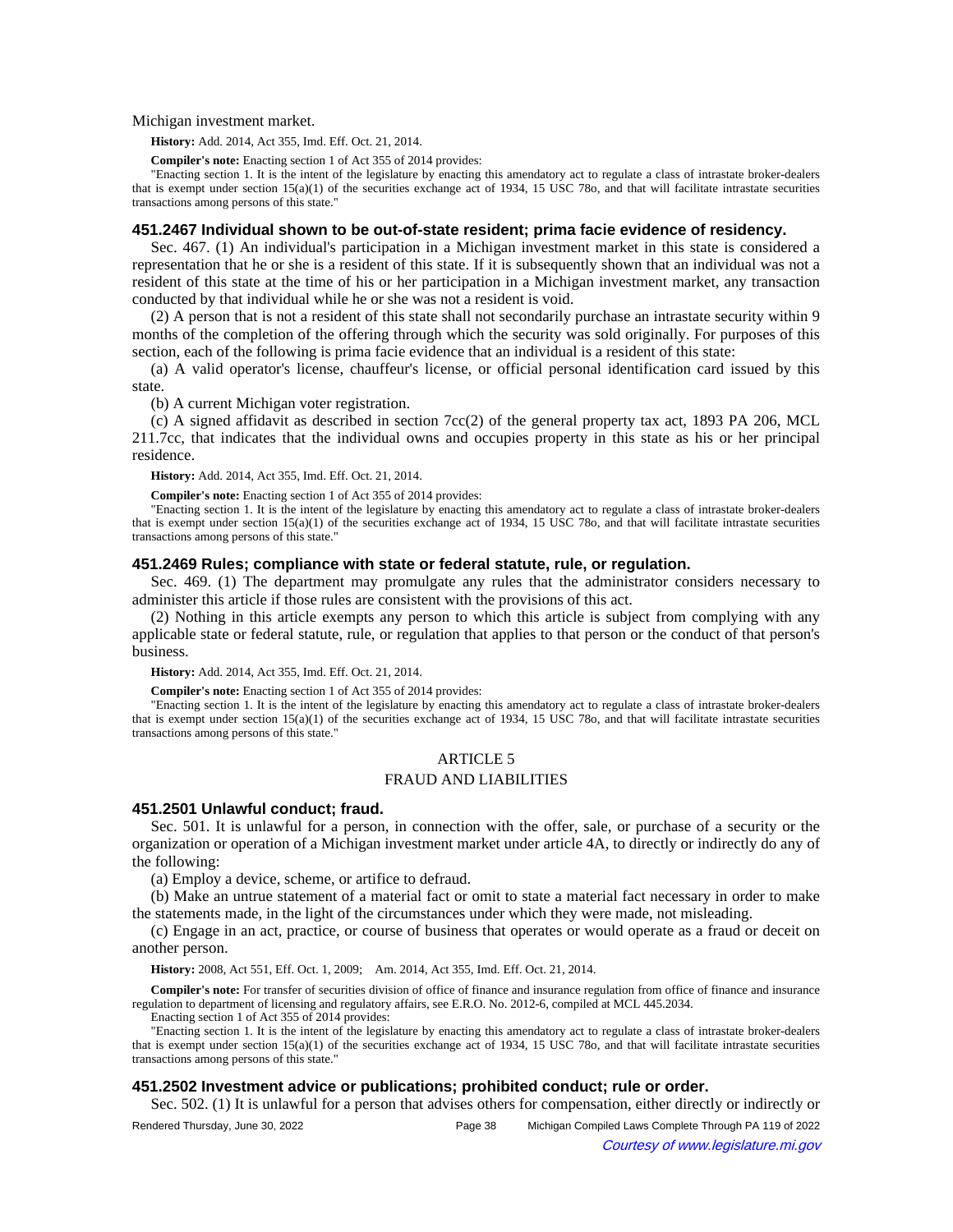through publications or writings, as to the value of securities or the advisability of investing in, purchasing, or selling securities, or that, for compensation and as part of a regular business, issues or promulgates analyses or reports relating to securities, to do any of the following:

(a) Employ a device, scheme, or artifice to defraud another person.

(b) Engage in an act, practice, or course of business that operates or would operate as a fraud or deceit upon another person.

(2) An investment adviser acting as a finder shall not do any of the following:

(a) Take possession of funds or securities in connection with the transaction for which payment is made for services as a finder.

(b) Fail to disclose clearly and conspicuously in writing to all persons involved in the transaction as a result of his or her finding activities before the sale or purchase that the person is acting as a finder, any payment for services as a finder, the method and amount of payment, as well as any beneficial interest, direct or indirect, of the finder or a member of the finder's immediate family in the issue of the securities that are the subject of services as a finder.

(c) Participate in the offer, purchase, or sale of a security in violation of section 301. However, if the investment adviser makes a reasonable effort to ascertain if a registration has been effected or an exemption order granted in this state or to ascertain the basis for an exemption claim and does not have knowledge that the proposed transaction would violate section 301, his or her activities as a finder do not violate section 301.

(d) Participate in the offer, purchase, or sale of a security without obtaining information relative to the risks of the transaction, the direct or indirect compensation to be received by promoters, partners, officers, directors, or their affiliates, the financial condition of the issuer, and the use of proceeds to be received from investors, or fail to read any offering materials obtained. This subdivision does not require independent investigation or alteration of offering materials furnished to the finder.

(e) Fail to inform or otherwise ensure disclosure to all persons involved in the transaction as a result of his or her finding activities of any material information which the finder knows, or in the exercise of reasonable care should know based on the information furnished to him or her, is material in making an investment decision, until conclusion of the transaction. This subdivision does not require the finder to independently generate information.

(f) Locate, introduce, or refer persons that the finder knows, or after a reasonable inquiry should know, are not suitable investors by reason of their financial condition, age, experience, or need to diversify investments.

(3) A rule or order under this act may do any of the following:

(a) Define an act, practice, or course of business of an investment adviser or an investment adviser representative, other than a supervised person of a federal covered investment adviser, as fraudulent, deceptive, or manipulative, and prescribe means reasonably designed to prevent investment advisers and investment adviser representatives, other than supervised persons of a federal covered investment adviser, from engaging in acts, practices, and courses of business defined as fraudulent, deceptive, or manipulative.

(b) Specify the contents of an investment advisory contract entered into, extended, or renewed by an investment adviser.

**History:** 2008, Act 551, Eff. Oct. 1, 2009.

**Compiler's note:** For transfer of securities division of office of finance and insurance regulation from office of finance and insurance regulation to department of licensing and regulatory affairs, see E.R.O. No. 2012-6, compiled at MCL 445.2034.

### **451.2503 Civil action or administrative proceeding; burden of proof.**

Sec. 503. (1) In a civil action or administrative proceeding under this act, a person claiming an exemption, exception, preemption, or exclusion has the burden to prove the applicability of the exemption, exception, preemption, or exclusion.

(2) In a criminal proceeding under this act, a person claiming an exemption, exception, preemption, or exclusion has the burden of going forward with evidence of the claim.

**History:** 2008, Act 551, Eff. Oct. 1, 2009.

**Compiler's note:** For transfer of securities division of office of finance and insurance regulation from office of finance and insurance regulation to department of licensing and regulatory affairs, see E.R.O. No. 2012-6, compiled at MCL 445.2034.

## **451.2504 Sales and advertising literature; filing.**

Sec. 504. (1) Subject to subsection (2), a rule or order under this act may require the filing of a prospectus, pamphlet, circular, form letter, advertisement, sales literature, or other advertising record relating to a security or investment advice addressed or intended for distribution to prospective investors, including clients or prospective clients of a person registered or required to be registered as an investment adviser under this act.

(2) This section does not apply to sales and advertising literature specified in subsection (1) relating to a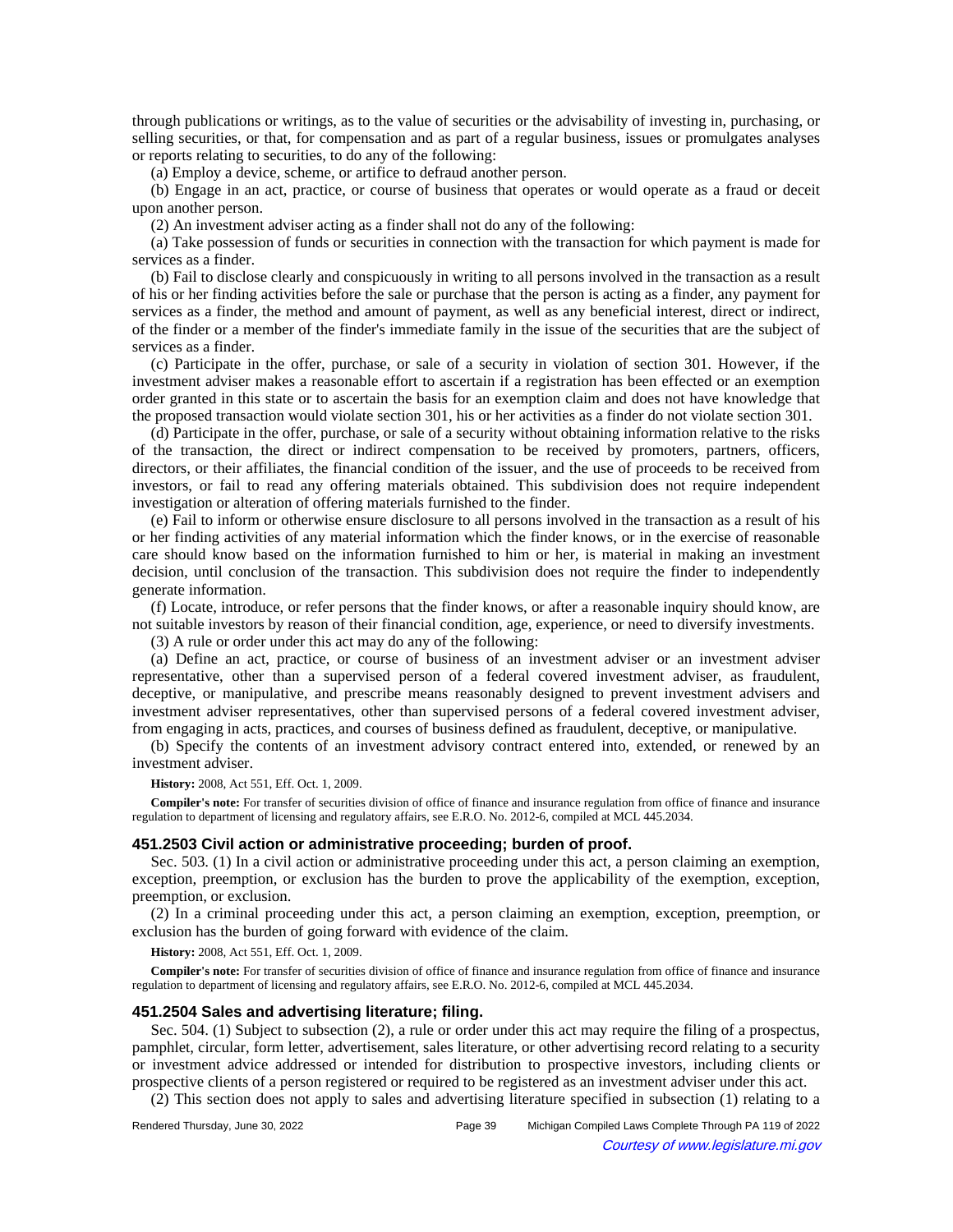federal covered security, a federal covered investment adviser, or a security or transaction exempted by section 201, 202, or 203 except as required under section  $201(g)$  or  $202(1)(x)$ .

History: 2008, Act 551, Eff. Oct. 1, 2009;—Am. 2013, Act 264, Imd. Eff. Dec. 30, 2013.

**Compiler's note:** For transfer of securities division of office of finance and insurance regulation from office of finance and insurance regulation to department of licensing and regulatory affairs, see E.R.O. No. 2012-6, compiled at MCL 445.2034.

### **451.2505 Misleading filings.**

Sec. 505. A person shall not make or cause to be made, in a record that is used in an action or proceeding or filed under this act, a statement that, at the time and in the light of the circumstances under which it is made, is false or misleading in a material respect, or, in connection with the statement, omit to state a material fact necessary to make the statement made, in the light of the circumstances under which it was made, not false or misleading.

**History:** 2008, Act 551, Eff. Oct. 1, 2009.

**Compiler's note:** For transfer of securities division of office of finance and insurance regulation from office of finance and insurance regulation to department of licensing and regulatory affairs, see E.R.O. No. 2012-6, compiled at MCL 445.2034.

### **451.2506 Misrepresentations concerning registration or exemption.**

Sec. 506. The filing of an application for registration, a registration statement, a notice filing under this act, or the registration of a person, the notice filing by a person, or the registration of a security under this act does not constitute a finding by the administrator that a record filed under this act is true, complete, and not misleading. The filing or registration or the availability of an exemption, exception, preemption, or exclusion for a security or a transaction does not mean that the administrator has passed upon the merits or qualifications of, or recommended or given approval to, a person, security, or transaction. A person shall not make or cause to be made to a purchaser, customer, client, or prospective customer or client a representation inconsistent with this section.

#### **History:** 2008, Act 551, Eff. Oct. 1, 2009.

**Compiler's note:** For transfer of securities division of office of finance and insurance regulation from office of finance and insurance regulation to department of licensing and regulatory affairs, see E.R.O. No. 2012-6, compiled at MCL 445.2034.

### **451.2507 Immunity from liability.**

Sec. 507. A broker-dealer, agent, investment adviser, federal covered investment adviser, or investment adviser representative is not liable to another broker-dealer, agent, investment adviser, federal covered investment adviser, or investment adviser representative for defamation relating to a statement that is contained in a record required by the administrator, or designee of the administrator, the securities and exchange commission, or a self-regulatory organization, unless the person knew, or should have known at the time that the statement was made, that it was false in a material respect or the person acted in reckless disregard of the statement's truth or falsity.

**History:** 2008, Act 551, Eff. Oct. 1, 2009.

**Compiler's note:** For transfer of securities division of office of finance and insurance regulation from office of finance and insurance regulation to department of licensing and regulatory affairs, see E.R.O. No. 2012-6, compiled at MCL 445.2034.

#### **451.2508 Violations; penalties.**

Sec. 508. (1) A person that willfully violates this act or a rule adopted or order issued under this act, except section 504 or the notice filing requirements of section 302 or 405, or that willfully violates section 505 knowing the statement made to be false or misleading in a material respect, is guilty of a felony punishable by imprisonment for not more than 10 years or a fine of not more than \$500,000.00 for each violation, or both. An individual convicted of violating a rule or order under this act may be fined, but shall not be imprisoned, if the individual did not have knowledge of the rule or order.

(2) The attorney general or the proper prosecuting attorney may institute appropriate criminal proceedings under this act with or without a reference from the administrator.

(3) This act does not limit the power of this state to punish a person for conduct that constitutes a crime under other laws of this state.

**History:** 2008, Act 551, Eff. Oct. 1, 2009.

**Compiler's note:** For transfer of securities division of office of finance and insurance regulation from office of finance and insurance regulation to department of licensing and regulatory affairs, see E.R.O. No. 2012-6, compiled at MCL 445.2034.

# **451.2509 Civil liability; joint and several liability; statute of limitations; violative contract; waiver prohibited; other rights or remedies.**

Sec. 509. (1) Enforcement of civil liability under this section is subject to the securities litigation uniform

Rendered Thursday, June 30, 2022 Page 40 Michigan Compiled Laws Complete Through PA 119 of 2022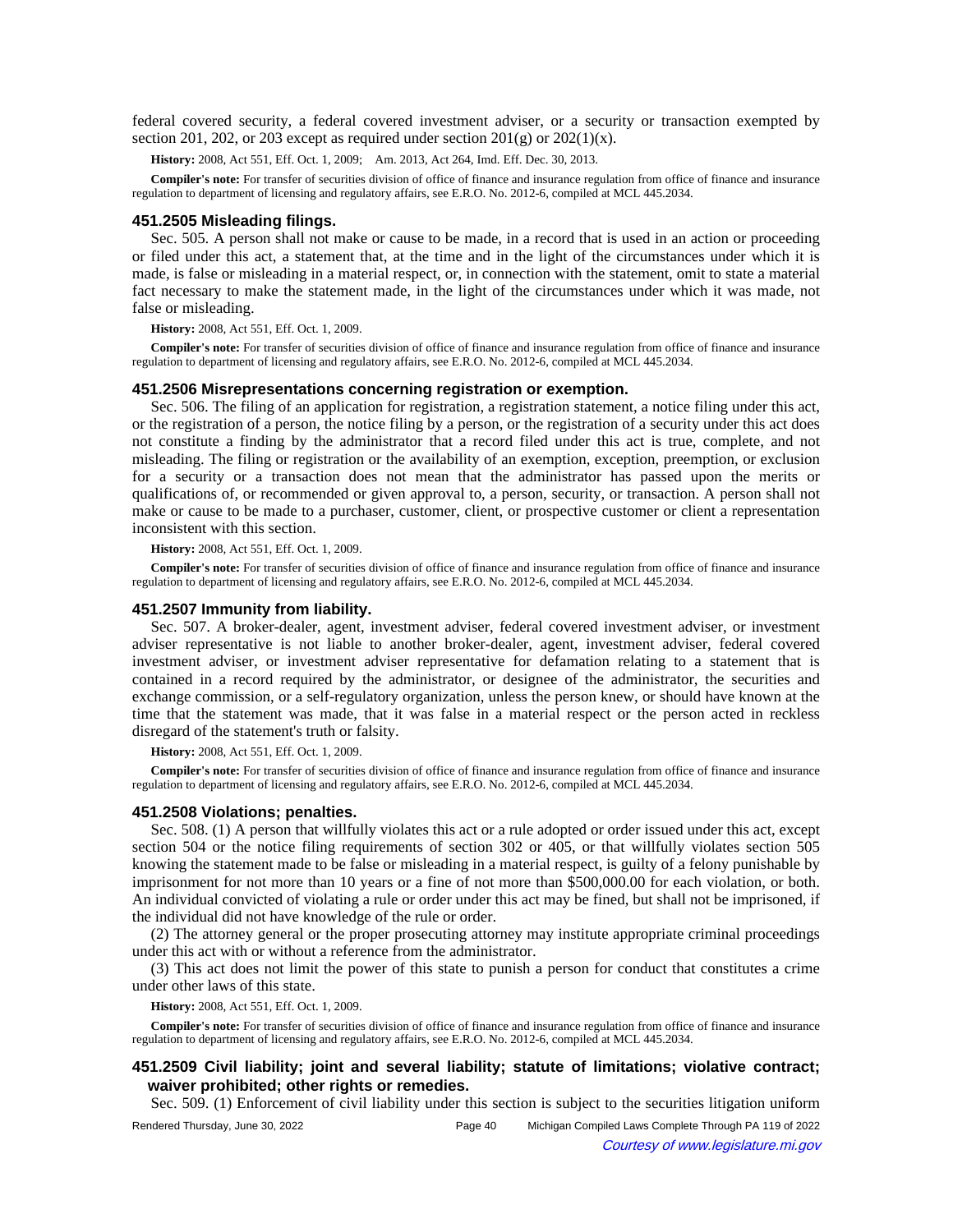standards act of 1998.

(2) A person is liable to the purchaser if the person sells a security in violation of section 301, or by means of an untrue statement of a material fact or an omission to state a material fact necessary in order to make the statement made, in light of the circumstances under which it is made, not misleading, the purchaser not knowing the untruth or omission, and the seller not sustaining the burden of proof that the seller did not know and, in the exercise of reasonable care, could not have known of the untruth or omission. All of the following apply to an action under this subsection:

(a) The purchaser may maintain an action to recover the consideration paid for the security, less the amount of any income received on the security, and interest at 6% per year from the date of the purchase, costs, and reasonable attorney fees determined by the court, upon the tender of the security, or for actual damages as provided in subdivision (c).

(b) The tender referred to in subdivision (a) may be made any time before entry of judgment. Tender requires only notice in a record of ownership of the security and willingness to exchange the security for the amount specified. A purchaser that no longer owns the security may recover actual damages as provided in subdivision (c).

(c) Actual damages in an action arising under this subsection are the amount that would be recoverable upon a tender less the value of the security when the purchaser disposed of it and interest at 6% from the date of purchase, costs, and reasonable attorney fees determined by the court.

(3) A person is liable to the seller if the person buys a security by means of an untrue statement of a material fact or omission to state a material fact necessary in order to make the statement made, in light of the circumstances under which it is made, not misleading, if the seller did not know of the untruth or omission and the purchaser does not sustain the burden of proving that the purchaser did not know, and in the exercise of reasonable care could not have known, of the untruth or omission. All of the following apply to an action under this subsection:

(a) The seller may maintain an action to recover the security, any income received on the security, costs, and reasonable attorney fees determined by the court, on the tender of the purchase price, or for actual damages as provided in subdivision (c).

(b) The tender referred to in subdivision (a) may be made any time before entry of judgment. Tender requires only notice in a record of the present ability to pay the amount tendered and willingness to take delivery of the security for the amount specified. If the purchaser no longer owns the security, the seller may recover actual damages as provided in subdivision (c).

(c) Actual damages in an action arising under this subsection are the difference between the price at which the security was sold and the value the security would have had at the time of the sale in the absence of the purchaser's conduct causing liability, interest at 6% from the date of sale of the security, costs, and reasonable attorney fees determined by the court.

(4) A person acting as a broker-dealer or agent that sells or buys a security in violation of section 401(1), 402(1), or 506 is liable to the customer. The customer, if a purchaser, may maintain an action for recovery of actual damages as specified in subsection (2) or, if a seller, a remedy as specified in subsection (3).

(5) A person acting as an investment adviser or investment adviser representative that provides investment advice for compensation in violation of section 403(1), 404(1), or 506 is liable to the client. The client may maintain an action at law or in equity to recover the consideration paid for the advice, interest at 6% from the date of payment, costs, and reasonable attorney fees determined by the court.

(6) A person that receives, directly or indirectly, any consideration for providing investment advice to another person and that employs a device, scheme, or artifice to defraud the other person or engages in an act, practice, or course of business that operates or would operate as a fraud or deceit on the other person is liable to the other person. The person defrauded may maintain an action to recover the consideration paid for the advice and the amount of any actual damages caused by the fraudulent conduct that gives rise to liability under this subsection, interest at 6% from the date of the fraudulent conduct, costs, and reasonable attorney fees determined by the court, less the amount of any income received as a result of the fraudulent conduct. This subsection does not apply to a broker-dealer or its agents if the investment advice provided is solely incidental to transacting business as a broker-dealer and no special compensation is received for the investment advice.

(7) The following persons are liable jointly and severally with and to the same extent as persons liable under subsections (2) to (6):

(a) A person that directly or indirectly controls a person liable under subsections (2) to (6), unless the controlling person sustains the burden of proving that the controlling person did not know, and in the exercise of reasonable care could not have known, of the existence of the conduct by reason of which the liability is alleged to exist.<br>Rendered Thursday, June 30, 2022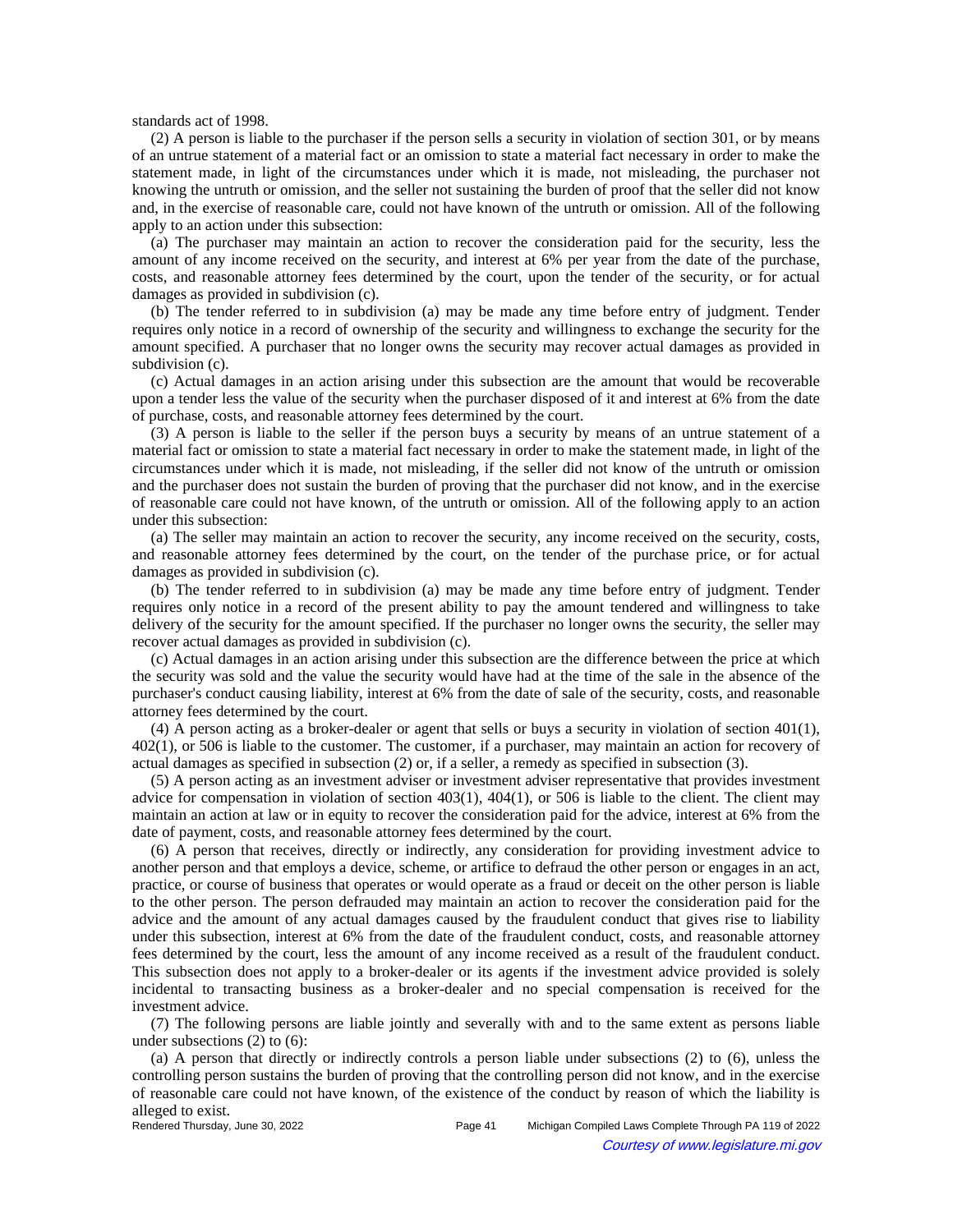(b) An individual who is a managing partner, executive officer, or director of a person liable under subsections (2) to (6), including each individual having a similar status or performing similar functions, unless the individual sustains the burden of proving that the individual did not know and, in the exercise of reasonable care could not have known, of the existence of the conduct by reason of which the liability is alleged to exist.

(c) An individual who is an employee of or associated with a person liable under subsections (2) to (6) and who materially aids the conduct giving rise to the liability, unless the individual sustains the burden of proving that the individual did not know and, in the exercise of reasonable care could not have known, of the existence of the conduct by reason of which the liability is alleged to exist.

(d) A person that is a broker-dealer, agent, investment adviser, or investment adviser representative that materially aids the conduct giving rise to the liability under subsections (2) to (6), unless the person sustains the burden of proving that the person did not know and, in the exercise of reasonable care could not have known, of the existence of the conduct by reason of which liability is alleged to exist.

(8) A person liable under this section has a right of contribution as in cases of contract against any other person liable under this section for the same conduct.

(9) A cause of action under this section survives the death of an individual who might have been a plaintiff or defendant.

(10) A person may not obtain relief if an action is not commenced within 1 of the following time limits, as applicable:

(a) Under subsection (2) for violation of section 301, or under subsection (4) or (5), unless the action is commenced within 1 year after the violation occurred.

(b) Under subsection (2), other than for violation of section 301, or under subsection (3) or (6), unless the action is commenced within the earlier of 2 years after discovery of the facts constituting the violation or 5 years after the violation occurred.

(11) A person that has made or engaged in the performance of a contract in violation of this act or a rule adopted or order issued under this act, or that has acquired a purported right under the contract with knowledge of the facts by reason of which its making or performance was in violation of this act, may not base an action on the contract.

(12) A condition, stipulation, or provision binding a person purchasing or selling a security or receiving investment advice to waive compliance with this act or a rule adopted or order issued under this act is void.

(13) The rights and remedies provided by this act are in addition to any other rights or remedies that may exist, but this act does not create a cause of action not specified in this section or section 411(5).

**History:** 2008, Act 551, Eff. Oct. 1, 2009.

**Compiler's note:** For transfer of securities division of office of finance and insurance regulation from office of finance and insurance regulation to department of licensing and regulatory affairs, see E.R.O. No. 2012-6, compiled at MCL 445.2034.

# **451.2510 Purchaser, seller, or recipient of investment advice; action prohibited; false representation; security as void; damages.**

Sec. 510. (1) A purchaser, seller, or recipient of investment advice may not maintain an action under section 509 if all of the following are met:

(a) The purchaser, seller, or recipient of investment advice receives in a record, before the action is commenced, an offer that does all of the following:

(*i*) States the respect in which liability under section 509 may have arisen and fairly advises the purchaser, seller, or recipient of investment advice of that person's rights in connection with the offer, including financial or other information necessary to correct all material misstatements or omissions in the information that was required by this act to be furnished to that person at the time of the purchase, sale, or investment advice.

(*ii*) If the basis for relief under this section may have been a violation of section 509(2), offers to repurchase the security for cash, payable on delivery of the security, equal to the consideration paid, and interest at 6% per year from the date of purchase, less the amount of any income received on the security, or, if the purchaser no longer owns the security, offers to pay the purchaser upon acceptance of the offer damages in an amount that would be recoverable upon a tender, less the value of the security when the purchaser disposed of it, and interest at 6% from the date of purchase in cash equal to the damages computed in the manner provided in this subsection.

(*iii*) If the basis for relief under this section may have been a violation of section 509(3), offers to tender the security, on payment by the seller of an amount equal to the purchase price paid, less income received on the security by the purchaser and interest at 6% from the date of the sale, or if the purchaser no longer owns the security, offers to pay the seller upon acceptance of the offer, in cash, damages in the amount of the difference between the price at which the security was purchased and the value the security would have had at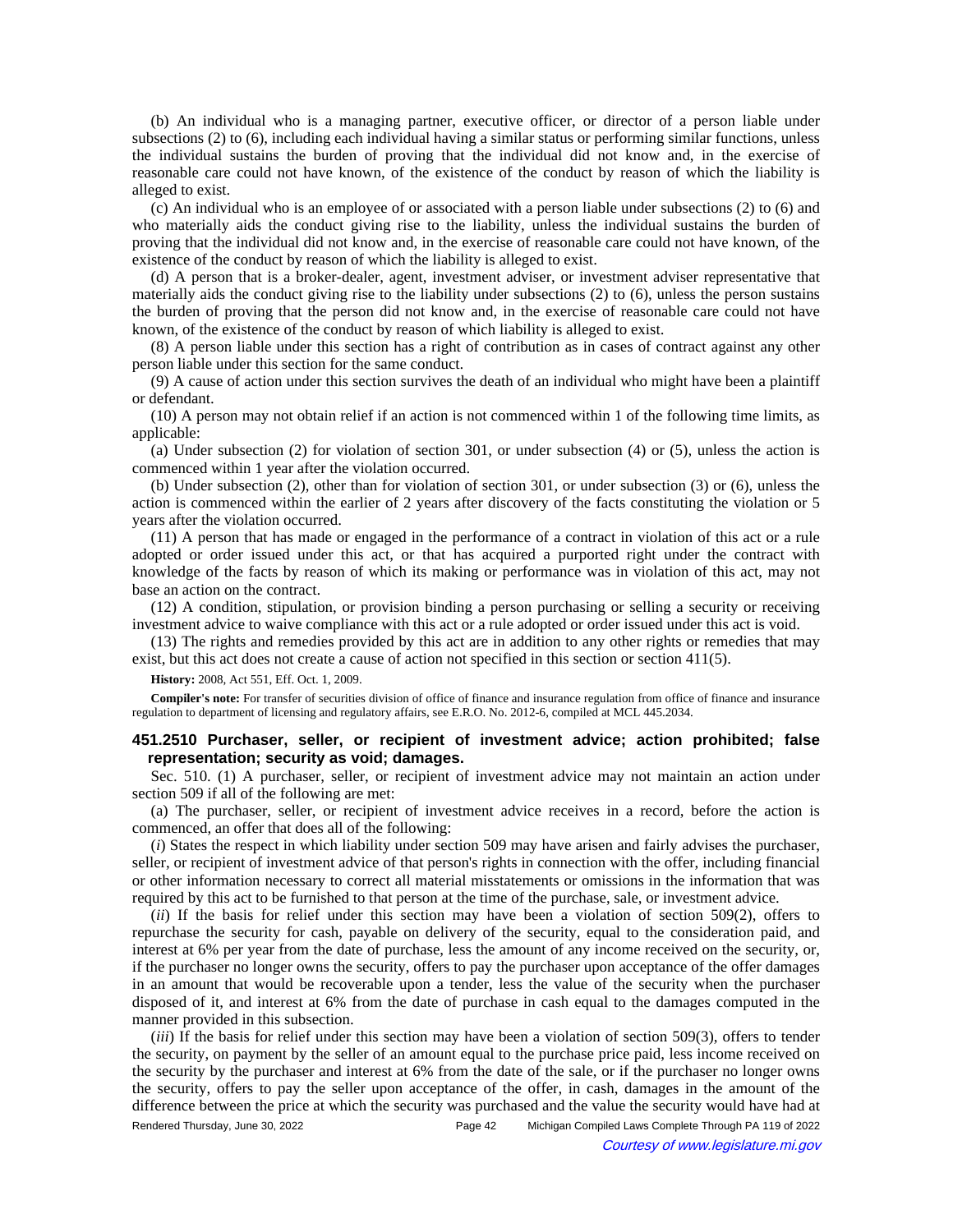the time of the purchase in the absence of the purchaser's conduct that may have caused liability and interest at 6% from the date of the sale.

(*iv*) If the basis for relief under this section may have been a violation of section 509(4), and if the customer is a purchaser, offers to pay as specified in subdivision (a)(*ii*) or, if the customer is a seller, offers to tender or to pay as specified in subdivision (a)(*iii*).

(*v*) If the basis for relief under this section may have been a violation of section 509(5), offers to reimburse in cash the consideration paid for the advice and interest at 6% from the date of payment.

(*vi*) If the basis for relief under this section may have been a violation of section 509(6), offers to reimburse in cash the consideration paid for the advice and the amount of any actual damages that may have been caused by the conduct, and interest at 6% from the date of the violation causing the loss.

(*vii*) States that the offer must be accepted by the purchaser, seller, or recipient of investment advice within 30 days after the date of its receipt by the purchaser, seller, or recipient of investment advice or within a shorter period of not less than 3 days that the administrator, by order, specifies.

(b) The offeror has the present ability to pay the amount offered or to tender the security under subdivision (a).

(c) The offer under subdivision (a) is delivered to the purchaser, seller, or recipient of investment advice or sent in a manner that ensures receipt by the purchaser, seller, or recipient of investment advice.

(d) The purchaser, seller, or recipient of investment advice that accepts the offer under subdivision (a) in a record within the period specified under subdivision (a)(*vii*) is paid in accordance with the terms of the offer.

(2) If the legality or exempt status of a sale of a security made in accordance with this act is contingent on the intrastate nature of that transaction, a person's agreement to purchase, or the purchase of, that security is considered a representation that the person is a resident of this state at the time that agreement is made, and if this representation is subsequently shown to be false, the agreement for the sale of the security is void.

(3) If an agreement to purchase, or the purchase of, a security is void under subsection (2), the issuer of the security may recover damages from the misrepresenting offeree or purchaser. These damages include, but are not limited to, the issuer's expenses in resolving the misrepresentation. However, damages described in this subsection shall not exceed the amount of the person's investment in the security.

History: 2008, Act 551, Eff. Oct. 1, 2009;—Am. 2013, Act 264, Imd. Eff. Dec. 30, 2013.

**Compiler's note:** For transfer of securities division of office of finance and insurance regulation from office of finance and insurance regulation to department of licensing and regulatory affairs, see E.R.O. No. 2012-6, compiled at MCL 445.2034.

# ARTICLE 6

# ADMINISTRATION AND JUDICIAL REVIEW

## **451.2601 Administration of act.**

Sec. 601. (1) The administrator shall administer this act.

(2) The administrator or officer, employee, or designee of the administrator shall not use for personal benefit or the benefit of others records or other information obtained by or filed with the administrator that are not public under section 607(2). This act does not authorize the administrator or an officer, employee, or designee of the administrator to disclose the record or information, except in accordance with section 602, 607(3), or 608.

(3) This act does not create or diminish any privilege or exemption that exists at common law, by statute, by rule, or otherwise.

(4) The administrator may develop and implement investor education initiatives to inform the public about investing in securities, with particular emphasis on the prevention and detection of securities fraud. In developing and implementing these initiatives, the administrator may collaborate with public and nonprofit organizations with an interest in investor education. The administrator may accept grants or donations from a person that is not affiliated with the securities industry or from a nonprofit organization, regardless of whether or not the organization is affiliated with the securities industry, to develop and implement investor education initiatives. This subsection does not authorize the administrator to require participation or monetary contributions of a registrant in an investor education program.

(5) The securities investor education and training fund is created in the state treasury. All of the following apply to the securities investor education and training fund:

(a) The state treasurer shall credit to the fund all civil fines, costs of investigations, and other administrative assessments received under this act and may receive money or other assets from any source for deposit into the fund.

(b) The state treasurer shall direct the investment of the fund. The state treasurer shall credit to the fund interest and earnings from fund investments.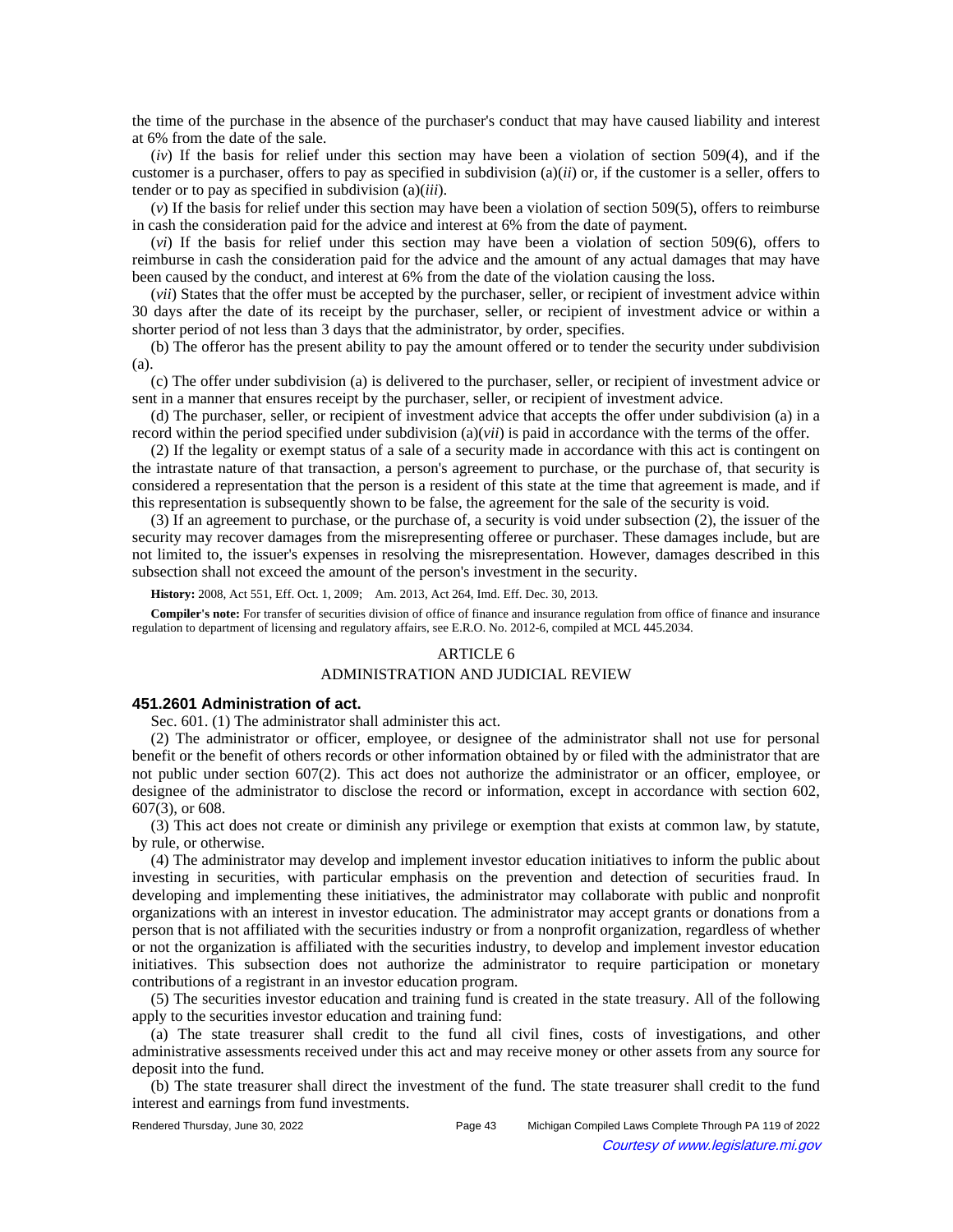(c) If the amount of money in the fund at the close of any fiscal year is \$1,000,000.00 or less, that money shall remain in the fund and shall not lapse to the general fund. If the amount of money in the fund at the close of any fiscal year is more than \$1,000,000.00, \$1,000,000.00 shall remain in the fund and shall not lapse to the general fund, and the balance of the money shall be credited to the general fund.

(d) The administrator is the administrator of the fund for auditing purposes.

(e) The administrator shall use or disburse money appropriated from the fund for the education and training of Michigan residents in matters concerning securities laws and investment issues.

(6) All fees and civil or administrative fines received under this act shall be deposited in the state treasury to the credit of the administrator, to be used pursuant to legislative appropriation by the administrator in carrying out those duties required by law. After the payment of the amounts appropriated by the legislature for the necessary expenses incurred in the administration of this act, the money remaining shall be credited to the general fund of this state.

**History:** 2008, Act 551, Eff. Oct. 1, 2009.

**Compiler's note:** For transfer of securities division of office of finance and insurance regulation from office of finance and insurance regulation to department of licensing and regulatory affairs, see E.R.O. No. 2012-6, compiled at MCL 445.2034.

# **451.2602 Investigation and subpoenas; powers and authority of administrator; failure to comply; privilege against self-incrimination; assistance to securities regulator of another jurisdiction.**

Sec. 602. (1) The administrator may do any of the following:

(a) Conduct public or private investigations in or out of this state that the administrator considers necessary or appropriate to determine whether any person has violated, is violating, or is about to violate this act or a rule adopted or order issued under this act, or to aid in the enforcement of this act or the adoption of rules and forms under this act.

(b) Require or permit a person to testify, file a statement, or produce a record, under oath or otherwise as the administrator determines, as to all the facts and circumstances concerning a matter to be investigated or about which an action or proceeding is to be commenced.

(c) Publish a record concerning an action, proceeding, or investigation under, or a violation of, this act or a rule adopted or order issued under this act if the administrator determines it is necessary or appropriate in the public interest and for the protection of investors.

(2) For the purpose of an investigation under this act, the administrator or a designated officer may administer oaths and affirmations, subpoena witnesses, seek compulsion of attendance, take evidence, require the filing of statements, and require the production of any records that the administrator considers relevant or material to the investigation.

(3) If a person fails to appear or refuses to testify, file a statement, produce records, or otherwise fails to obey a subpoena as required by the administrator under this act, the administrator may refer the matter to the attorney general or the proper prosecuting attorney, who may apply to the circuit court of Ingham county or a court of another state to enforce compliance. The court may do any of the following:

(a) Hold the person in contempt.

- (b) Order the person to appear before the administrator.
- (c) Order the person to testify about the matter under investigation or in question.
- (d) Order the production of records.

(e) Grant injunctive relief, including restricting or prohibiting the offer or sale of securities or the providing of investment advice.

(f) Order a civil fine of not less than \$10,000.00 and not more than \$500,000.00 for each violation.

(g) Grant any other necessary or appropriate relief.

(4) This section does not preclude a person from applying to the circuit court of Ingham county or a court of another state for appropriate relief from a request to appear, testify, file a statement, produce records, or obey a subpoena.

(5) An individual is not excused from attending, testifying, filing a statement, producing a record or other evidence, or obeying a subpoena of the administrator under this act or in an action commenced or proceeding instituted by the administrator under this act on the ground that the required testimony, statement, record, or other evidence, directly or indirectly, may tend to incriminate the individual or subject the individual to a criminal fine, administrative or civil fine, or forfeiture. If the individual refuses to testify, file a statement, or produce a record or other evidence on the basis of the individual's privilege against self-incrimination, the administrator may apply to the circuit court to compel the testimony, the filing of the statement, the production of the record, or the giving of other evidence. The testimony, record, or other information compelled under a court order obtained under this subsection shall not be used, directly or indirectly, against Rendered Thursday, June 30, 2022 Page 44 Michigan Compiled Laws Complete Through PA 119 of 2022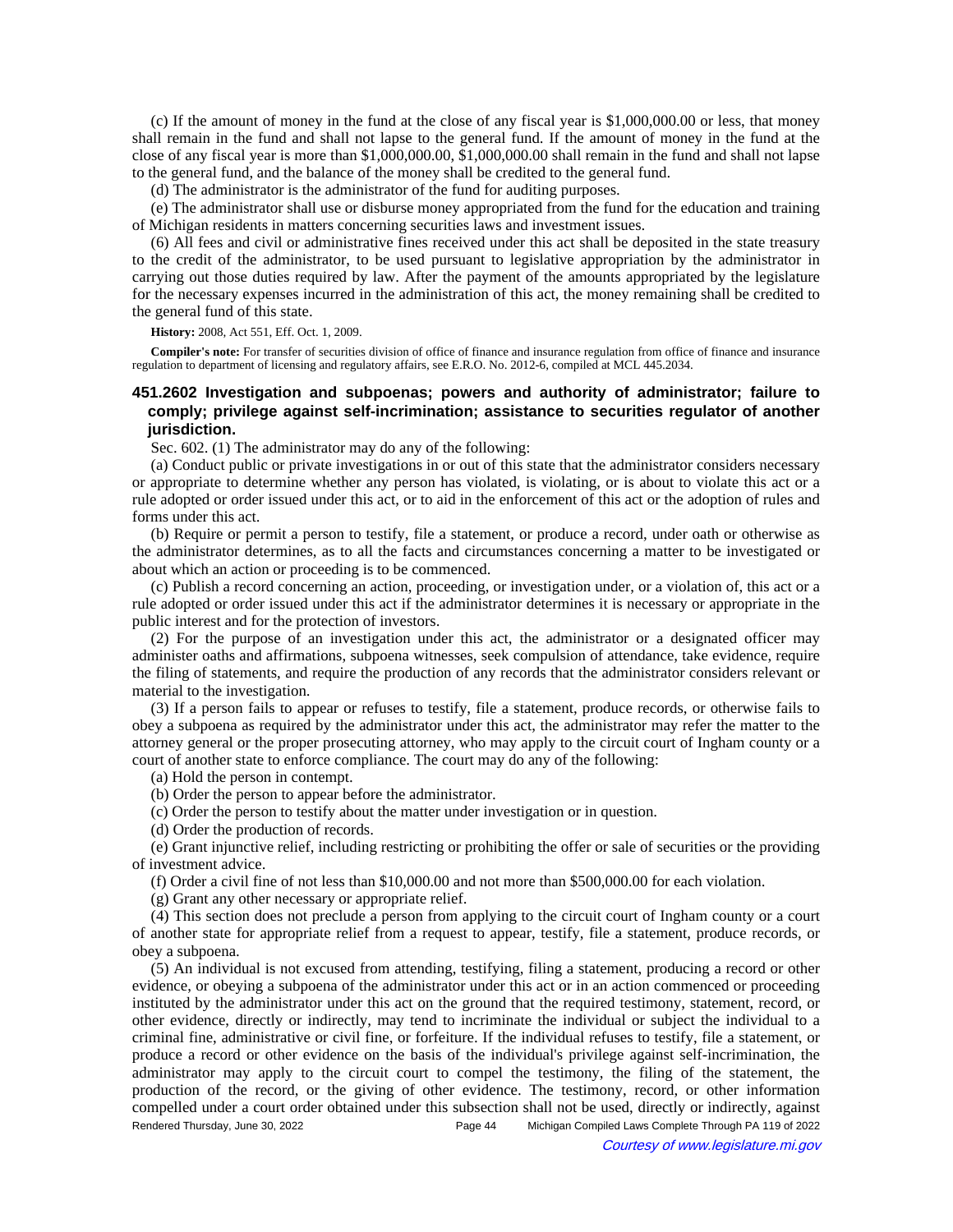the individual in a criminal case, except in a prosecution for perjury, contempt, or otherwise failing to comply with the order.

(6) At the request of the securities regulator of another state or a foreign jurisdiction, the administrator may provide assistance if the requesting regulator states that it is conducting an investigation to determine whether a person has violated, is violating, or is about to violate a law or rule of the other state or foreign jurisdiction relating to securities matters which the requesting regulator administers or enforces. The administrator may provide the assistance by using the authority to investigate and the powers conferred by this section as the administrator determines is necessary or appropriate. The assistance may be provided without regard to whether the conduct described in the request would also constitute a violation of this act or other law of this state if occurring in this state. In deciding whether to provide the assistance, the administrator may consider whether the requesting regulator is permitted and has agreed to provide assistance reciprocally within its state or foreign jurisdiction to the administrator on securities matters when requested, whether compliance with the request would violate or prejudice the public policy of this state, and the availability of resources and employees of the administrator to carry out the request for assistance.

**History:** 2008, Act 551, Eff. Oct. 1, 2009.

**Compiler's note:** For transfer of securities division of office of finance and insurance regulation from office of finance and insurance regulation to department of licensing and regulatory affairs, see E.R.O. No. 2012-6, compiled at MCL 445.2034.

### **451.2603 Civil action; enforcement; authority of court; bond.**

Sec. 603. (1) If it appears to the administrator that a person has engaged, is engaging, or is about to engage in an act, practice, or course of business constituting a violation of this act or a rule adopted or order issued under this act, or that a person has, is, or is about to engage in an act, practice, or course of business that materially aids a violation of this act or a rule adopted or order issued under this act, the administrator may maintain an action in the circuit court to enjoin the act, practice, or course of business and to enforce compliance with this act or a rule adopted or order issued under this act.

(2) In an action under this section and upon a proper showing, the court may do any of the following:

(a) Issue a permanent or temporary injunction, restraining order, or a declaratory judgment.

(b) Issue an order for other appropriate or ancillary relief, including any of the following:

(*i*) An asset freeze, accounting, writ of attachment, writ of general or specific execution, and an appointment of a receiver or conservator, which may be the administrator, for the defendant or the defendant's assets.

(*ii*) An order to the administrator to take charge and control of a defendant's property, including investment accounts and accounts in a depository institution, rents, and profits, to collect debts, and to acquire and dispose of property.

(*iii*) The imposition of a civil fine of not more than \$10,000.00 for a single violation or \$500,000.00 for multiple violations.

(*iv*) An order of rescission, restitution, or disgorgement directed to a person that has engaged in an act, practice, or course of business constituting a violation of this act or the predecessor act or a rule adopted or order issued under this act or the predecessor act.

(*v*) An order for the payment of prejudgment and postjudgment interest.

(c) Granting other relief that the court considers appropriate.

(3) The administrator shall not be required to post a bond in an action under this section.

**History:** 2008, Act 551, Eff. Oct. 1, 2009.

**Compiler's note:** For transfer of securities division of office of finance and insurance regulation from office of finance and insurance regulation to department of licensing and regulatory affairs, see E.R.O. No. 2012-6, compiled at MCL 445.2034.

# **451.2604 Enforcement; order and notice; procedure; final order; civil penalties; failure to comply; enforcement of order; petition; additional penalty.**

Sec. 604. (1) If the administrator determines that a person has engaged, is engaging, or is about to engage in an act, practice, or course of business constituting a violation of this act or a rule adopted or order issued under this act, or that a person has materially aided, is materially aiding, or is about to materially aid an act, practice, or course of business constituting a violation of this act or a rule adopted or order issued under this act, the administrator may do 1 or more of the following:

(a) Issue an order directing the person to cease and desist from engaging in the act, practice, or course of business or to take other action necessary or appropriate to comply with this act.

(b) Issue an order denying, suspending, revoking, or conditioning the exemptions for a broker-dealer under section  $401(2)(a)(iv)$  or  $(vi)$  or an investment adviser under section  $403(2)(a)(iii)$ .

(c) Issue an order under section 204.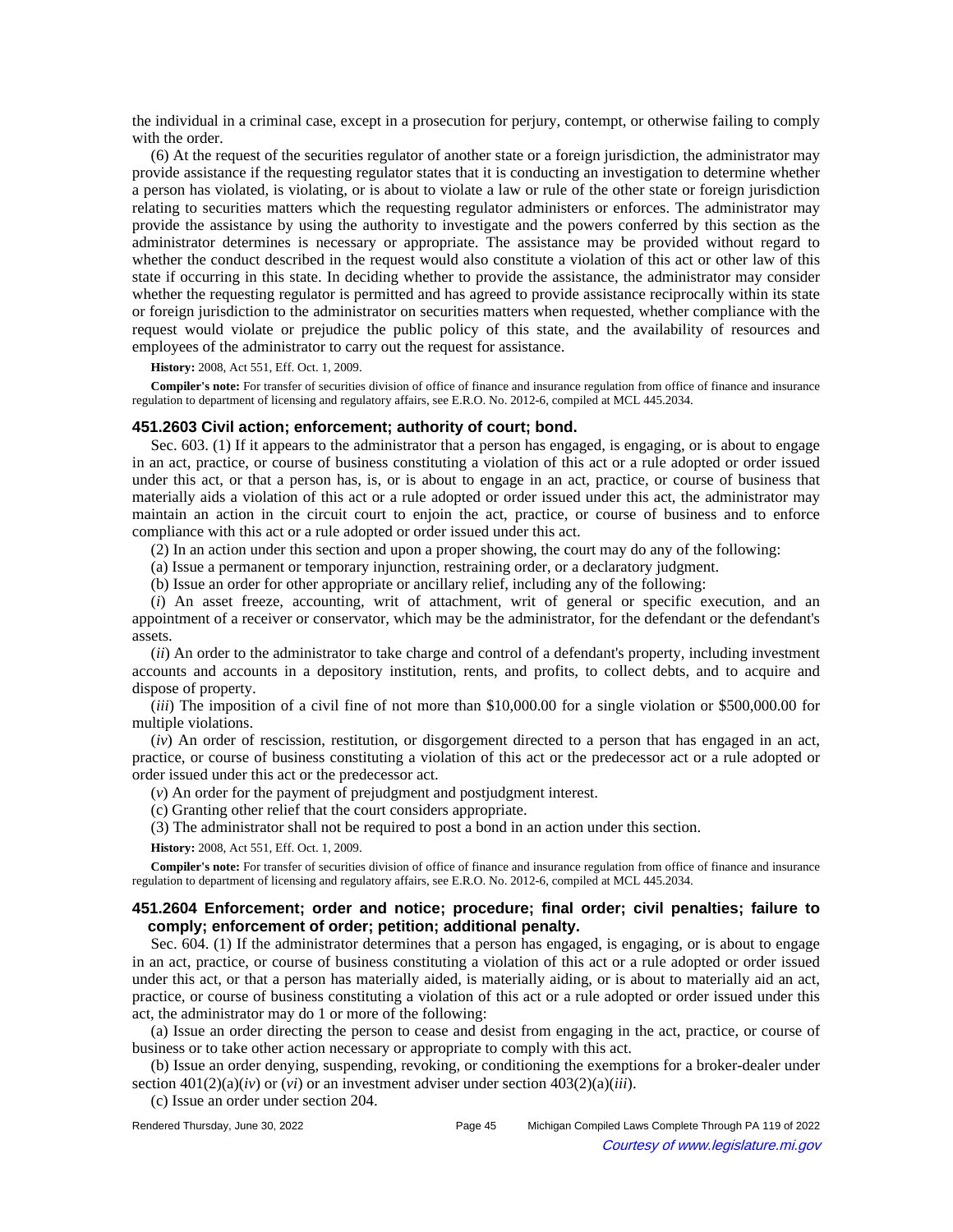(2) An order under subsection (1) is effective on the date of issuance. Upon issuance of the order, the administrator shall promptly serve each person subject to the order with a copy of the order and a notice that the order has been entered. The order must include a statement of any civil fine or costs of the investigation the administrator will seek, a statement of the reasons for the order, and notice that the matter will be scheduled for a hearing within 15 days after receipt of a request in a record from the person. If a person subject to the order does not request a hearing and none is ordered by the administrator within 30 days after the date of service of the order, the order, including any civil fine imposed or requirement for payment of the costs of investigation sought in a statement in that order, becomes final as to that person by operation of law. If a hearing is requested or ordered, the administrator, after notice of and opportunity for hearing to each person subject to the order, may modify or vacate the order or extend it until final determination.

(3) If a hearing is requested or ordered pursuant to subsection (2), the hearing shall be held pursuant to the administrative procedures act of 1969, 1969 PA 306, MCL 24.201 to 24.328. A final order shall not be issued unless the administrator makes findings of fact and conclusions of law on the record pursuant to the administrative procedures act of 1969, 1969 PA 306, MCL 24.201 to 24.328. The final order may make final, vacate, or modify the order issued under subsection (1).

(4) In a final order issued under this section, the administrator may do any of the following:

(a) Impose a civil fine of not more than \$10,000.00 for a single violation of this act or a rule adopted or order issued under this act or \$500,000.00 for multiple violations.

(b) In addition to a civil fine imposed under subdivision (a), if the violation or violations of this act or a rule adopted or order issued under this act includes an act, practice, or course of business directed at, or that resulted in damage to, any of the following, the administrator may impose a civil fine of not more than \$10,000.00 for a single violation or \$500,000.00 for multiple violations:

(*i*) One or more individuals who are 60 years of age or older.

(*ii*) One or more individuals who the administrator determines were unable to protect their financial interests due to disability or illiteracy or an inability to understand the language of an agreement presented to them.

(c) Charge the actual cost of an investigation or proceeding for a violation of this act or a rule adopted or order issued under this act.

(5) If a petition for judicial review of a final order is not filed in accordance with section 609, the administrator may file a certified copy of the final order with the clerk of a court of competent jurisdiction. The filed order shall have the same effect as a judgment of the court and may be recorded, enforced, or satisfied in the same manner as a judgment of the court.

(6) If a person fails to comply with an order under this section, the administrator may petition a court of competent jurisdiction to enforce the order. The court shall not require the administrator to post a bond. If the court finds, after service and opportunity for hearing, that the person is not in compliance with the order, the court may adjudge the person in civil contempt of the order. The court may impose an additional civil fine against the person for contempt in an amount not less than \$10,000.00 or more than \$500,000.00 for each violation and may grant any other relief the court determines is just and proper in the circumstances.

**History:** 2008, Act 551, Eff. Oct. 1, 2009.

**Compiler's note:** For transfer of securities division of office of finance and insurance regulation from office of finance and insurance regulation to department of licensing and regulatory affairs, see E.R.O. No. 2012-6, compiled at MCL 445.2034.

## **451.2605 Forms; orders; rules; financial statement; interpretative opinions; conduct of hearing.**

Sec. 605. (1) The administrator may do any of the following:

(a) Issue forms and orders and, after notice and comment, may adopt and amend rules necessary or appropriate to carry out this act, and may repeal rules, including rules and forms governing registration statements, applications, notice filings, reports, and other records.

(b) By rule, define terms, whether or not used in this act, if the definitions are not inconsistent with this act.

(c) By rule, classify securities, persons, and transactions and adopt different requirements for different classes.

(2) A rule or form shall not be adopted or amended or an order issued or amended under this act unless the administrator finds that the rule, form, order, or amendment is necessary or appropriate in the public interest or for the protection of investors and is consistent with the purposes intended by this act. In adopting, amending, and repealing rules and forms, section 608 applies in order to achieve uniformity among the states and coordination with federal laws in the form and content of registration statements, applications, reports, and other records, including in the adoption of uniform rules, forms, and procedures.

(3) Subject to section 15(h) of the securities exchange act of 1934, 15 USC 78o, and section 222 of the Rendered Thursday, June 30, 2022 Page 46 Michigan Compiled Laws Complete Through PA 119 of 2022 Courtesy of www.legislature.mi.gov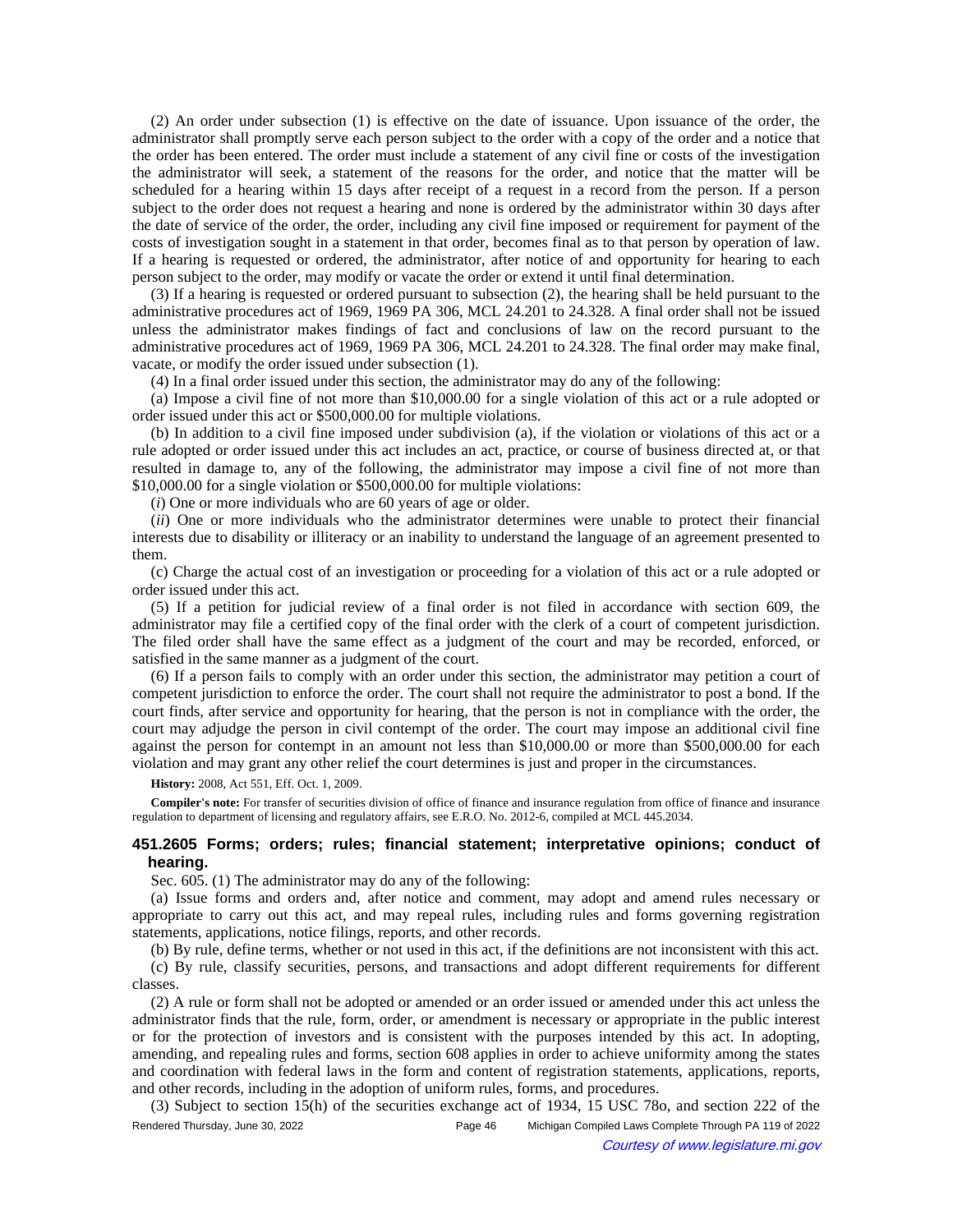investment advisers act of 1940, 15 USC 80b-18a, the administrator may require that a financial statement filed under this act be prepared in accordance with generally accepted accounting principles in the United States and comply with other requirements specified by rule or order under this act. A rule or order under this act may establish any of the following:

(a) Subject to section 15(h) of the securities exchange act of 1934, 15 USC 78o, and section 222 of the investment advisers act of 1940, 15 USC 80b-18a, the form and content of financial statements required under this act.

(b) Whether unconsolidated financial statements must be filed.

(c) Whether required financial statements must be audited by an independent certified public accountant.

(4) The administrator may provide interpretative opinions or issue determinations that the administrator will not institute a proceeding or an action under this act against a specified person for engaging in a specified act, practice, or course of business if the determination is consistent with this act. A rule or order under this act may charge a reasonable fee for interpretative opinions or determinations that the administrator will not institute an action or a proceeding under this act.

(5) A civil or administrative fine under this act shall not be imposed and liability does not arise for conduct that is engaged in or omitted in good faith conformity with a rule, form, or order of the administrator under this act.

(6) A hearing in an administrative proceeding under this act shall be conducted in public unless the administrator for good cause consistent with the purposes intended by this act determines that the hearing not be public.

**History:** 2008, Act 551, Eff. Oct. 1, 2009.

**Compiler's note:** For transfer of securities division of office of finance and insurance regulation from office of finance and insurance regulation to department of licensing and regulatory affairs, see E.R.O. No. 2012-6, compiled at MCL 445.2034.

### **451.2606 Availability of filings to public.**

Sec. 606. (1) The administrator shall maintain, or designate a person to maintain, a register of all applications for registration of securities; registration statements; notice filings, applications for registration of broker-dealers, agents, investment advisers, and investment adviser representatives; notice filings by federal covered investment advisers that are or have been effective under this act or the predecessor act; notices of claims of exemption from registration or notice filing requirements contained in a record; orders issued under this act or the predecessor act; and interpretative opinions or no-action determinations issued under this act.

(2) The administrator shall make all rules, forms, interpretative opinions, and orders available to the public.

(3) Upon request, the administrator shall furnish to a person a copy of a record that is a public record or a certification that the public record does not exist. A rule under this act may establish a reasonable charge for furnishing the record. A copy of the record certified or a certificate of its nonexistence by the administrator is prima facie evidence of a record or its nonexistence.

**History:** 2008, Act 551, Eff. Oct. 1, 2009.

**Compiler's note:** For transfer of securities division of office of finance and insurance regulation from office of finance and insurance regulation to department of licensing and regulatory affairs, see E.R.O. No. 2012-6, compiled at MCL 445.2034.

### **451.2607 Public records; confidentiality.**

Sec. 607. (1) Subject to subsection (2), records obtained by the administrator or filed under this act, including a record contained in or filed with any registration statement, application, notice filing, or report, are public records and are available for public examination.

(2) The following records are not public records and are not available for public examination under subsection (1):

(a) A record obtained by the administrator in connection with an audit or inspection under section 411(4) or an investigation under section 602.

(b) A part of a report filed in connection with a registration statement under sections 301 and 303 through 305, or a record under section 411(4), that contains trade secrets or confidential information when the person filing the registration statement or report has asserted a claim of confidentiality or privilege that is authorized by law.

(c) A record that is not required to be provided to the administrator or filed under this act and is provided to the administrator only on the condition that the record will not be subject to public examination or disclosure.

(d) A nonpublic record received from a person specified in section 608.

(e) Any social security number, residential address unless used as a business address, or residential telephone number unless used as a business telephone number contained in a record that is filed.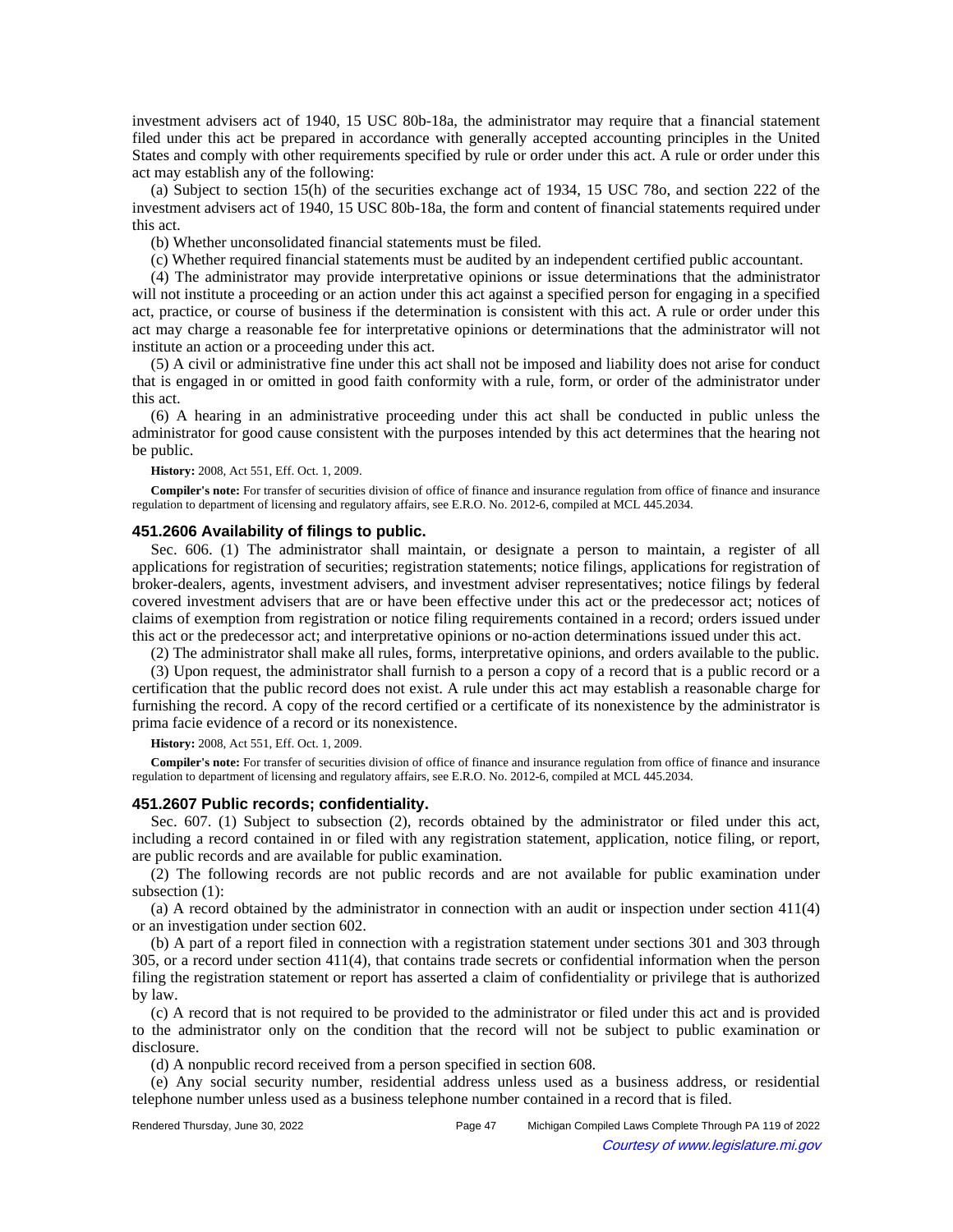(f) A record obtained by the administrator through a designee of the administrator that is determined by a rule or order under this act to have been either of the following:

(*i*) Appropriately expunged from the administrator's records by that designee.

(*ii*) Appropriately determined to be nonpublic or nondisclosable by that designee if the administrator finds that this is in the public interest and for the protection of investors.

(3) The administrator may disclose a record obtained in connection with an audit or inspection under section 411(4) or a record obtained in connection with an investigation under section 602 if disclosure is for the purpose of a civil, administrative, or criminal investigation, action, or proceeding or to a person specified in section  $608(1)$ .

**History:** 2008, Act 551, Eff. Oct. 1, 2009.

**Compiler's note:** For transfer of securities division of office of finance and insurance regulation from office of finance and insurance regulation to department of licensing and regulatory affairs, see E.R.O. No. 2012-6, compiled at MCL 445.2034.

## **451.2608 Uniformity and cooperation with other agencies.**

Sec. 608. (1) The administrator shall, in its discretion, cooperate, coordinate, consult, and, subject to section 607, share records and information with the securities regulators of 1 or more states, Canada or 1 or more of its provinces or territories, 1 or more foreign jurisdictions, the securities and exchange commission, the United States department of justice, the commodity futures trading commission, the federal trade commission, the securities investor protection corporation, a self-regulatory organization, a national or international organization of securities regulators, federal or state banking and insurance regulators, and any governmental law enforcement agency, in order to effectuate greater uniformity in securities matters among the federal government, self-regulatory organizations, and state and foreign governments.

(2) In cooperating, coordinating, consulting, and sharing records and information under this section and in acting by rule, order, or waiver under this act, the administrator shall, in the discretion of the administrator, take into consideration in carrying out the public interest the following general policies:

(a) Maximizing effectiveness of regulation for the protection of investors.

(b) Maximizing uniformity in federal and state regulatory standards.

(c) Minimizing burdens on the business of capital formation, without adversely affecting essentials of investor protection.

(3) The cooperation, coordination, consultation, and sharing of records and information authorized by this section includes:

(a) Establishing or employing 1 or more designees as a central depository for registration and notice filings under this act and for records required or allowed to be maintained under this act.

(b) Developing and maintaining uniform forms.

(c) Conducting a joint examination or investigation.

(d) Holding a joint administrative hearing.

(e) Instituting and prosecuting a joint civil or administrative proceeding.

(f) Sharing and exchanging personnel.

(g) Coordinating registrations under sections 301 and 401 through 404 and exemptions under section 203.

(h) Sharing and exchanging records.

(i) Formulating rules, statements of policy, guidelines, forms, and interpretative opinions and releases.

(j) Formulating common systems and procedures.

(k) Notifying the public of proposed rules, forms, statements of policy, and guidelines.

(*l*) Attending conferences and other meetings among securities regulators, which may include representatives of governmental and private organizations involved in capital formation, considered to be necessary or appropriate to promote or achieve uniformity.

(m) Developing and maintaining a uniform exemption from registration for small issuers and taking other steps to reduce the burden of raising investment capital by small businesses.

**History:** 2008, Act 551, Eff. Oct. 1, 2009.

**Compiler's note:** For transfer of securities division of office of finance and insurance regulation from office of finance and insurance regulation to department of licensing and regulatory affairs, see E.R.O. No. 2012-6, compiled at MCL 445.2034.

## **451.2609 Judicial review.**

Sec. 609. (1) Final orders issued by the administrator under this act are subject to judicial review pursuant to the administrative procedures act of 1969, 1969 PA 306, MCL 24.201 to 24.328.

(2) Rules adopted under this act are subject to judicial review pursuant to the administrative procedures act of 1969, 1969 PA 306, MCL 24.201 to 24.328.

**History:** 2008, Act 551, Eff. Oct. 1, 2009.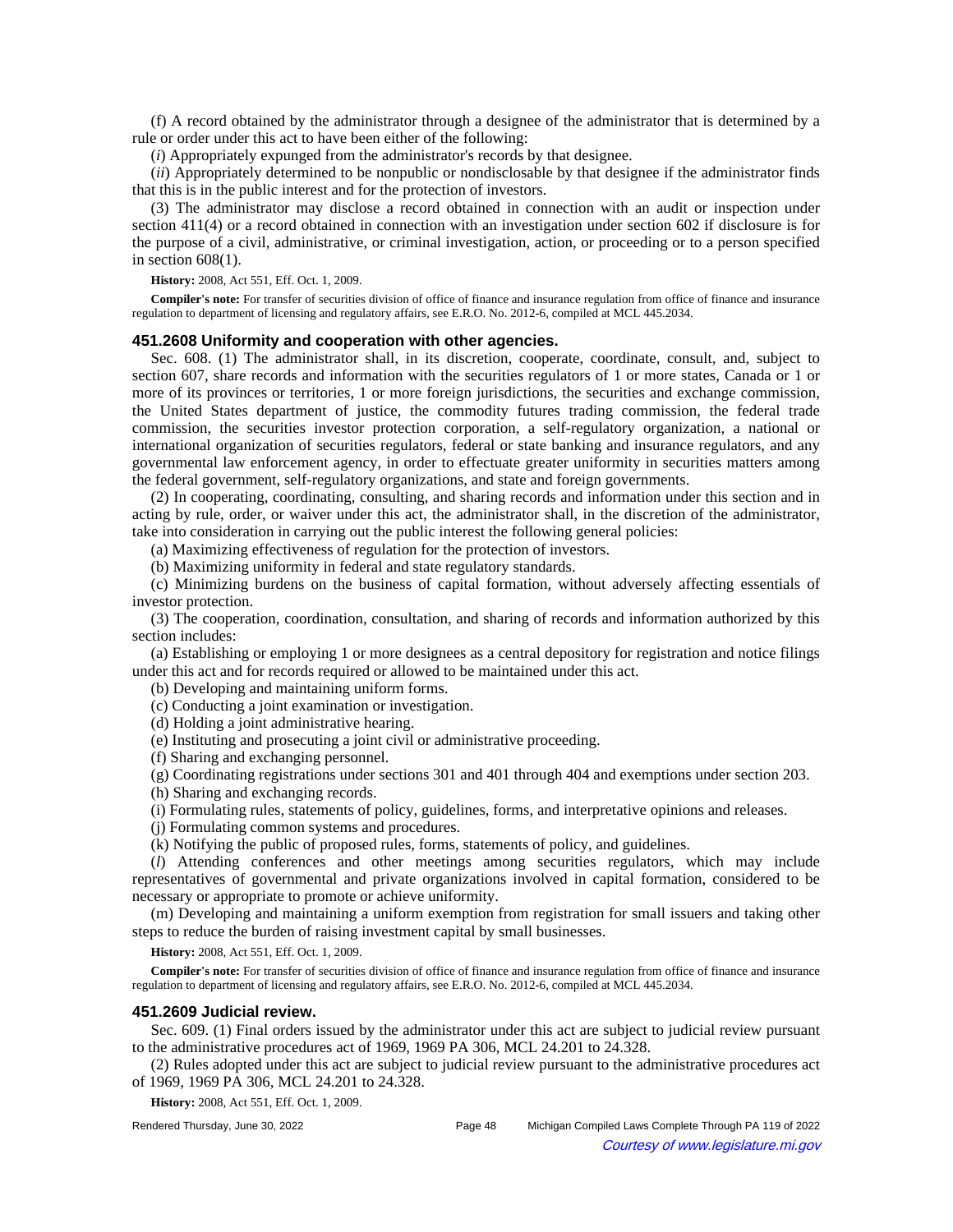**Compiler's note:** For transfer of securities division of office of finance and insurance regulation from office of finance and insurance regulation to department of licensing and regulatory affairs, see E.R.O. No. 2012-6, compiled at MCL 445.2034.

# **451.2610 Applicability of sections; sales or offers to sell; purchases or offers to purchase; offer in this state; acceptance in this state; publications; radio, television, or electronic communication; prohibited or actionable conduct.**

Sec. 610. (1) Sections 301, 302, 401(1), 402(1), 403(1), 404(1), 501, 506, 509, and 510 apply to a person that sells or offers to sell a security if the offer to sell or the sale is made in this state or the offer to purchase or the purchase is made and accepted in this state.

(2) Sections 401(1), 402(1), 403(1), 404(1), 501, 506, 509, and 510 apply to a person that purchases or offers to purchase a security if the offer to purchase or the purchase is made in this state or the offer to sell or the sale is made and accepted in this state.

(3) For the purpose of this section, an offer to sell or to purchase a security is made in this state, whether or not either party is then present in this state, if either of the following apply to the offer:

(a) It originates from this state.

(b) It is directed by the offeror to a place in this state and received at the place to which it is directed.

(4) For purposes of this section, an offer to purchase or to sell is accepted in this state whether or not either party is then present in this state, if both of the following apply to the acceptance:

(a) It is communicated to the offeror in this state, the offeree reasonably believes the offeror to be present in this state, and the acceptance is received at the place in this state to which it is directed.

(b) It has not previously been communicated to the offeror, orally or in a record, outside this state.

(5) An offer to sell or to purchase is not made in this state when a publisher circulates or there is circulated on the publisher's behalf in this state a bona fide newspaper or other publication of general, regular, and paid circulation that is not published in this state, or that is published in this state but has had more than 2/3 of its circulation outside this state during the previous 12 months, or when a radio or television program or other electronic communication originating outside this state is received in this state. A radio, television program, or other electronic communication is considered as having originated in this state if either the broadcast studio or the originating source of transmission is located in this state, unless any of the following are met:

(a) The program or communication is syndicated and distributed from outside this state for redistribution to the general public in this state.

(b) The program or communication is supplied by a radio, television, or other electronic network with the electronic signal originating from outside this state for redistribution to the general public in this state.

(c) The program or communication is an electronic communication that originates outside this state and is captured for redistribution to the general public in this state by a community antenna or cable, radio, cable television, or other electronic system.

(d) The program or communication consists of an electronic communication that originates in this state, but which is not intended for distribution to the general public in this state.

(6) Sections 403(1), 404(1), 405(1), 502, 505, and 506 apply to a person if the person engages in an act, practice, or course of business instrumental in effecting prohibited or actionable conduct in this state, whether or not either party is then present in this state.

**History:** 2008, Act 551, Eff. Oct. 1, 2009.

**Compiler's note:** For transfer of securities division of office of finance and insurance regulation from office of finance and insurance regulation to department of licensing and regulatory affairs, see E.R.O. No. 2012-6, compiled at MCL 445.2034.

#### **451.2611 Service of process.**

Sec. 611. (1) A consent to service of process complying with this section required by this act must be signed and filed in the form required by a rule or order under this act. A consent appointing the administrator the person's agent for service of process in a noncriminal action or proceeding against the person, or the person's successor, or personal representative under this act or a rule adopted or order issued by the administrator under this act after the consent is filed, has the same force and validity as if the service were made personally on the person filing the consent. A person that has filed a consent complying with this subsection in connection with a previous application for registration or notice filing need not file an additional consent.

(2) If a person, including a nonresident of this state, engages in an act, practice, or course of business prohibited or made actionable by this act or a rule adopted or order issued by the administrator under this act and the person has not filed a consent to service of process under subsection (1), that act, practice, or course of business constitutes the appointment of the administrator as the person's agent for service of process in a noncriminal action or proceeding against the person, the person's successor, or personal representative.